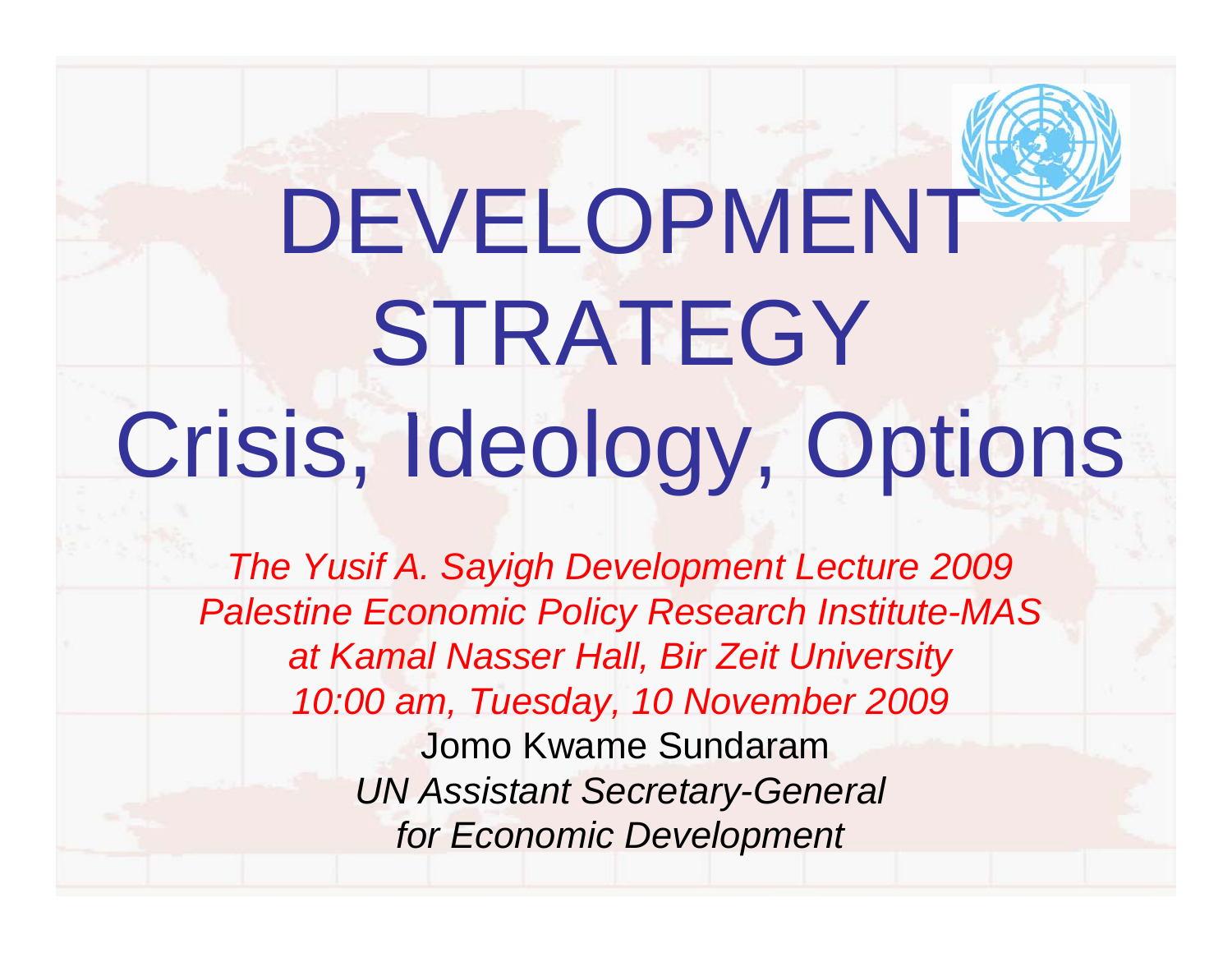# Postwar Golden Age

- $\bullet$ • Post-WW2 'Golden Age': high growth in both North + South
- $\bullet$ Divergence reduced following:
- **Decolonization**
- M-substituting industrialization
- Rural development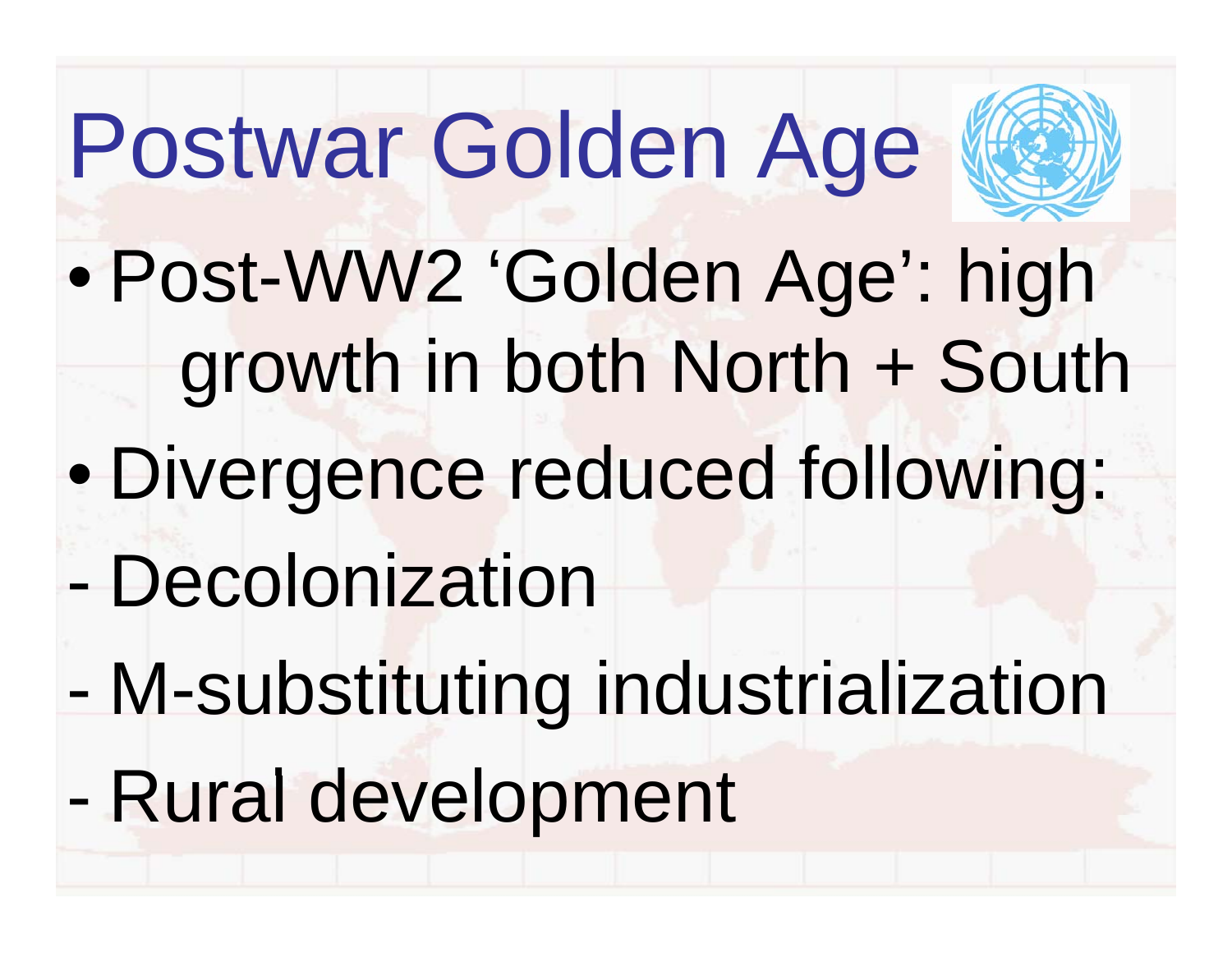# Divergence again from 70s

- 1970s' transition
- End of Bretton Woods system, 1971
- Oil price hike  $\rightarrow$  petrodollars recycling  $\rightarrow$  low real interest rates + high commodity prices  $\rightarrow$  N/S divergence
- 'Stagflation' in North
- high growth + inflation in Latin America
- $\bullet\,$  high growth in East Asia  $\,$
- African regression until 2003-2008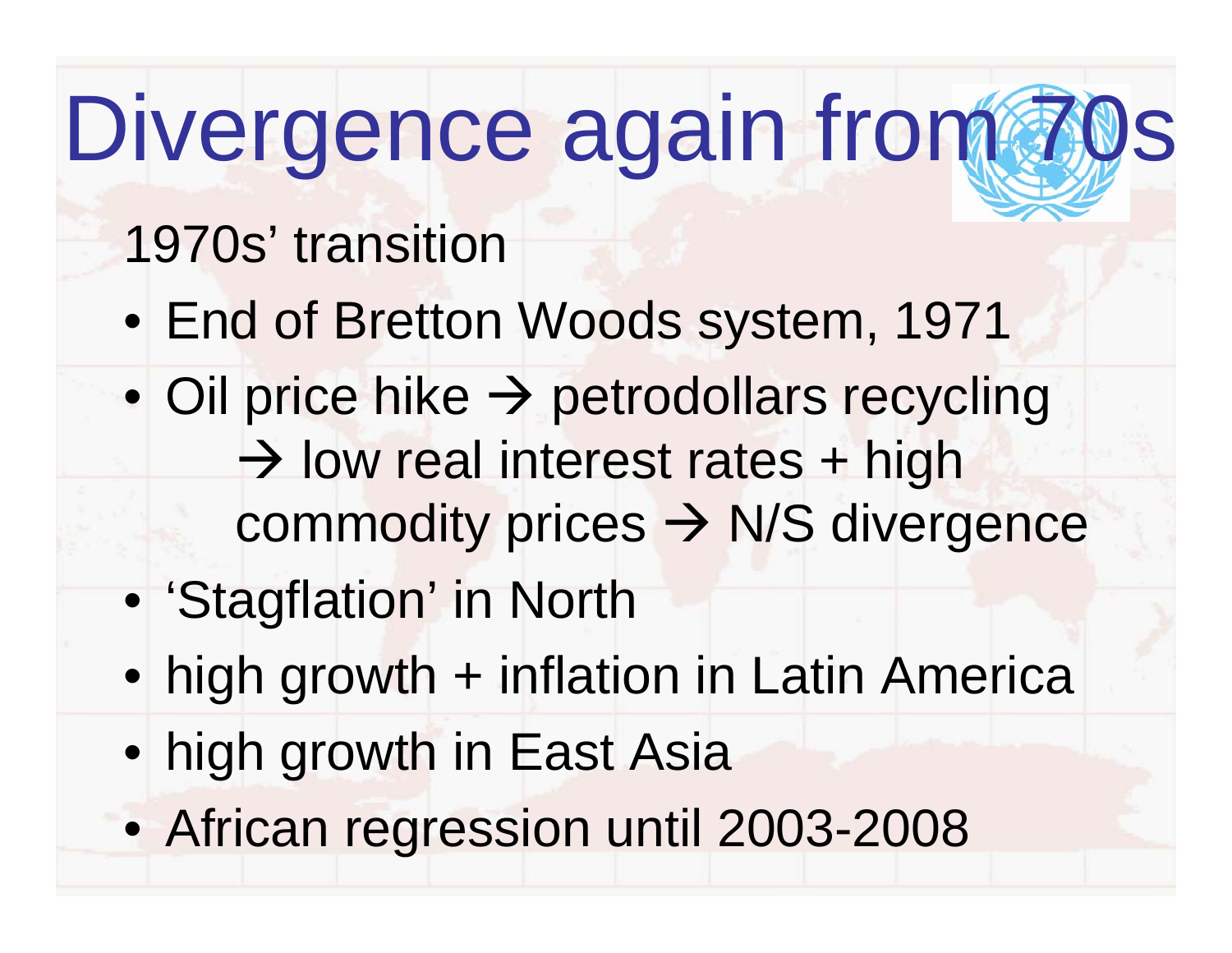### Ideological counter-revolution

- 1970s' stagflation  $\rightarrow$  Thatcher, Reagan  $\rightarrow$ *decline* of Keynesian economic influence
- Conservative revolution against post-war Keynesian consensus
- 1980s' debt crisis  $\rightarrow$  'counter-revolution' against development economics
- World Bank history: mid-1980s → 'Washington Consensus'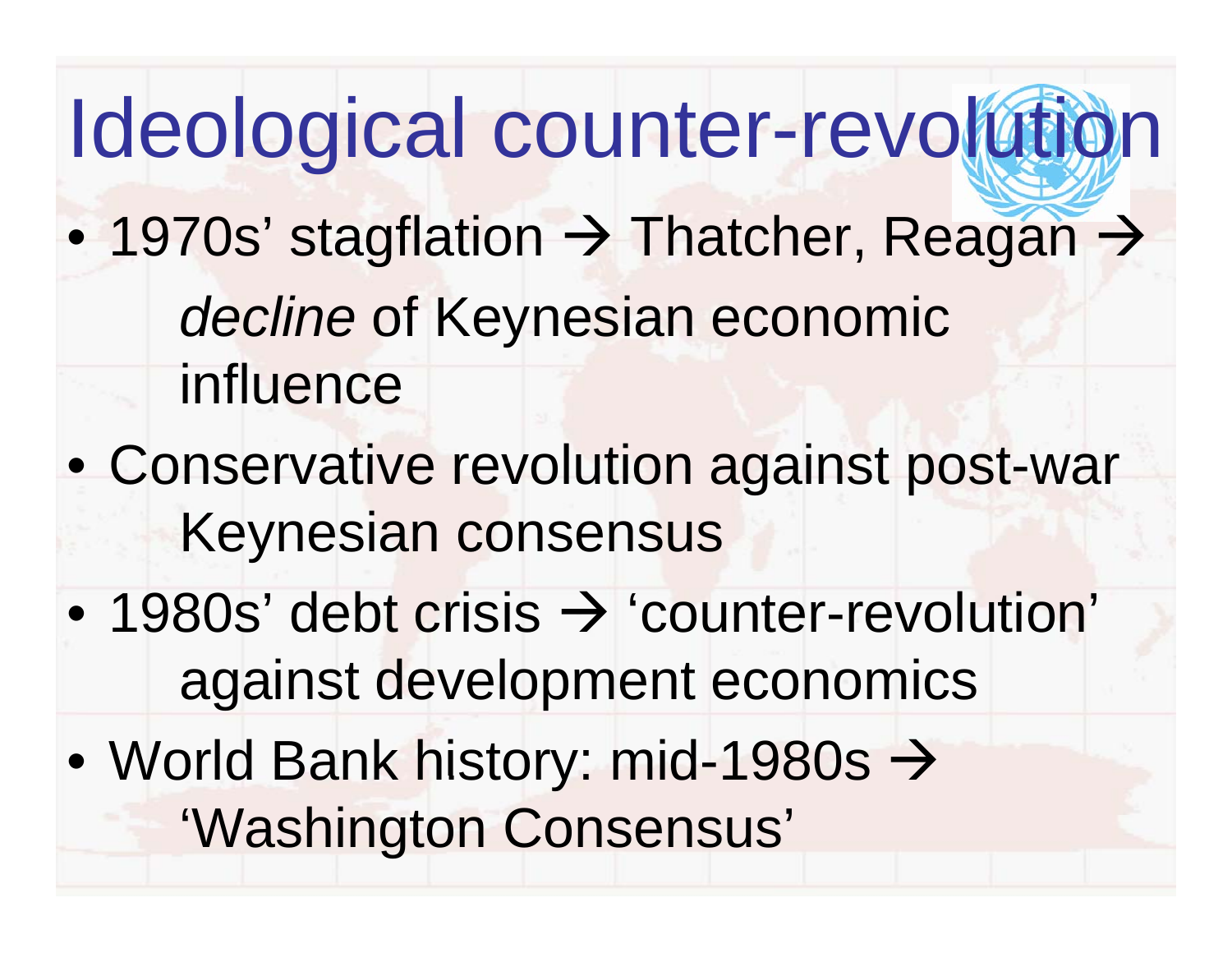### Slower growth because of

#### structural adjustment reforms

- Structural adjustment reforms despite *dubious theoretical justification and weak empirical support and empirical support* (Washington Consensus) including:
- •global economic governance
- •loan policy conditionalities
- •reduced 'policy space'
- trade liberalization
- financial liberalization
- •deflationary macroeconomics
- •pro-cyclical macroeconomics
- •privatization
- •strengthened intellectual property rights (IPRs)
- 'good governance', esp. property rights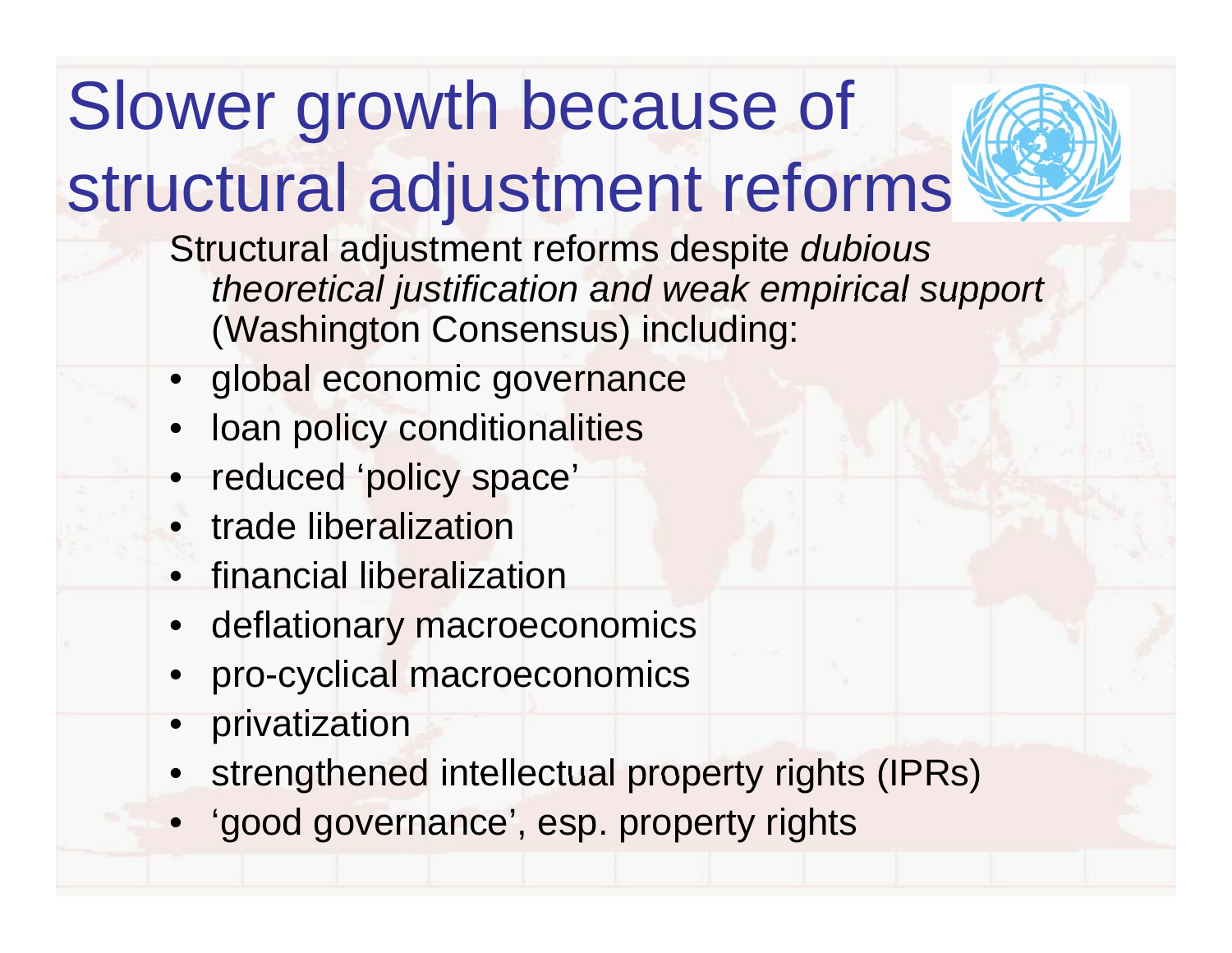# Changed role of state

- Stabilization + structural adjustment programs
- Reduced growth, development + redistribution roles
- Less taxes + less progressive taxation
- Reduced role of government in most countries, especially social spending
- Privatization, contracting out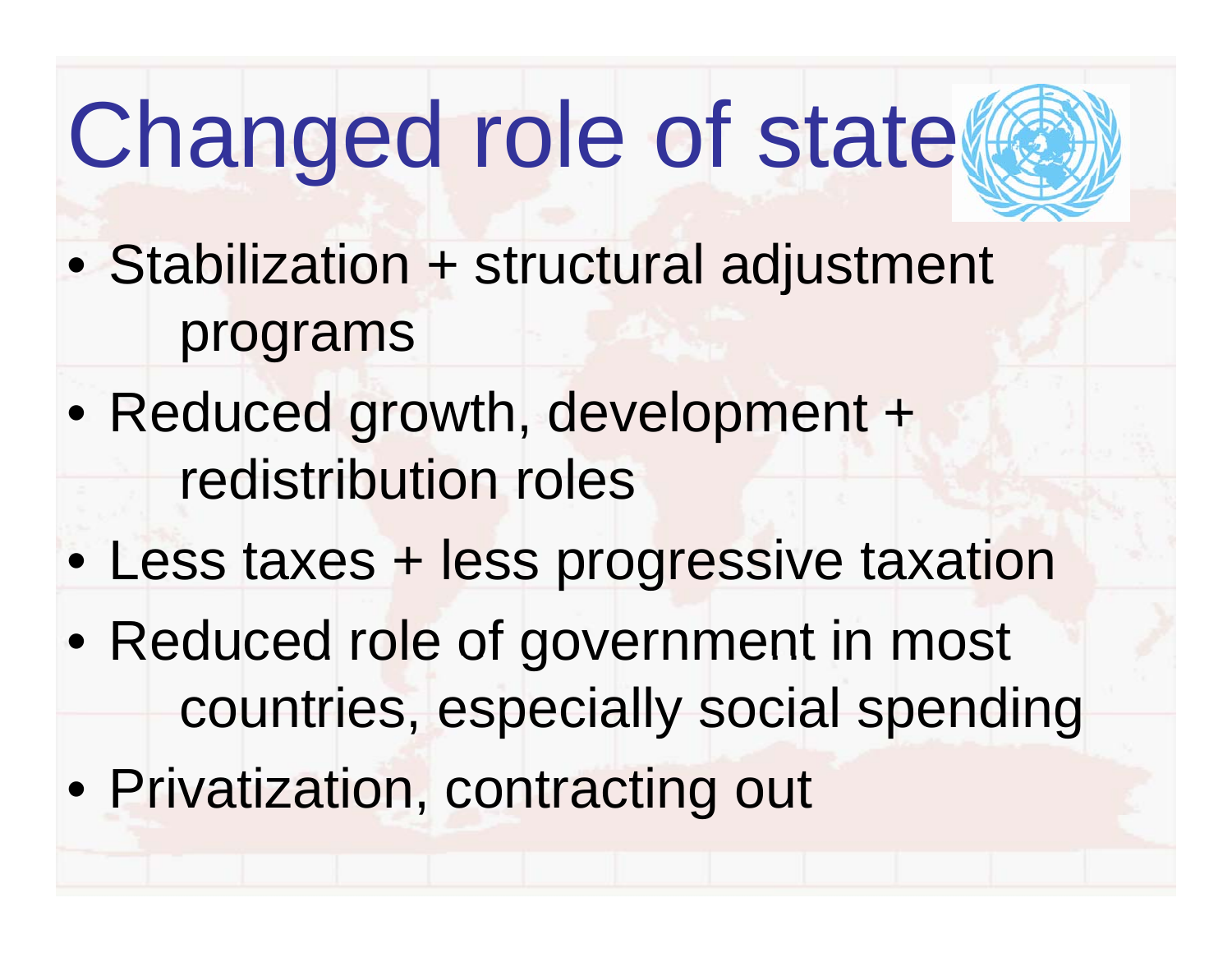## Trade Liberalization



*International terms of trade movin g against developing countries* 1. Primary commodities vs. manufactures

Hans Sin ger, Raul Prebisch Grilli & Yang (IMF) Ocampo & Parra in Jomo (2005)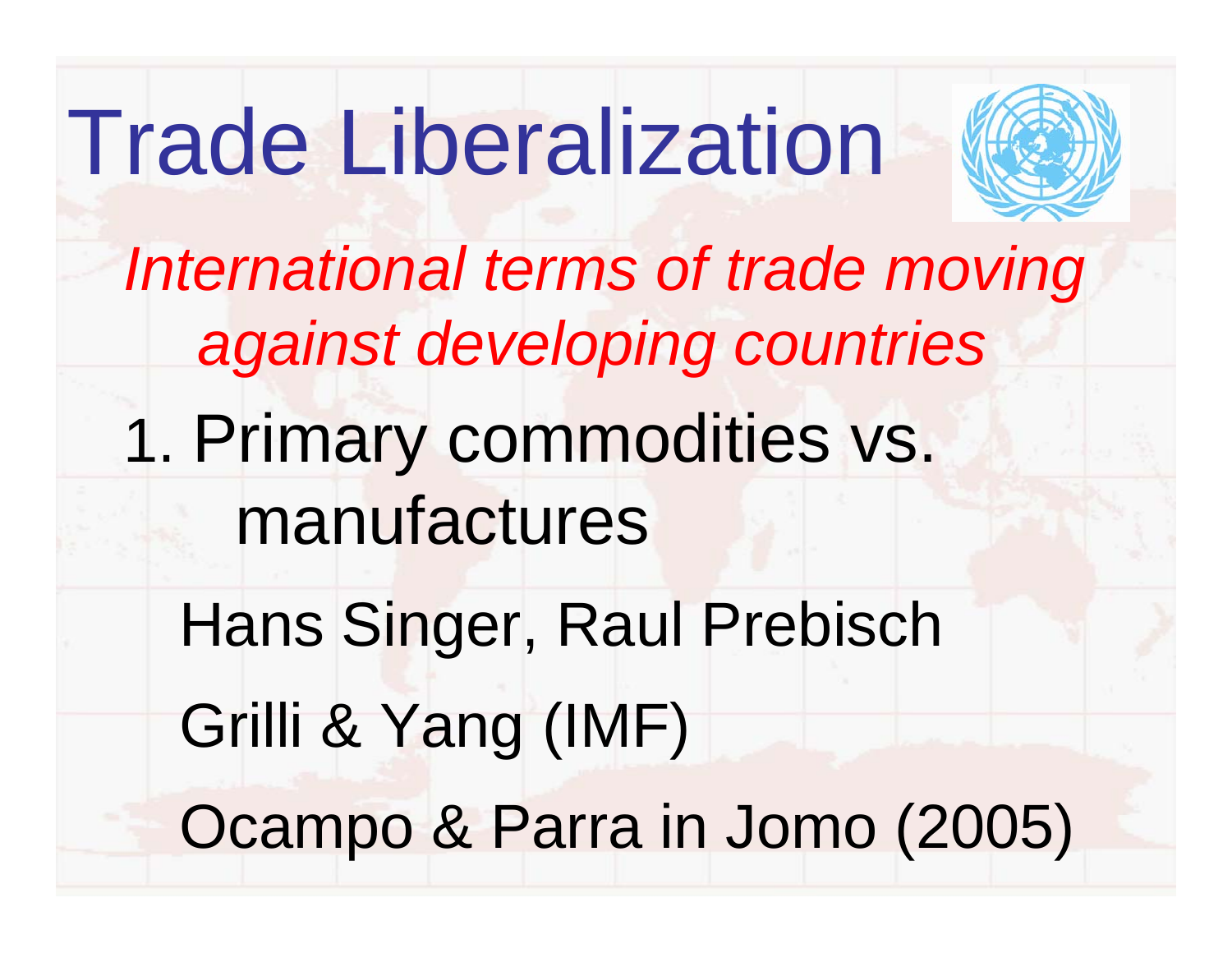# Commodity Price Index,

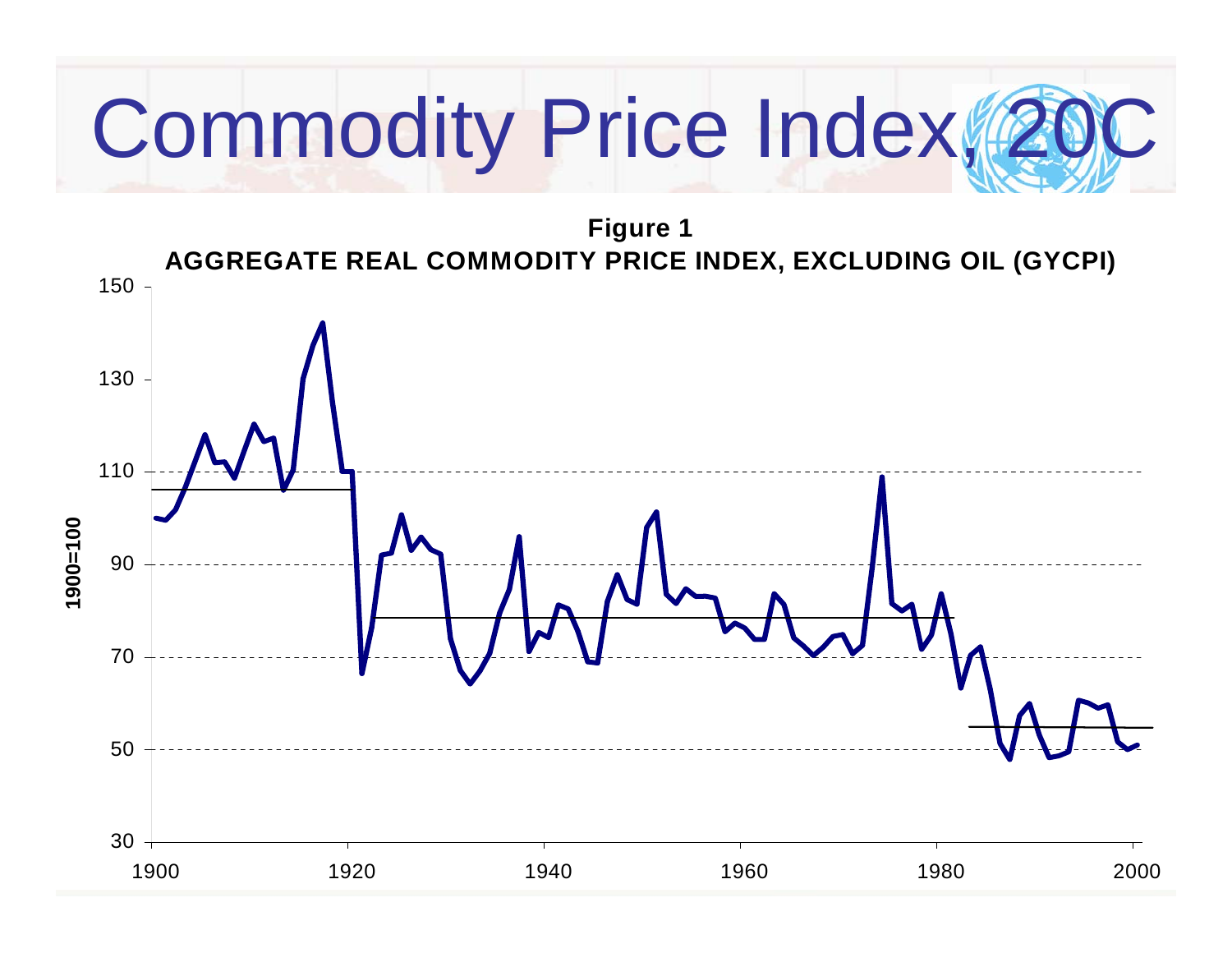## Trade Liberalization



*International terms of trade have moved against developing countries*

- 1. Primar y commodities vs. manufactures
- 2. Tropical vs. temperate agriculture
- 3. South vs North manufactured Xs

*Generic manufactures vs monopolistic manufactures protected by IPRs?*

 $\rightarrow$  Immiserizing growth?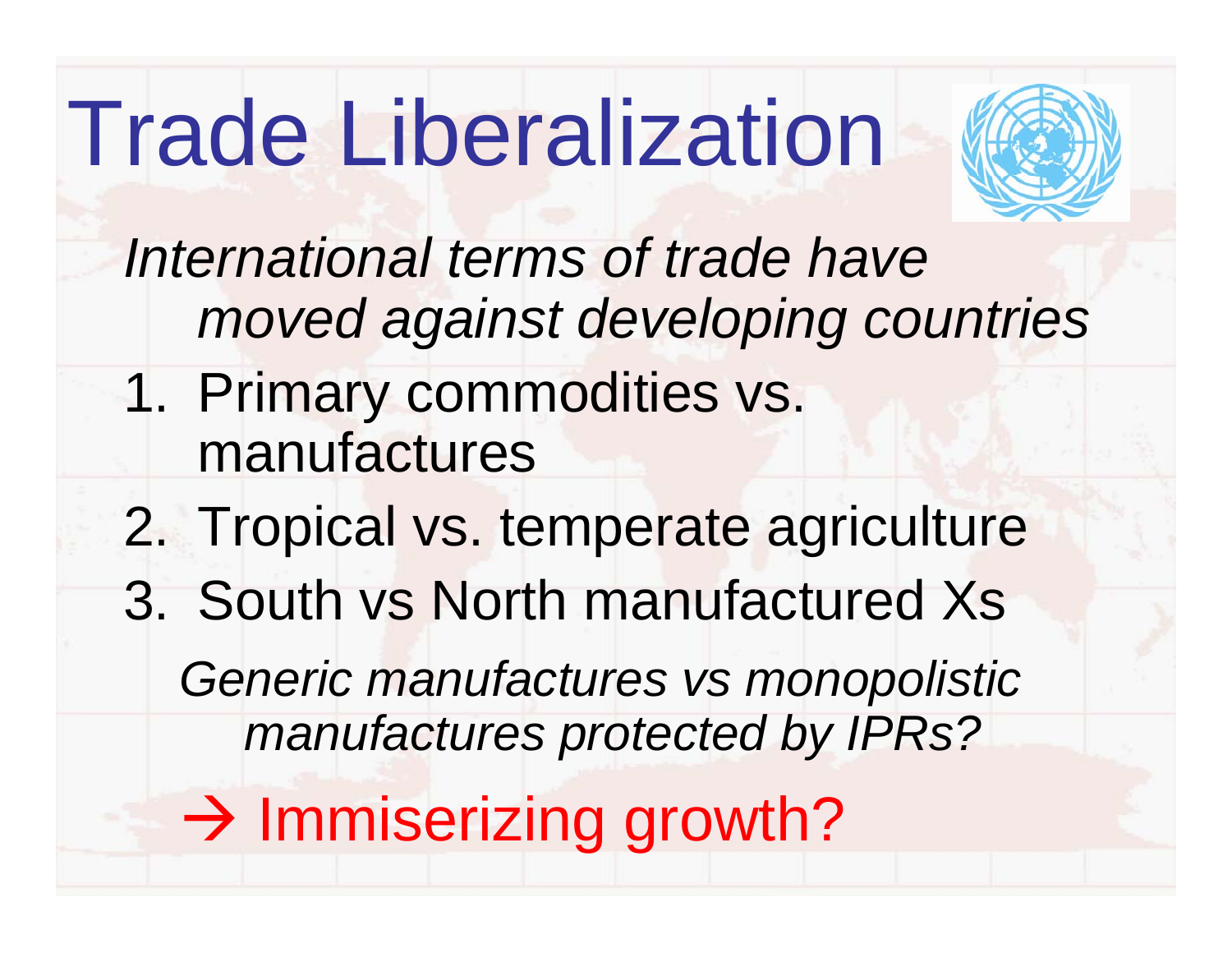#### South vs North Manufactured Exports ' Terms of Trade

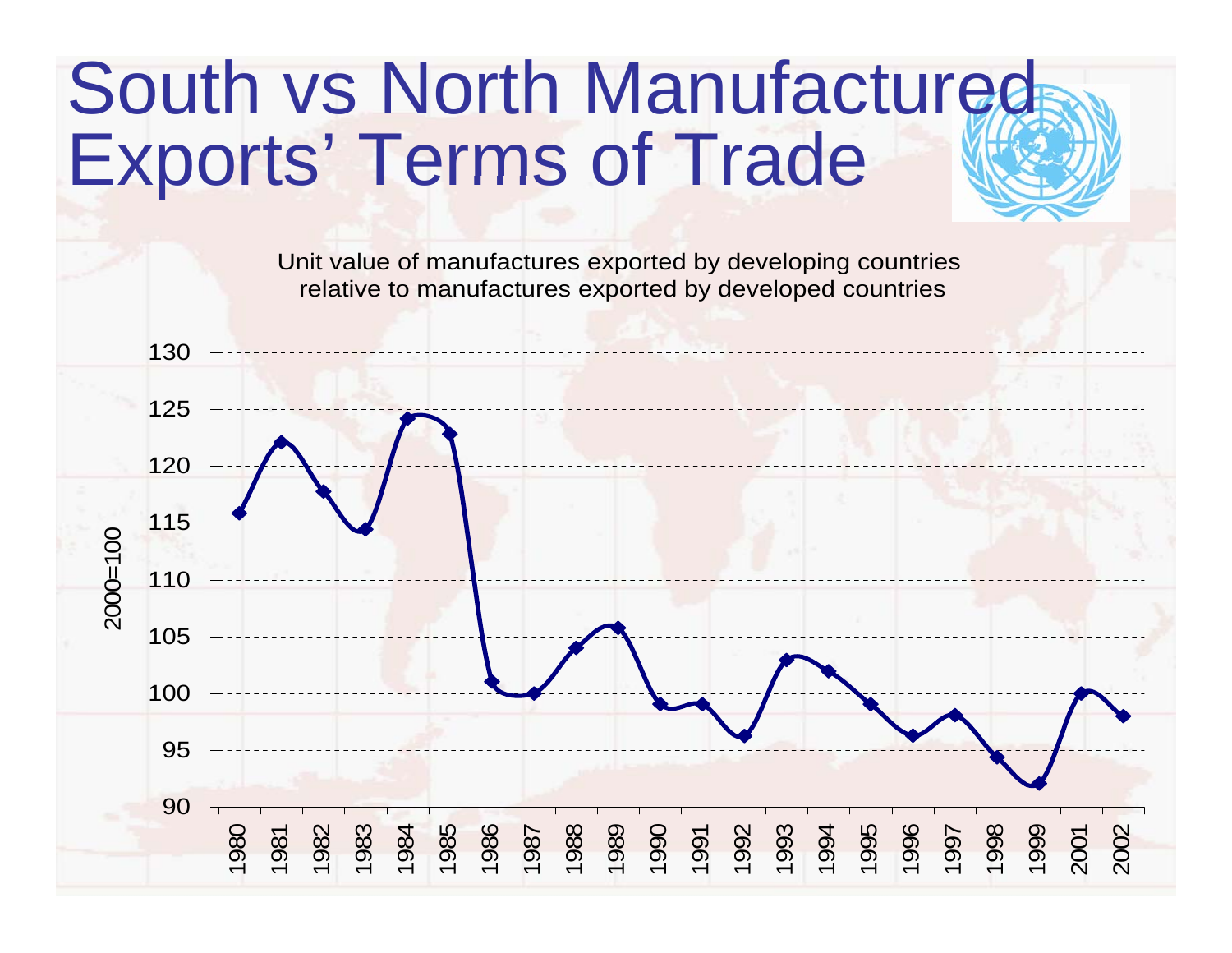## 'Aid for Trade' rationale

Loss of *tariff revenue* Loss of *production + export capacities* Cost of building *new* internationally competitive productive + export *capacities + capabilities [Above obscured by comparative statics of international trade theory, CGE d l ] CGE mo de ls]*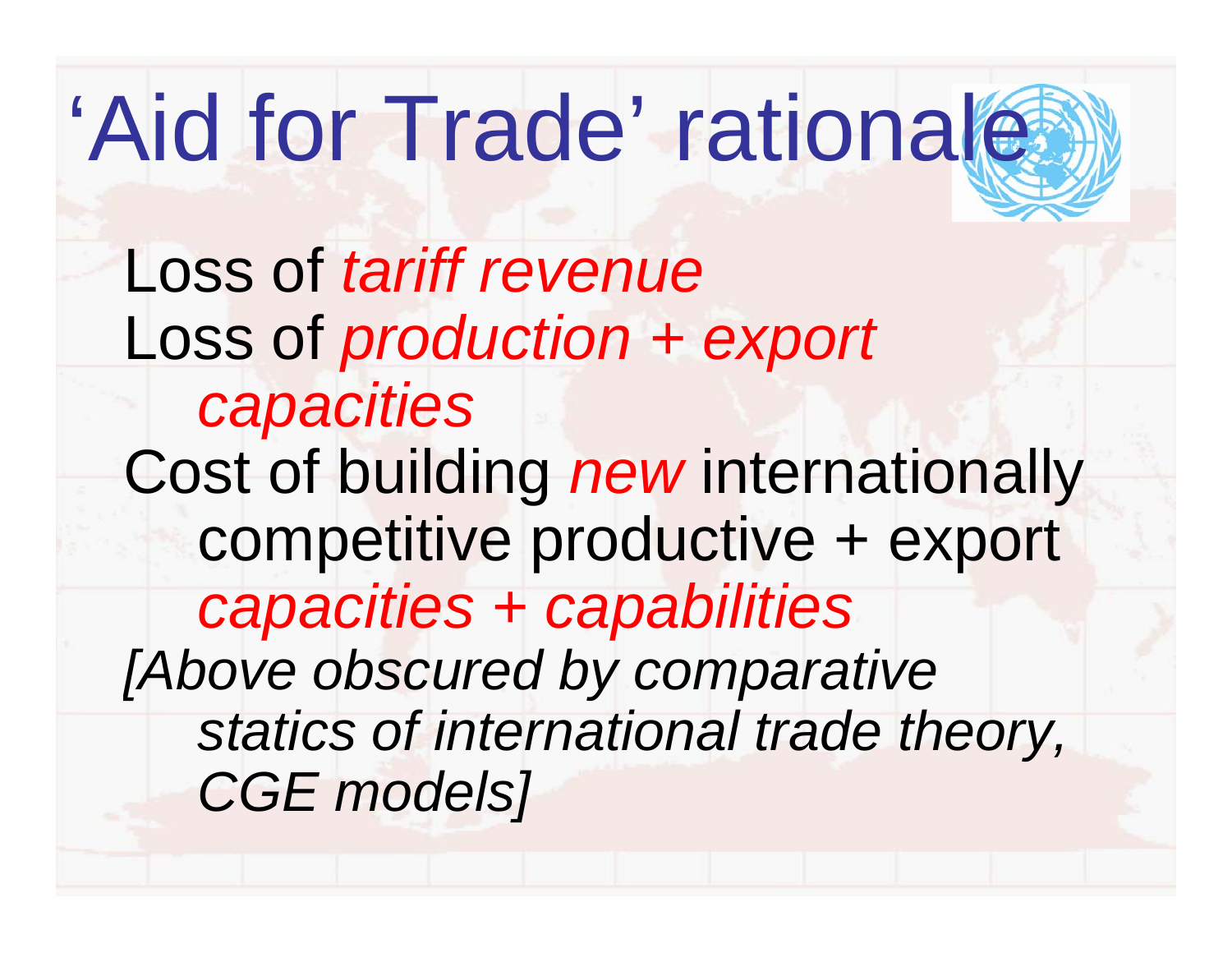International financial liberalization *Converse of advocates Converse ' claims:* 1. K flows *not* from K rich to K poor Except E Asia early + mid-1990s 2. Costs of funds *not* lower 3. Some old sources of volatility + instability reduced, but *new*  sources introduced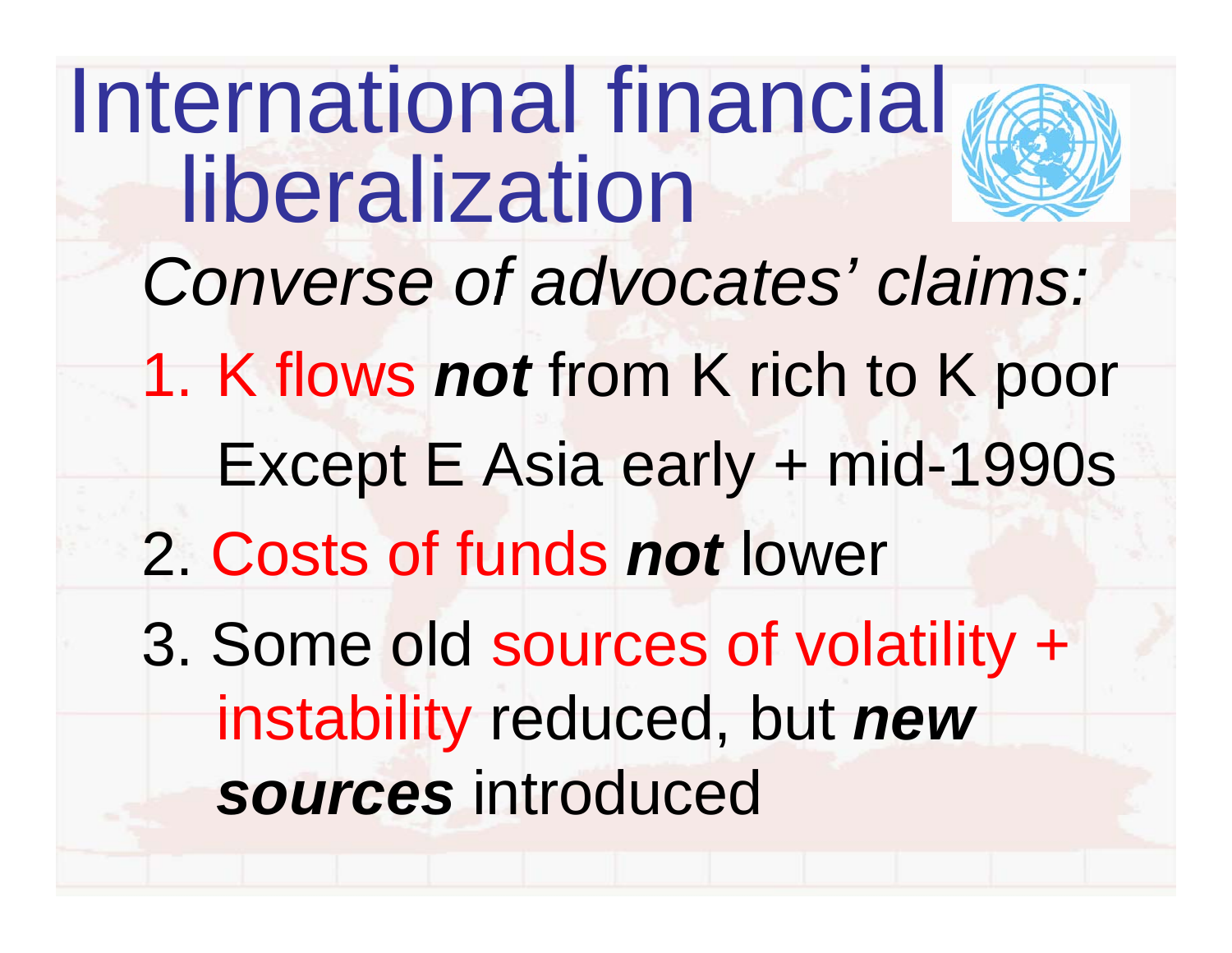# Old Warnings Ignored

- Keynes: beauty contests  $\rightarrow$  casino capitalism
- Tobin: sand in wheels of finance
- Drucker: changed world economy
	- 1985: 89% X-border flows not related to real economy 1996: >97%
- McKinnon: Sequencing economic liberalization
- K account liberalization should be last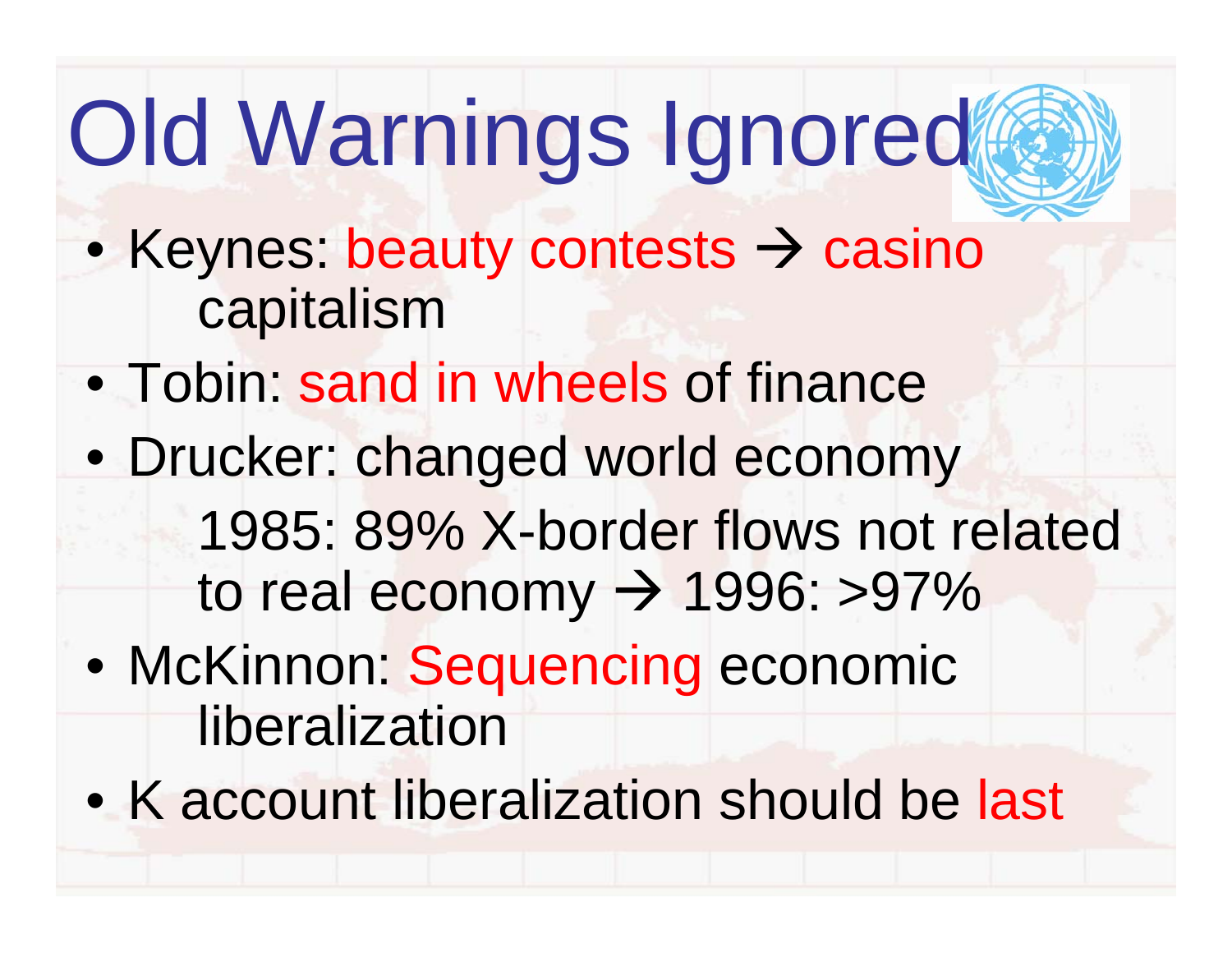#### Asian crisis *mea culp a s*

- $\bullet$  IMF: opposed AMF  $\rightarrow$  no productivity growth, currency crisis theories, cronyism
- Krugman Plan B
- Bhagwati: Wall St-US Treasury nexus
- Fischer: Controls on inflows [not outflows]
- IMF 2003: 'Financial globalization' flawed
- Koehler, IMF Article 6
- Rajan, *et al*.: no direct growth contribution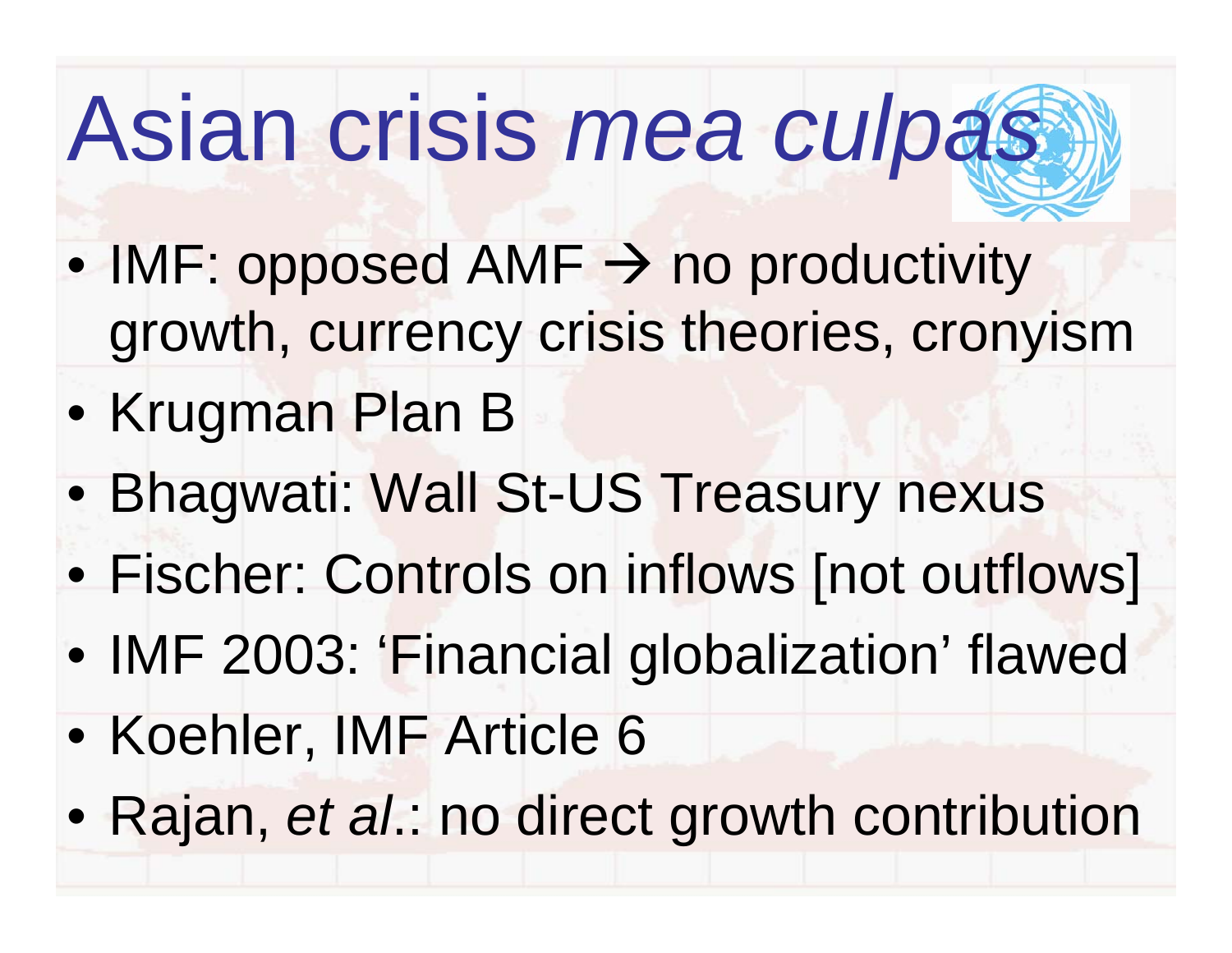### Effects of liberalized capital flows

- $\bullet$  $\bullet$  Exchange rate appreciation  $\rightarrow$ high sterilization costs negate supposed benefits
- *Also:*
- $\bullet$ asset market bubbles
- $\bullet$ consumer binges
- $\bullet$ over-investment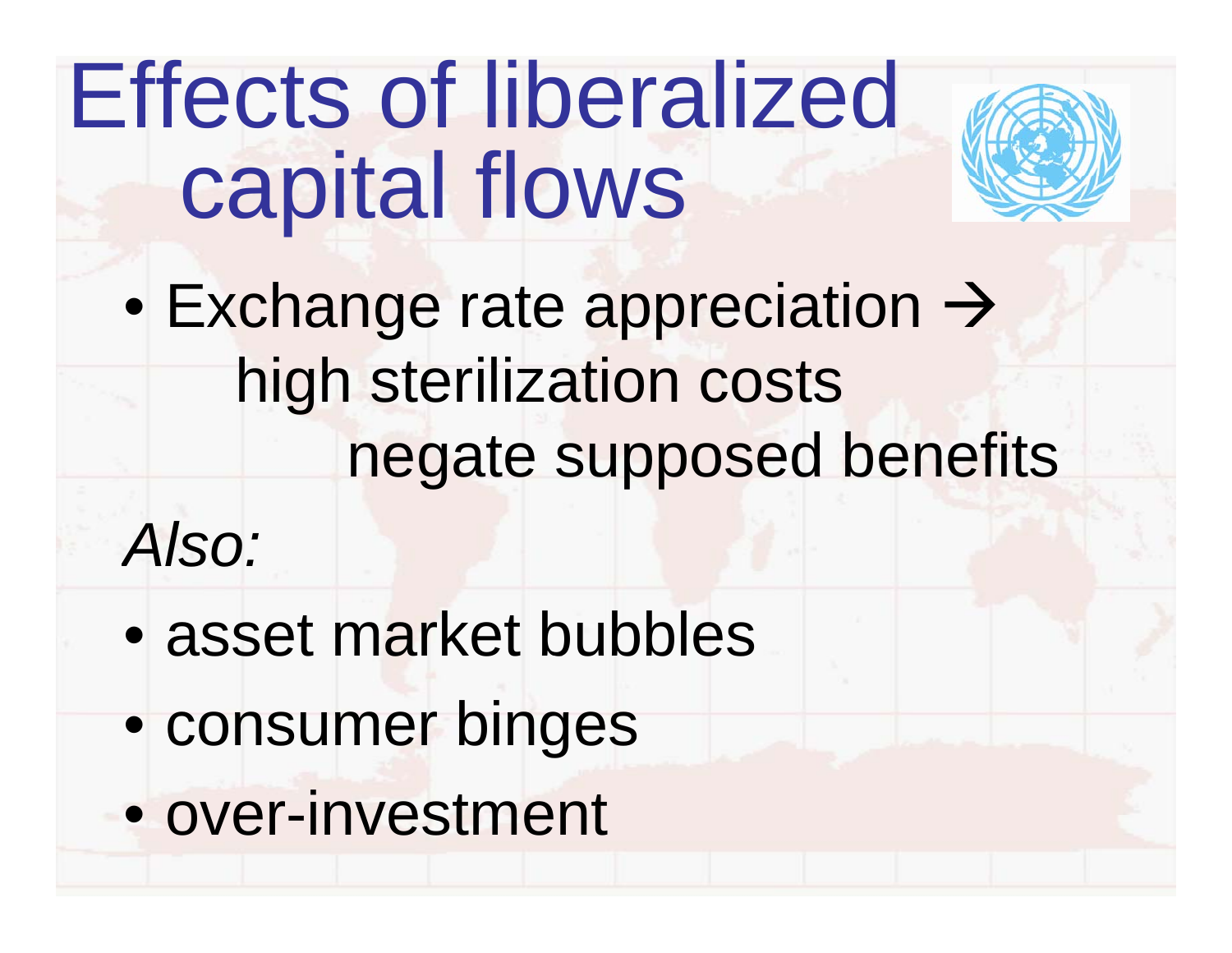#### Foreign capital inflows not really developmental ta

- Most short-term K flows not developmental
- Most to other advanced economies
- Only significant for about 12 countries
- >80% FDI in 1990s for M&As
- 'Green-field FDI' often crowds out domestic investment; limited linkages
- Most to others for mineral extraction
- Investment incentives reduce net benefits
- Weakness of domestic industrial K  $\rightarrow$ dominance of financial sector in SEA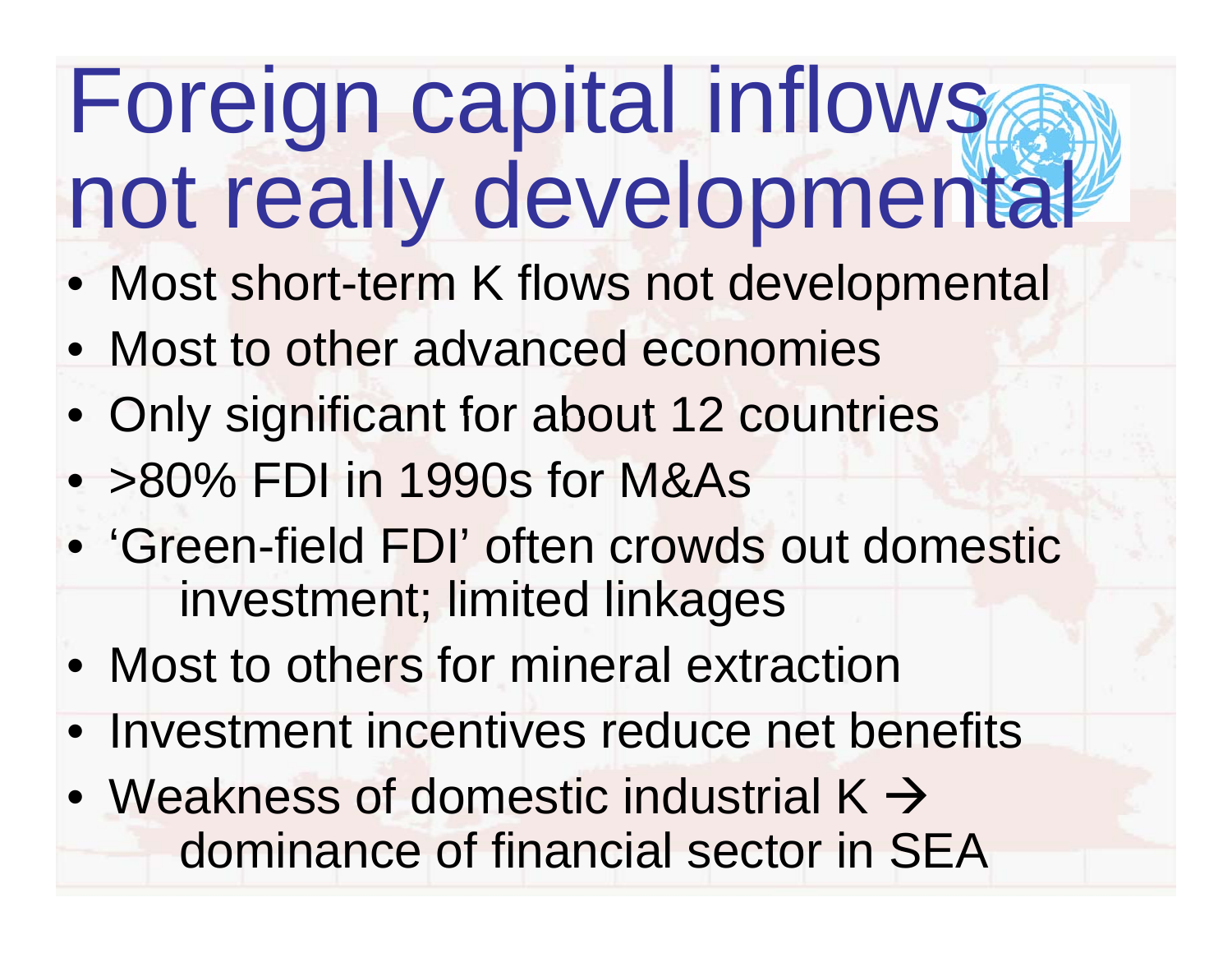Domestic financial liberalization versus development u de velopment

- **1. Deflationary** macroeconomic influences
- **2. Counter-cyclical** financial instruments + institutions eliminated
- **3 . Developmental** financial instruments <sup>+</sup> institutions eliminated
- **4. Inclusive finance initiatives undermined**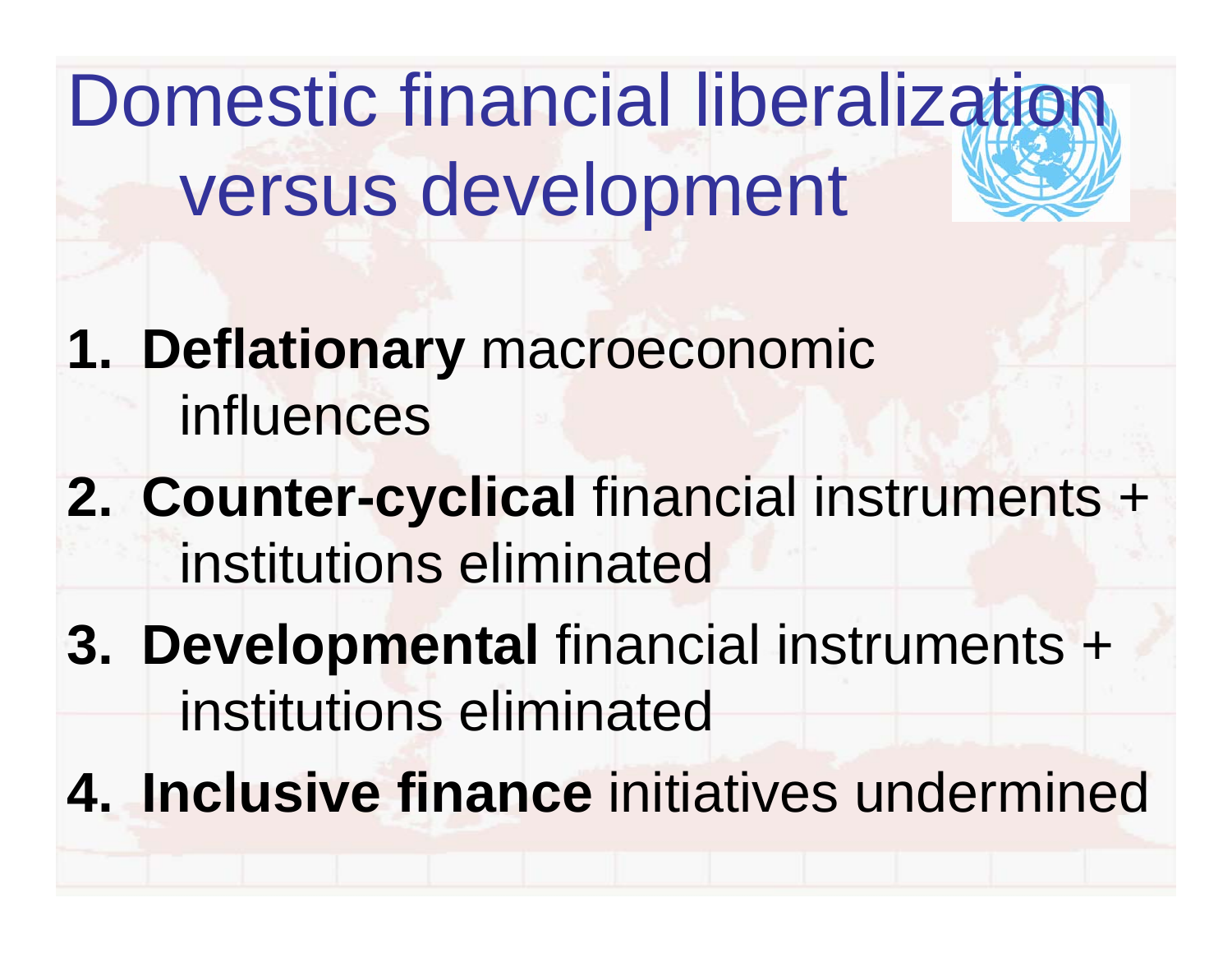## Crisis unex pected?



- *A crisis foretold: BIS, UN, UNCTAD*
- *Unsustainable global imbalances*
- International fin. *architecture: non-system*
- *Ideology*: deregulation, self-regulation,

inadequate + inappropriate regulation capital account liberalization

- Financial globalization: growth, stability?
- Globalization  $\rightarrow$  crisis hit all, unlike 1970s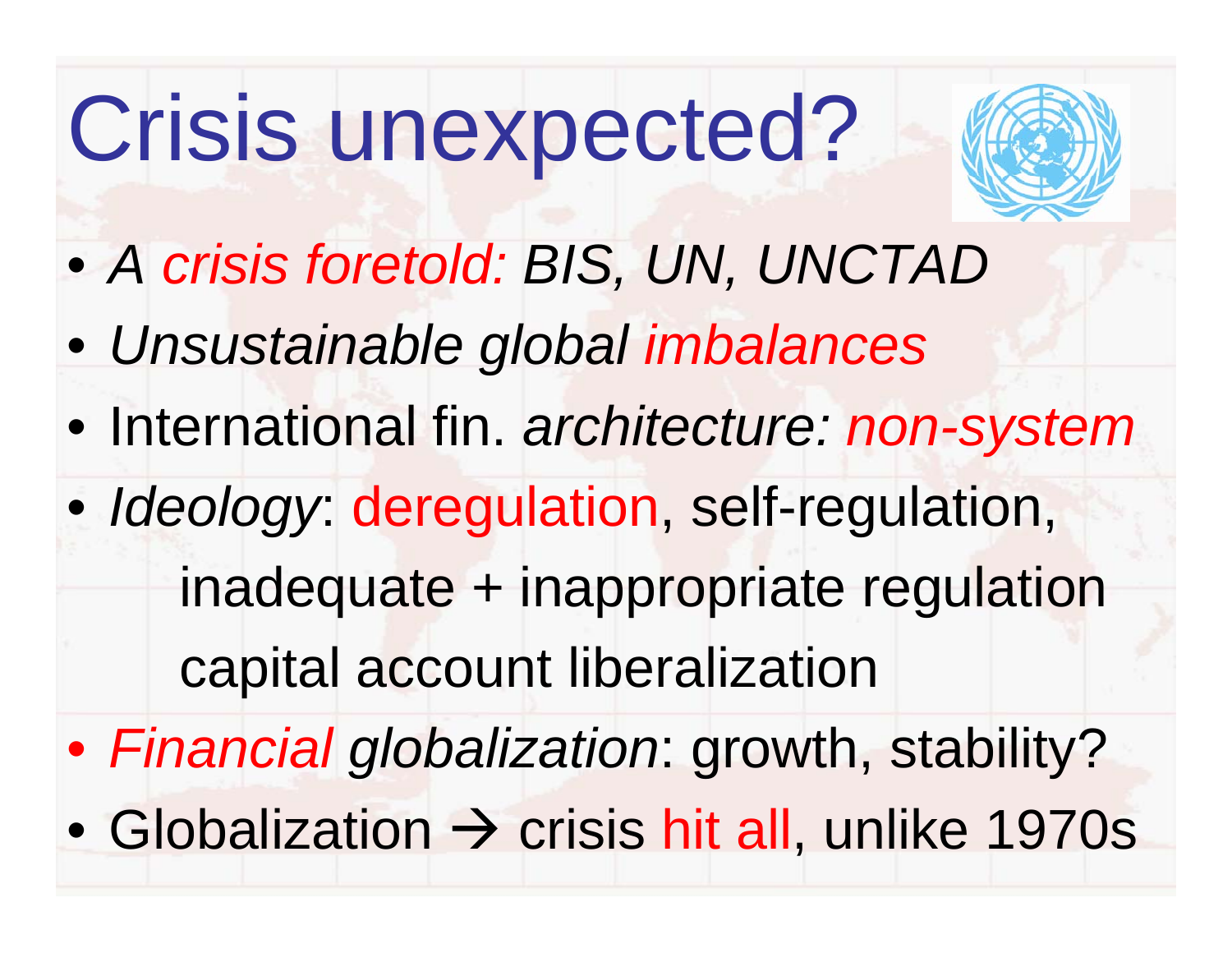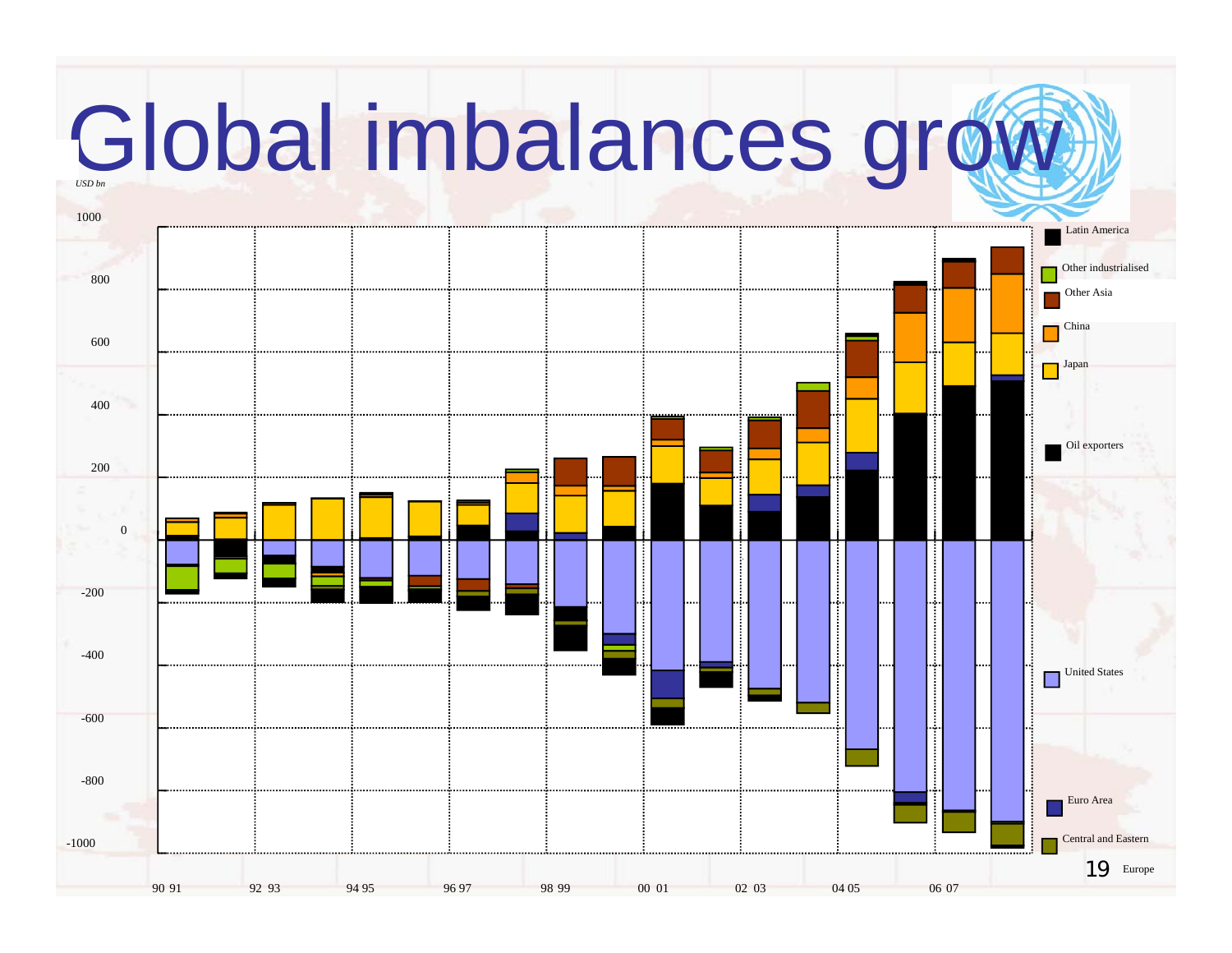#### Disorderly unwinding **400600 United States200Japan Japan <mark>III | Japan</mark> | Japan | Japan | Japan | Japan | Japan | Japan | Japan | Japan | Japan | Japan | Japan | Japan | Japan | Japan | Japan | Japan | Japan | Japan | Japan | Japan | Japan | Japan | Japan | Japan | 0lion de Lander de Lander de Lander de Lander (de Lander de Lander de Lander de Lander de Lander de Lander de L**<br>En 1980 de la provincia de la provincia de la provincia de la provincia de la provincia de la provincia de la **-400-200 Billion US\$ Developing -600 countries (excl China) and EiT -8002004 2005 2006 2007 2008 2009China**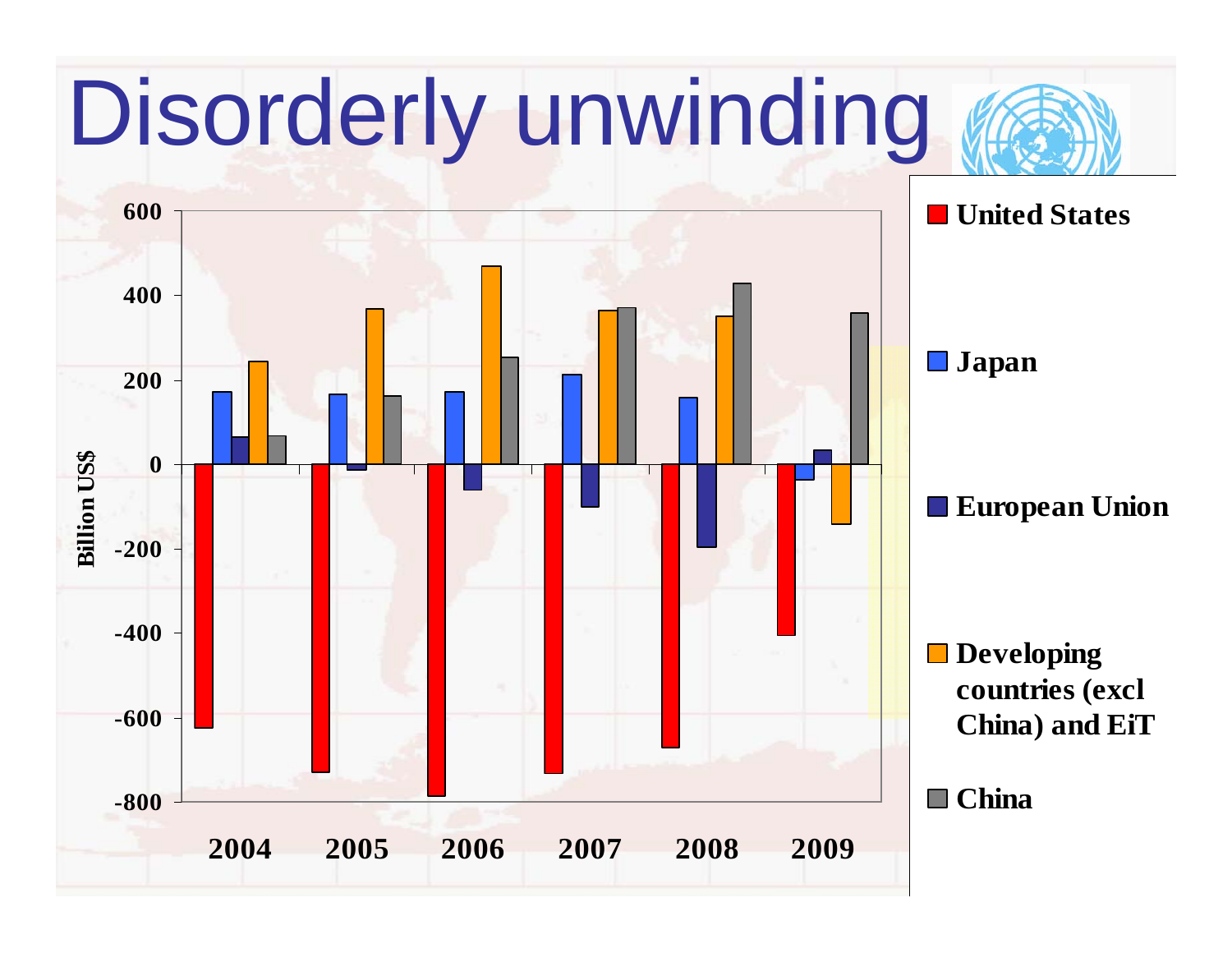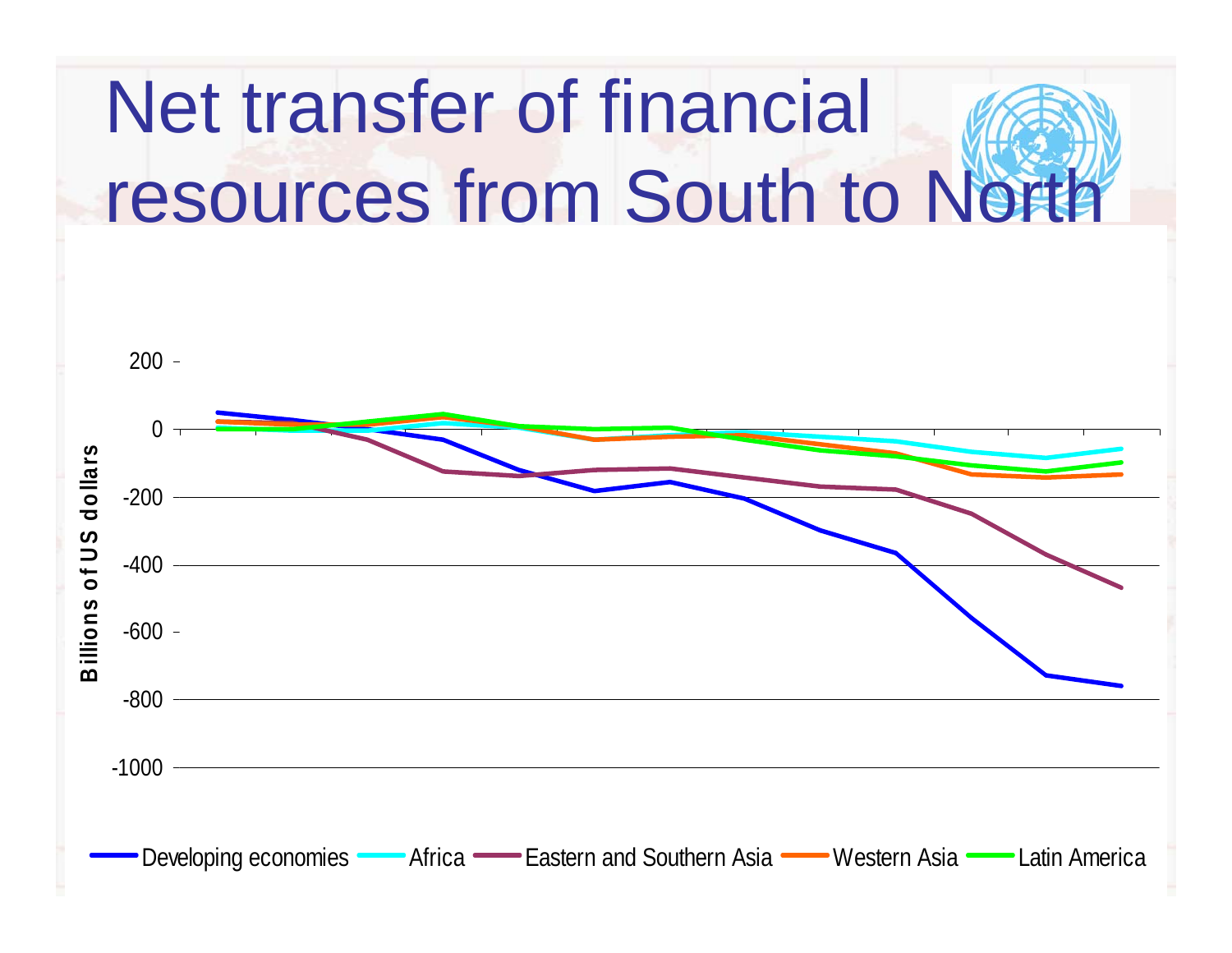# Net capital importers

#### **Capital Importers**

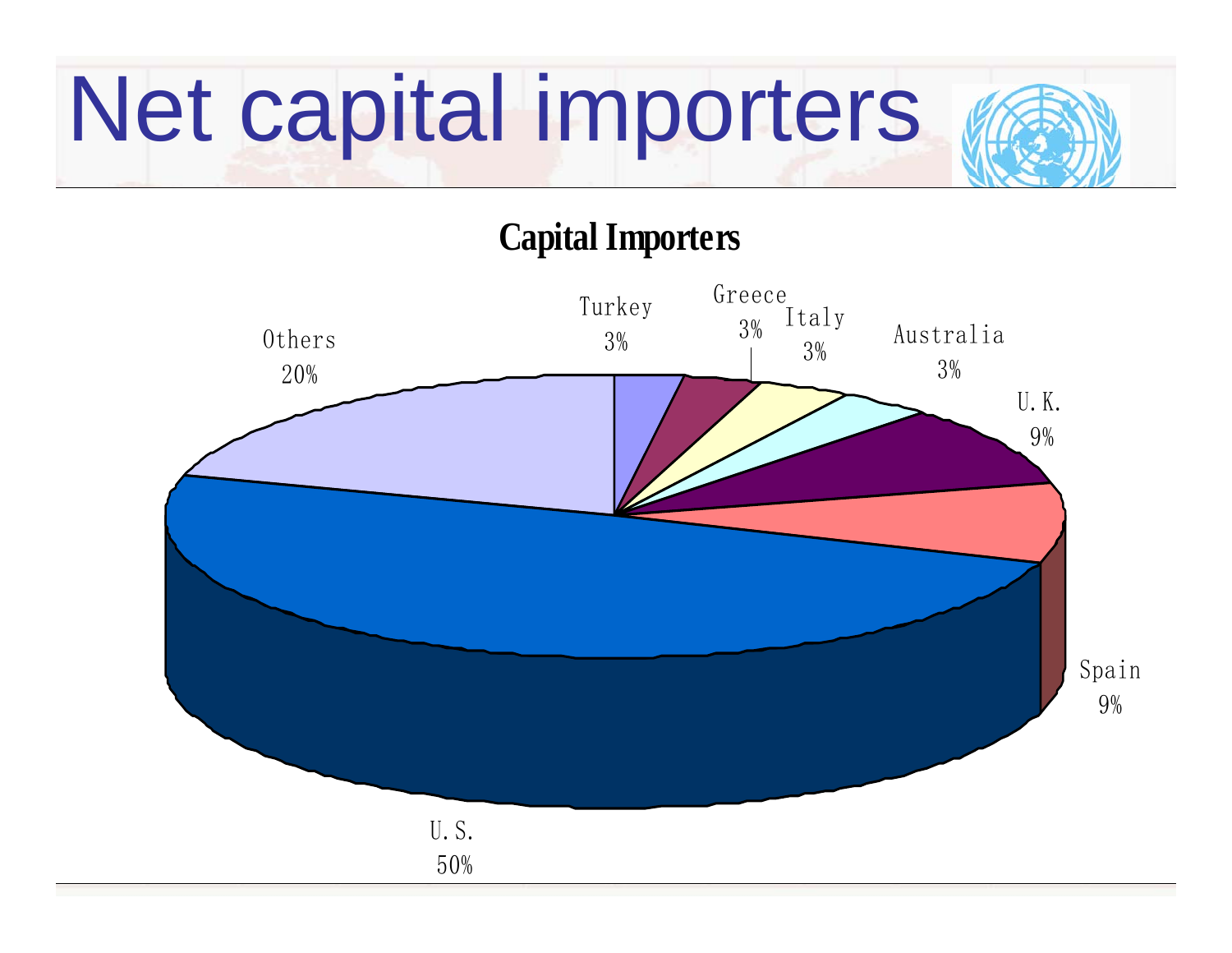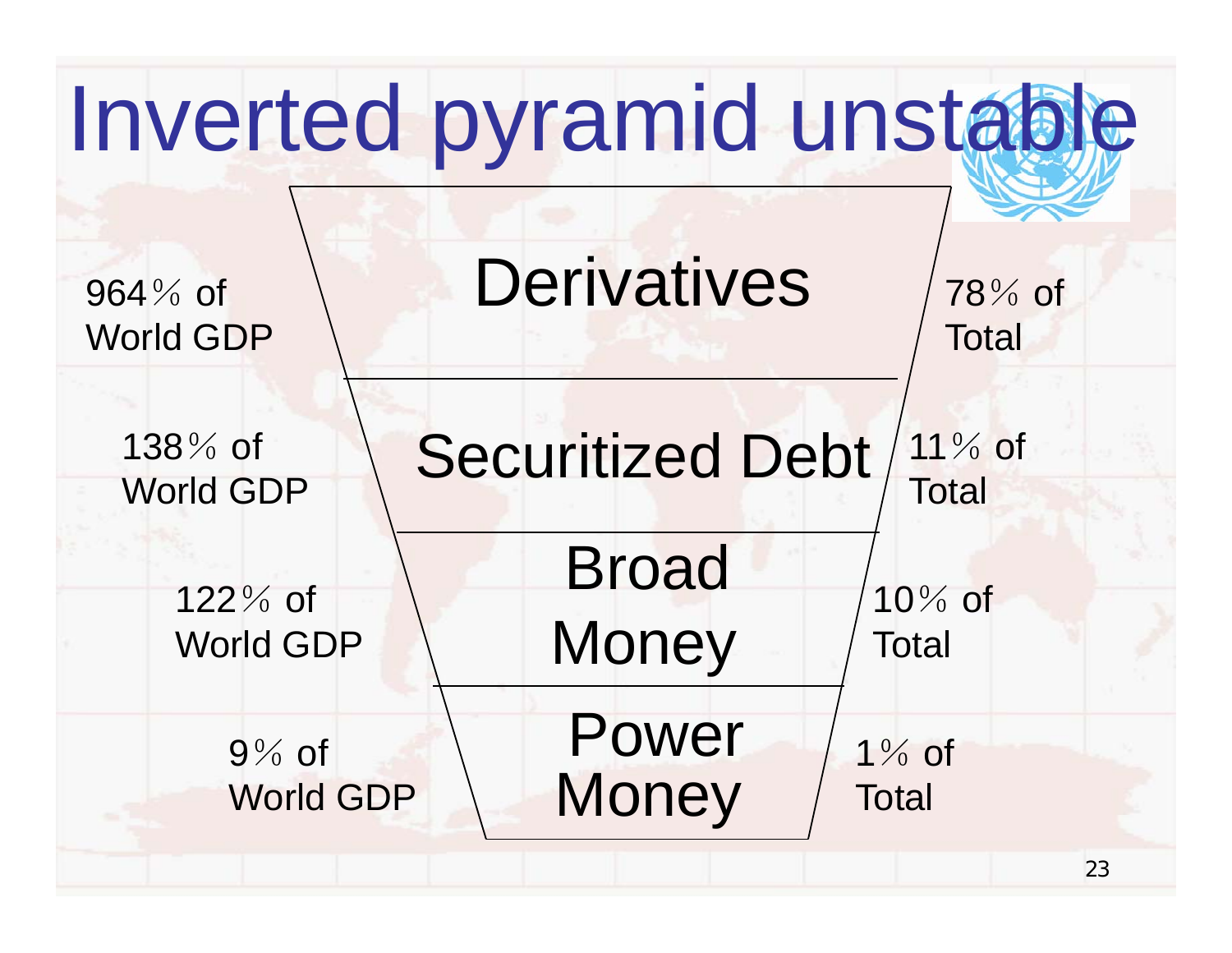## Globalization: finance>trade



**Global financial assets assetsGlobal merchandise trade(Global financial assets as a percentage of GDP (right axis (Global merchandise trade as a percentage of GDP (right axis**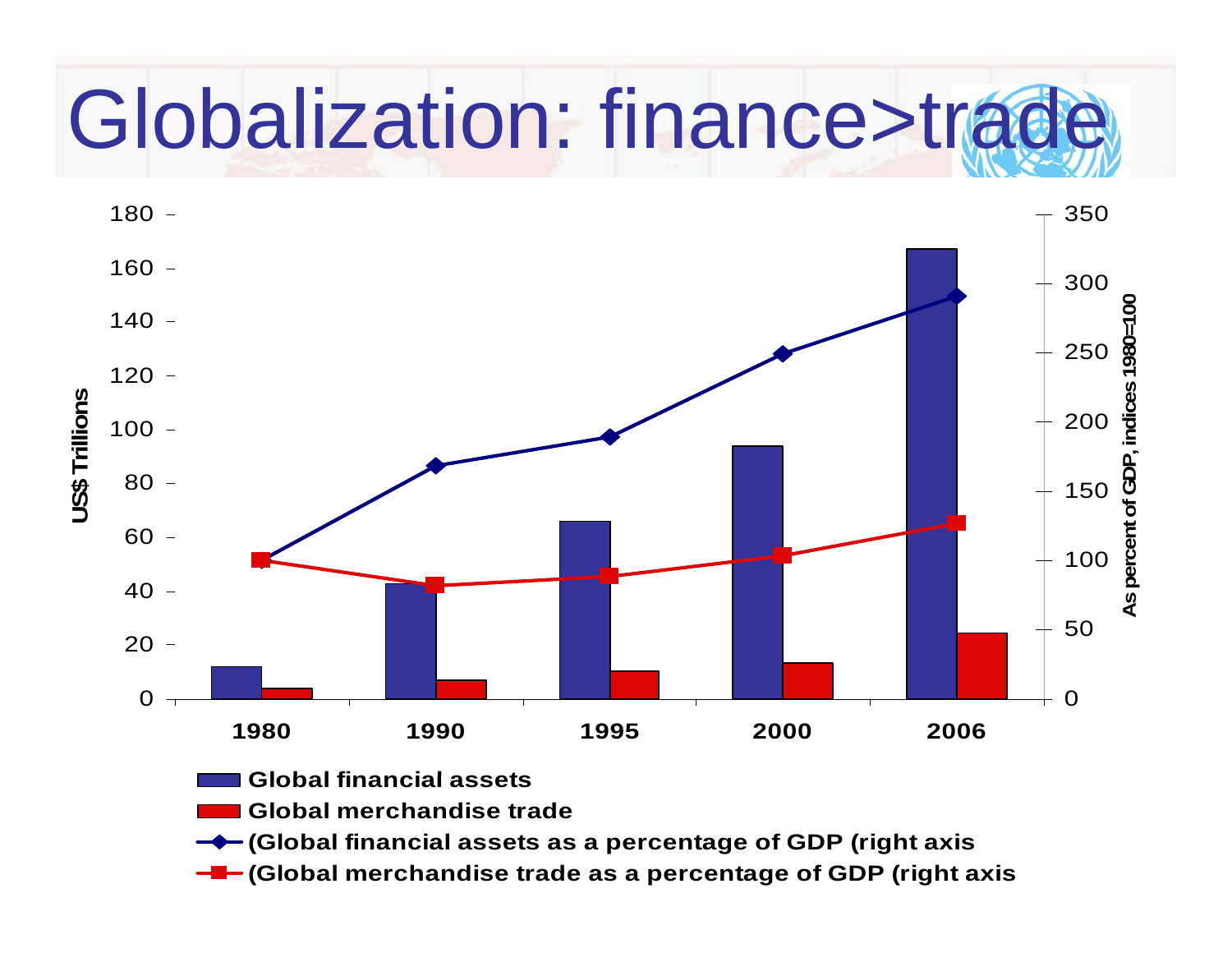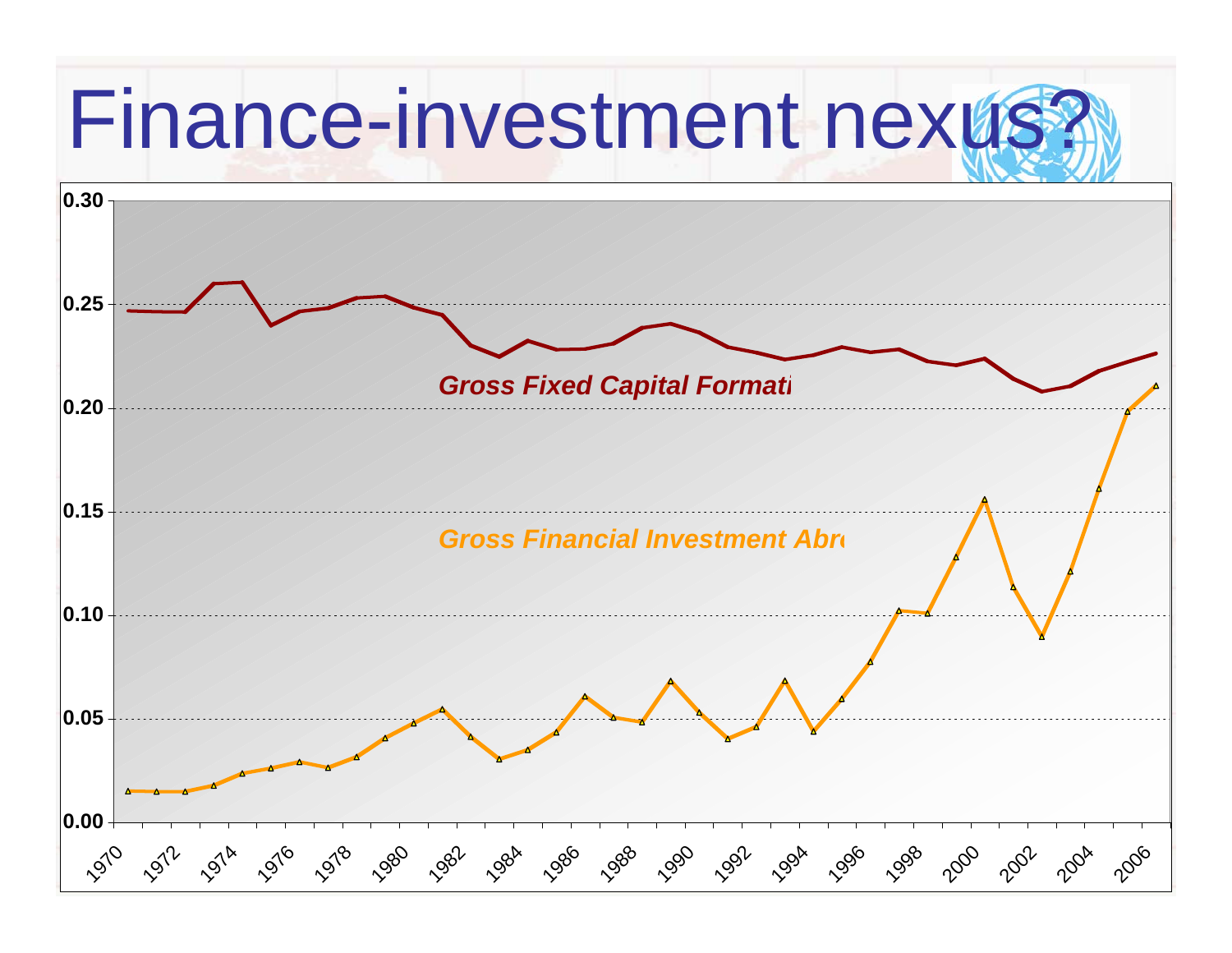### Financial impacts on developing countries

- Despite non-involvement in sub-prime debacle: Emerging *stock markets* collapse greater  $\rightarrow$  Reversal of *capital flows*, FDI also down Spreads rise, much higher *borrowing costs* • But *financial positions stronger* than during Asian + LA crises (more foreign reserves, better fiscal balances) But reserves rapidly evaporating with export
	- collapse; fiscal space also disappearing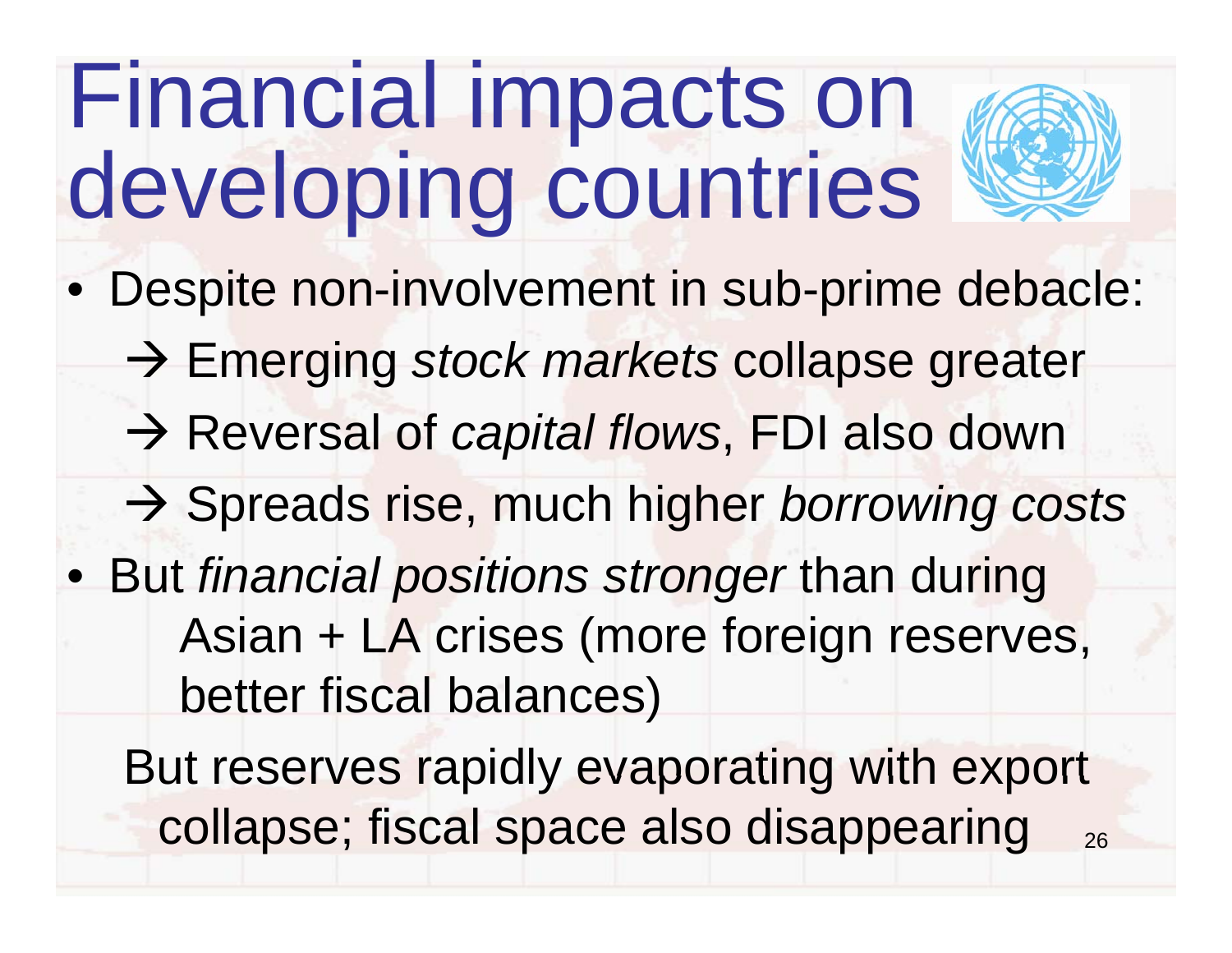# Credit crunch: US, EU

#### Percentage of lenders tightening standards, by size of enterprise seeking loans

![](_page_26_Figure_2.jpeg)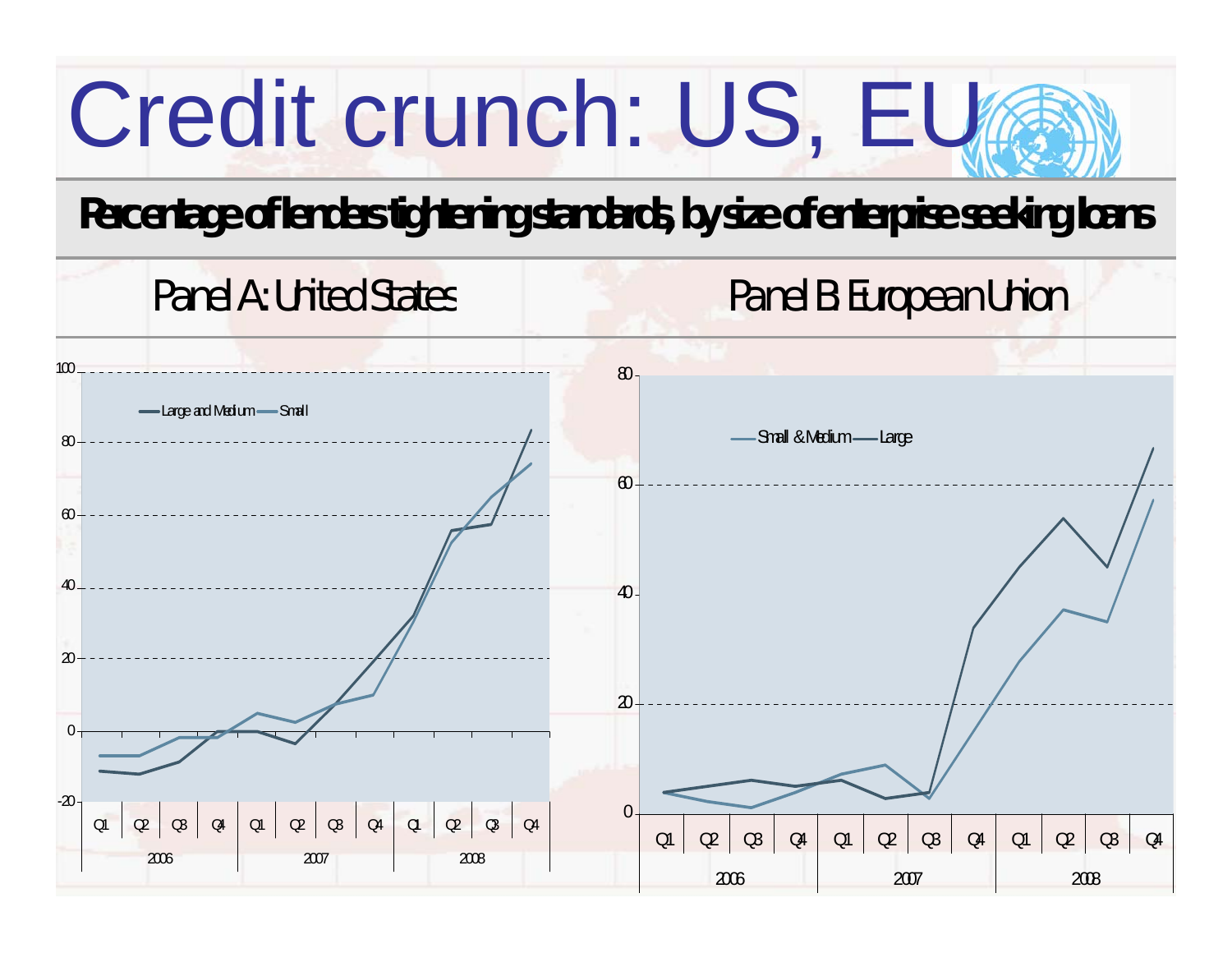![](_page_27_Figure_0.jpeg)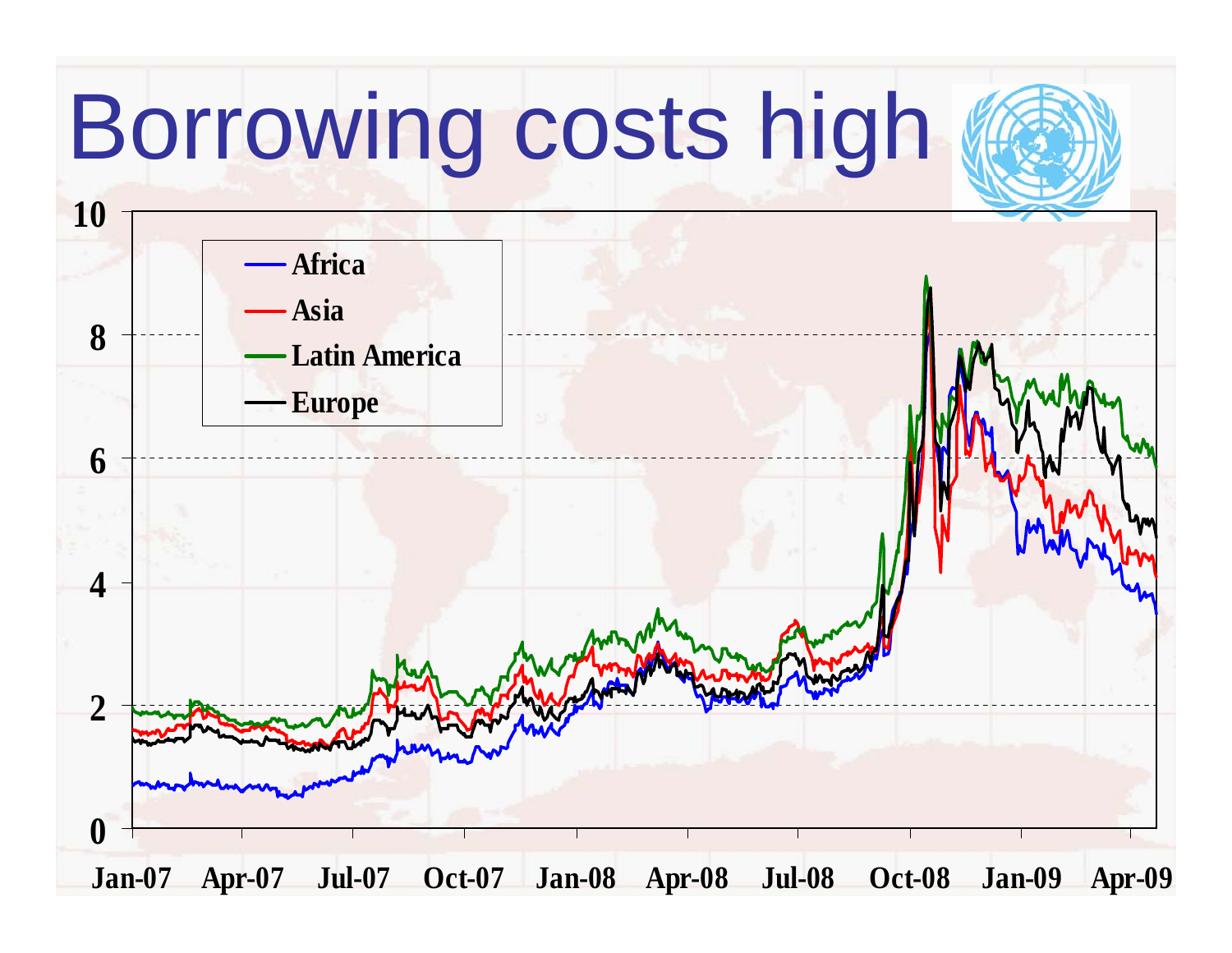![](_page_28_Figure_0.jpeg)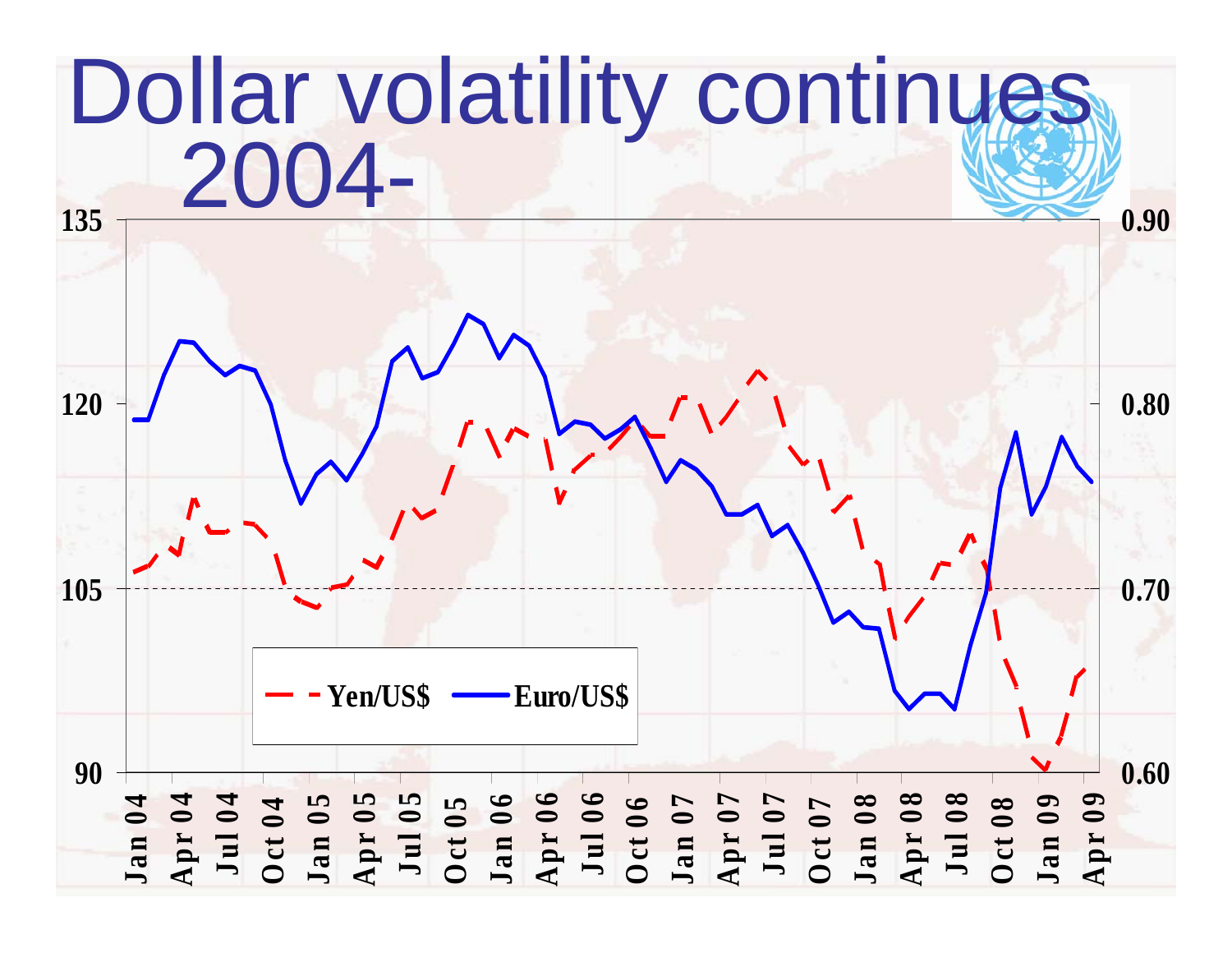![](_page_29_Figure_0.jpeg)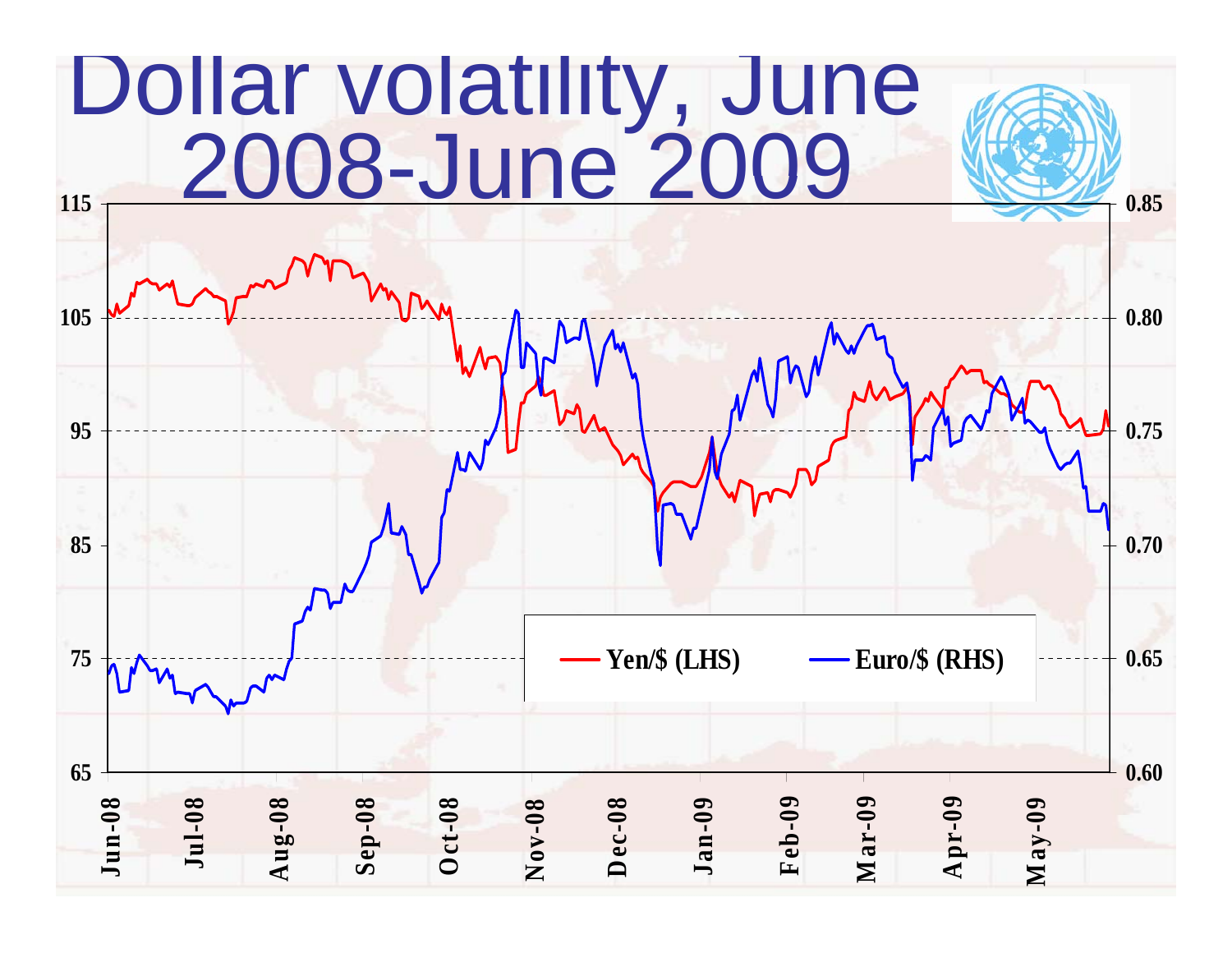# Contagion: crisis spreads

**Financial sector contagion** (incl. vicious circles): Sub-prime crisis  $\rightarrow$  financial crisis  $\rightarrow$  asset price deflation  $\rightarrow$  liquidity/credit crunch **Fi i l i i Financial crisis Ei i conomic recession** (including feedback loops) **Real economy contagion** (incl. vicious circles): → Less investment, especially abroad (FDI)  $\rightarrow$  Less consumption  $\rightarrow$  Reduced demand for imports, i.e. others' Xs  $\rightarrow$  Prices, output declines globally

 $\rightarrow$  Growth, employment declines globally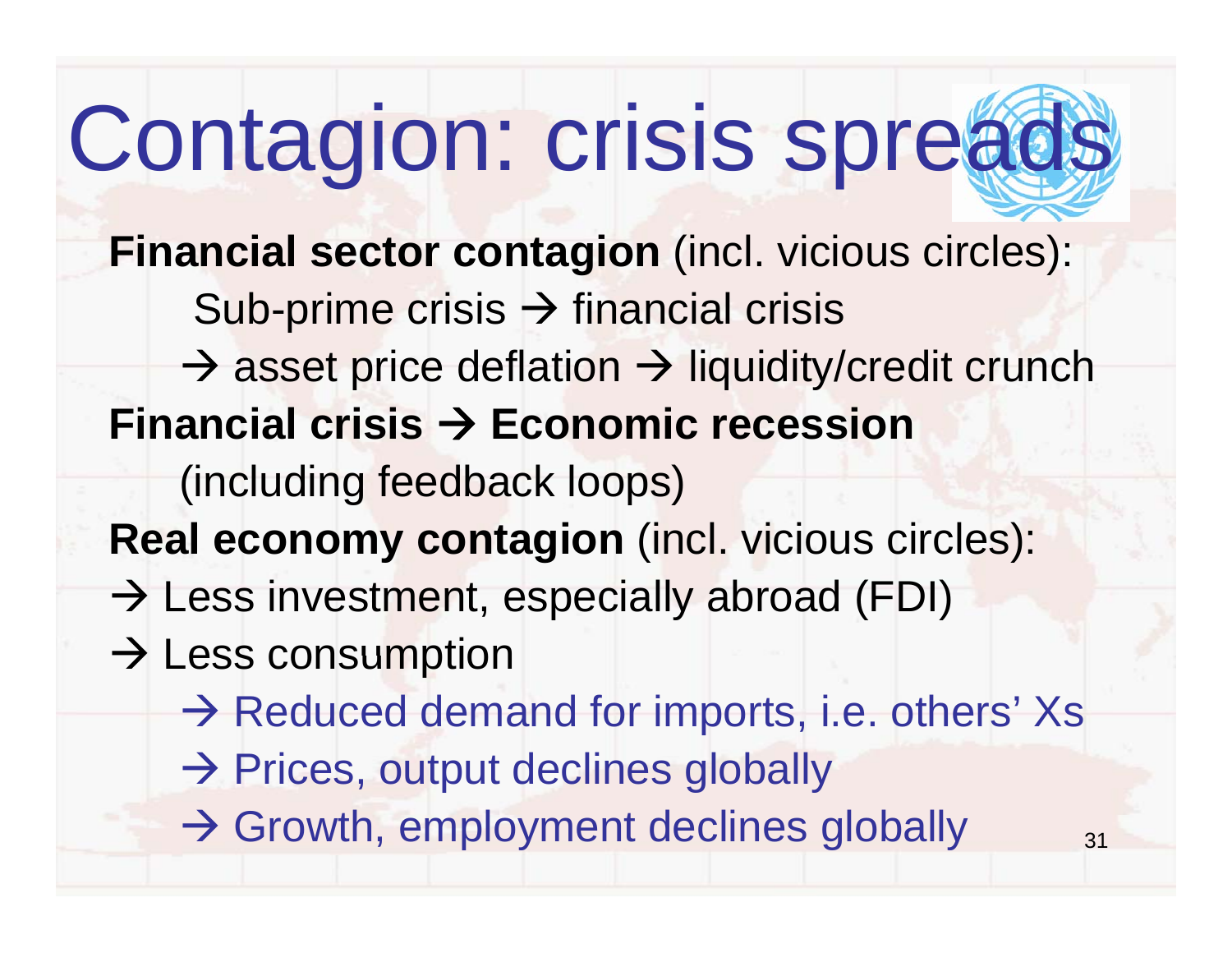#### Deflationar y spiral

![](_page_31_Picture_1.jpeg)

- Asset (stock, property) markets deflating
	- → negative wealth effect
	- $\rightarrow$  more bank insolvency
	- → generalized credit squeeze
- Lower external demand, world trade
	- $\rightarrow$  excess capacity
	- $\rightarrow$  investment slowdown
- Depressed domestic demand
	- $\rightarrow$  lower prices, output
	- $\rightarrow$  lower employment, incomes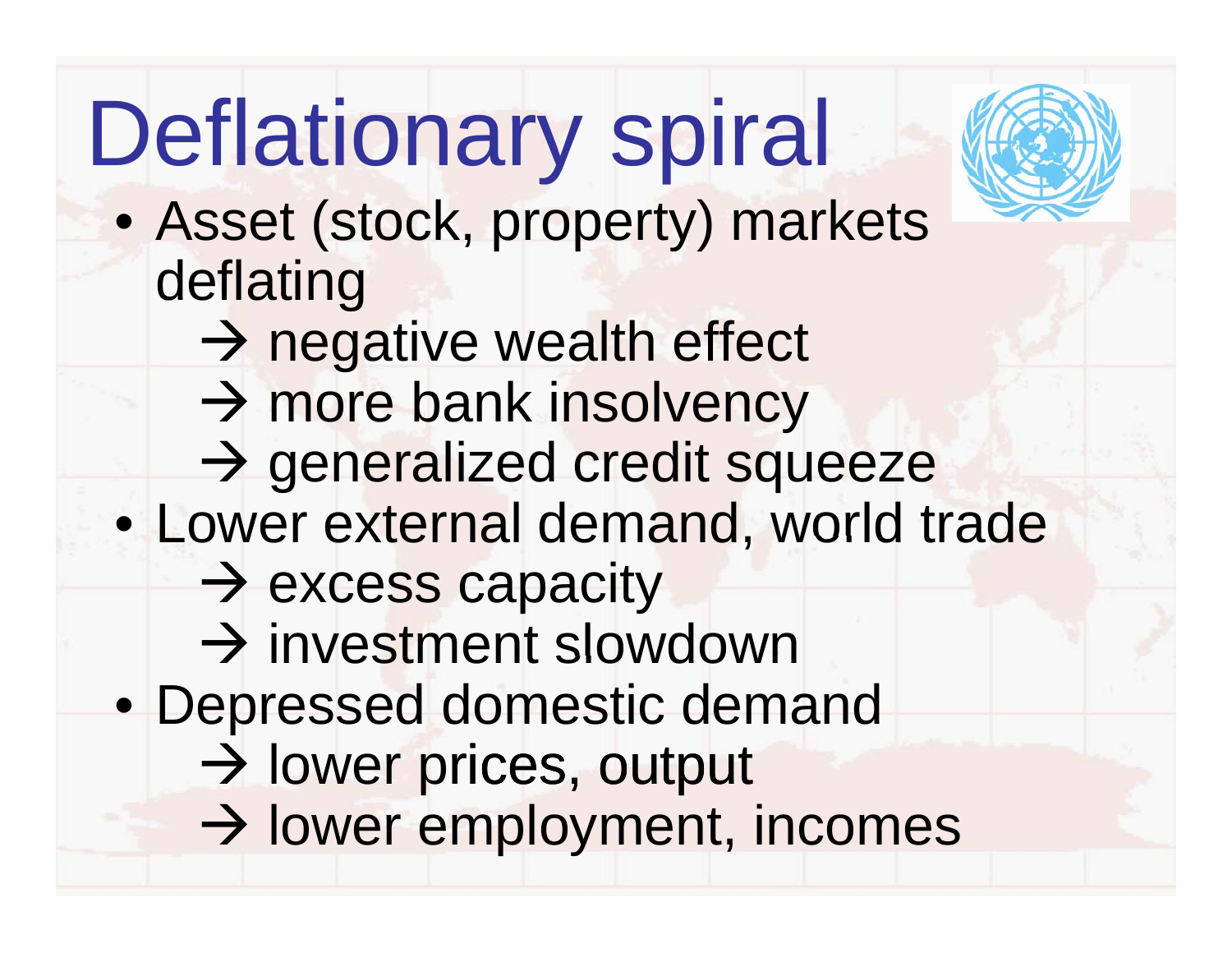# Globalization: Parallel fates

![](_page_32_Figure_1.jpeg)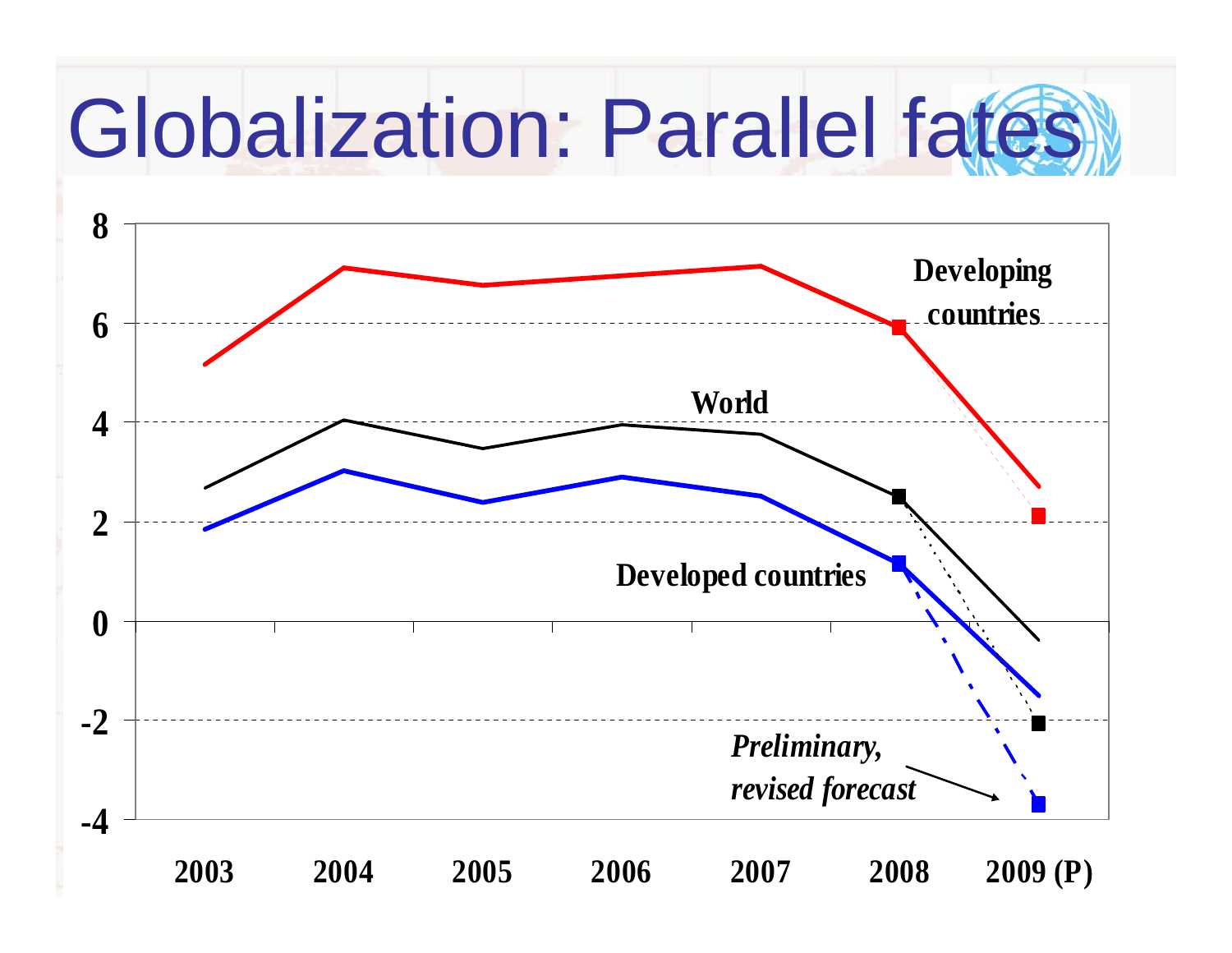| Growth by main<br>country groups |                       |      |        |                          |                            |  |  |  |
|----------------------------------|-----------------------|------|--------|--------------------------|----------------------------|--|--|--|
|                                  | Per capita GDP growth |      |        | Change in<br>growth rate |                            |  |  |  |
|                                  | 2004<br>-07           | 2008 | 2009   |                          | 2009/ 2009/<br>2008 2004-7 |  |  |  |
| World                            | 2.6                   | 0.9  | $-3.4$ | $-4.3$                   | $-6.0$                     |  |  |  |
| Developed<br>economies           | 2.1                   | 0.3  | $-4.1$ | $-4.4$                   | $-6.1$                     |  |  |  |
| Economies in<br>transition       | 7.7                   | 5.5  | $-2.6$ | $-8.1$                   | $-10.2$                    |  |  |  |
| Developing<br>economies          | 5.7                   | 4.0  | 0.1    | $-3.9$                   | $-5.6$                     |  |  |  |
| LDCs                             | 5.2                   | 3.6  | 0.3    | $-3.3$                   | $-4.9$                     |  |  |  |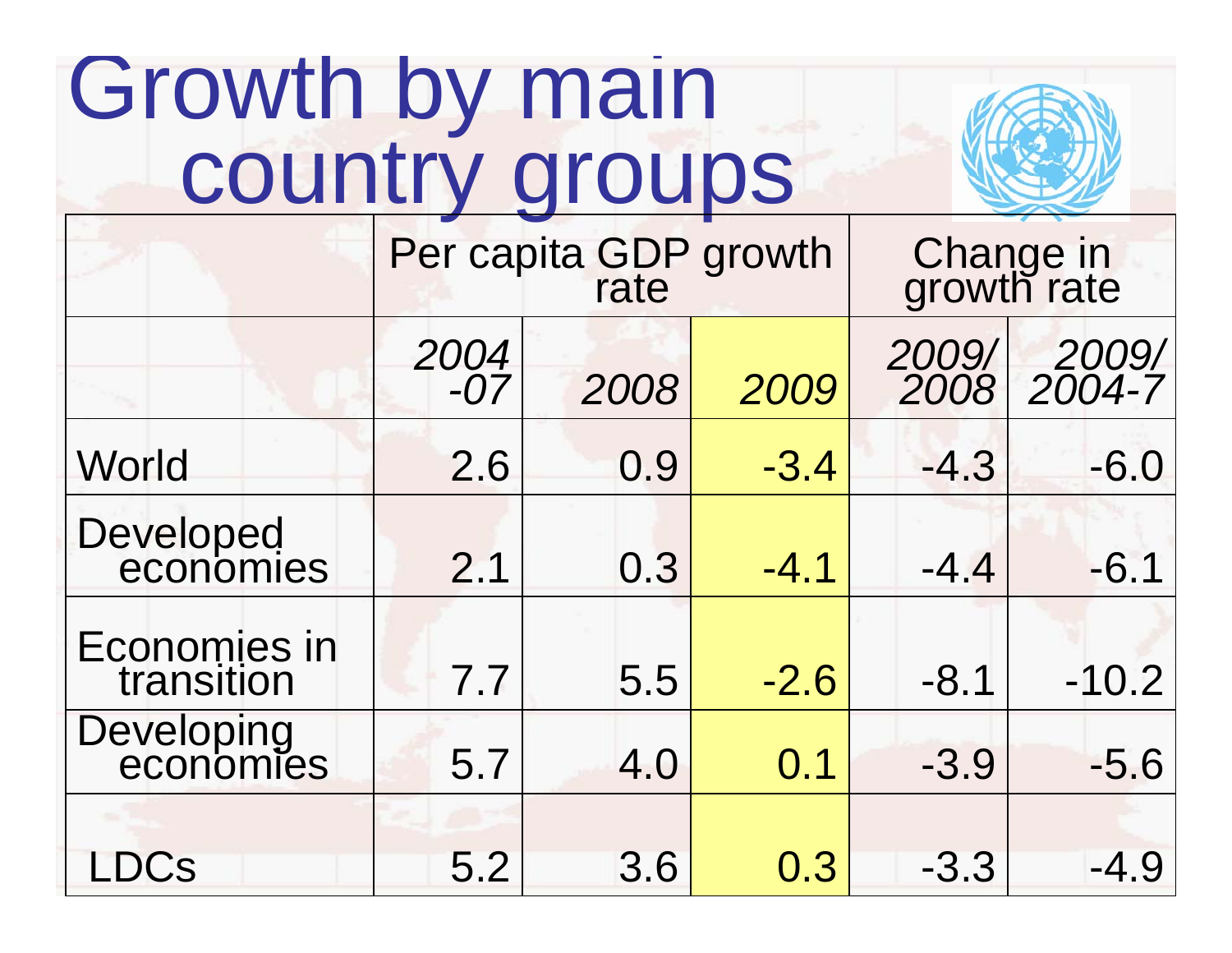### 60 developing countries will see declining incomes in 2009

![](_page_34_Figure_1.jpeg)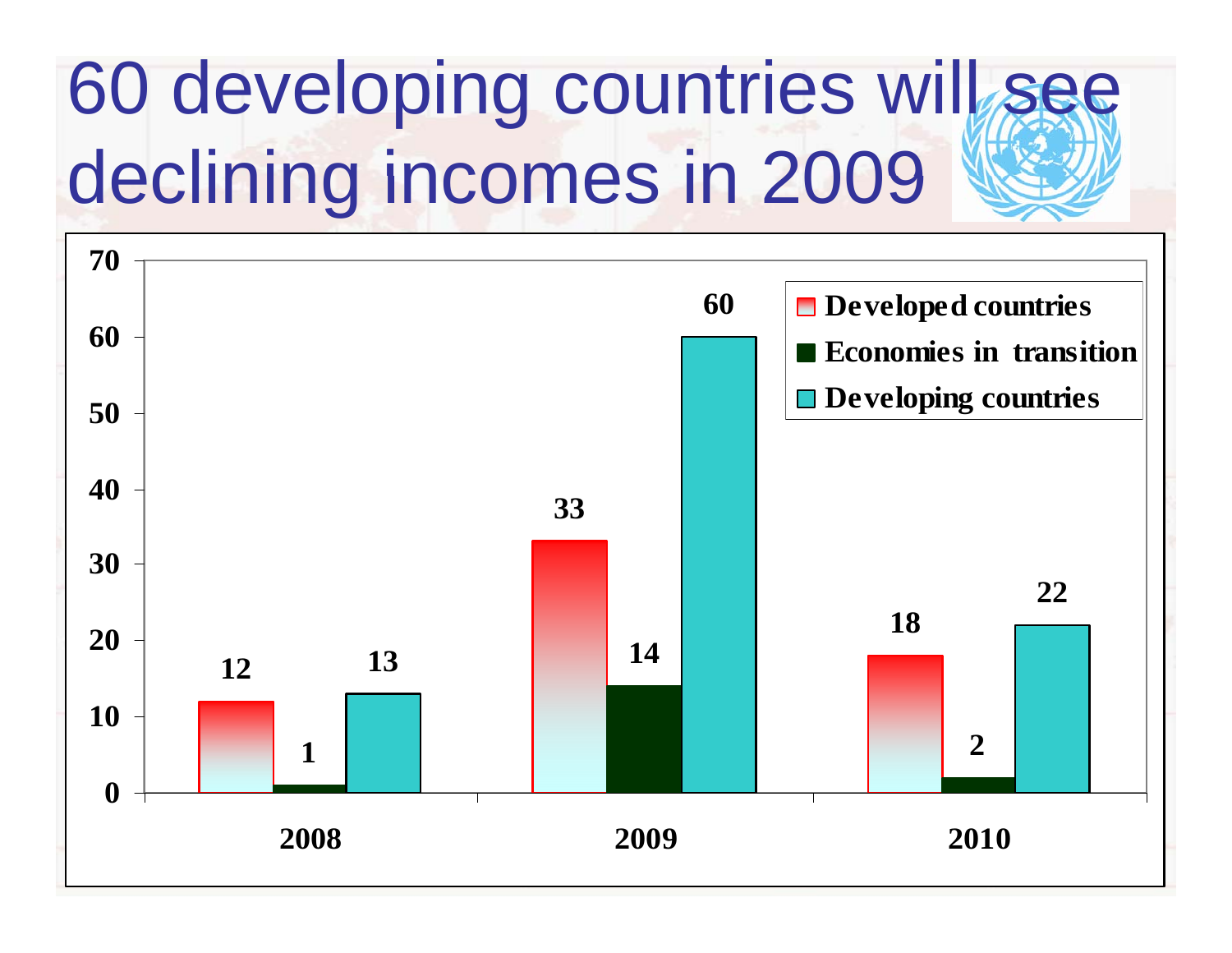# Trade impacts: summary

- $\bullet$ • Exports decline  $\rightarrow$ **all developing countries**  $\bullet$  Terms of trade **primary exporters**
- $\bullet$  **Trade surpluses, reserves** run down quickly  $\bullet$ 
	- But lower energy, food prices helped<br>net food and oil importers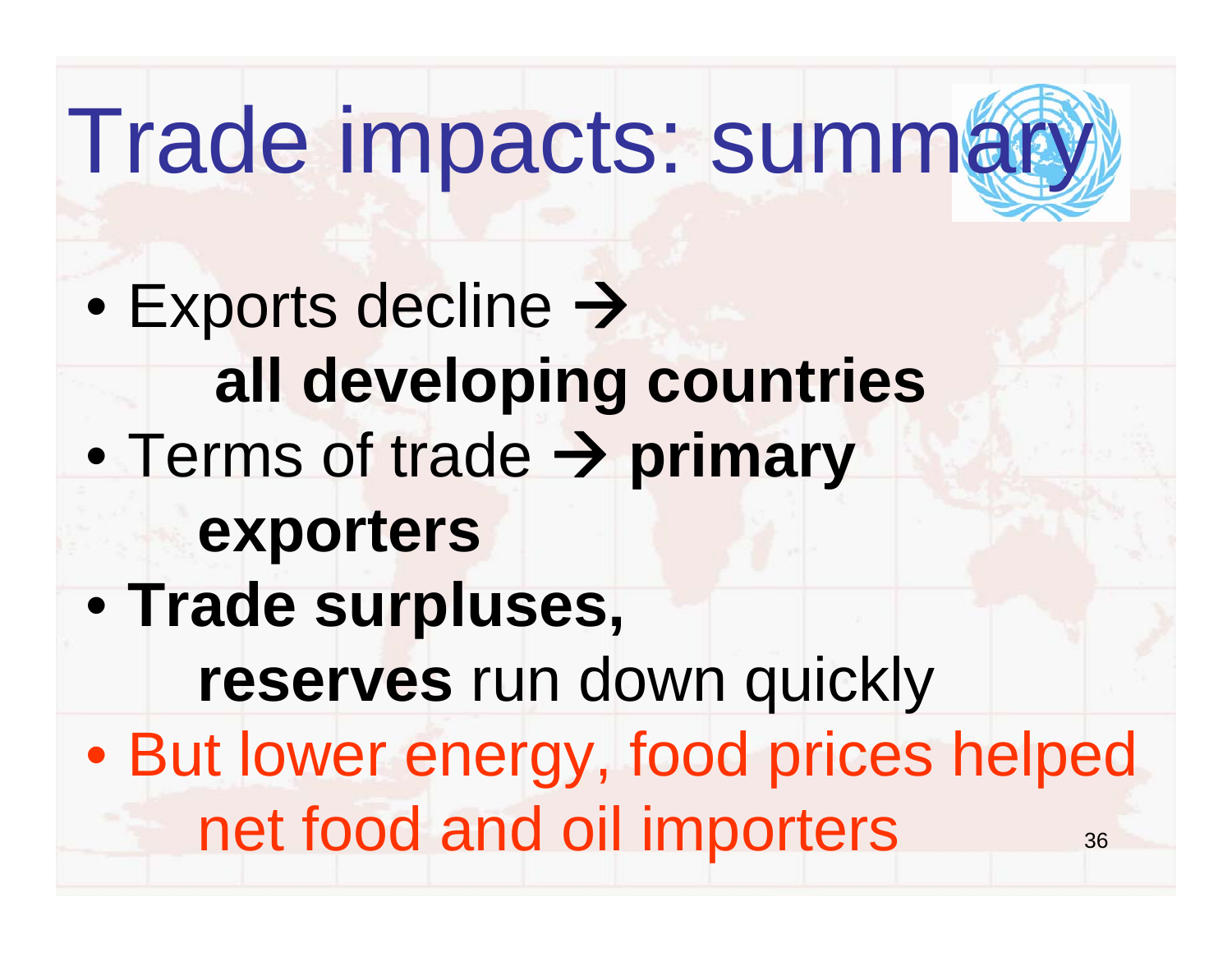![](_page_36_Picture_0.jpeg)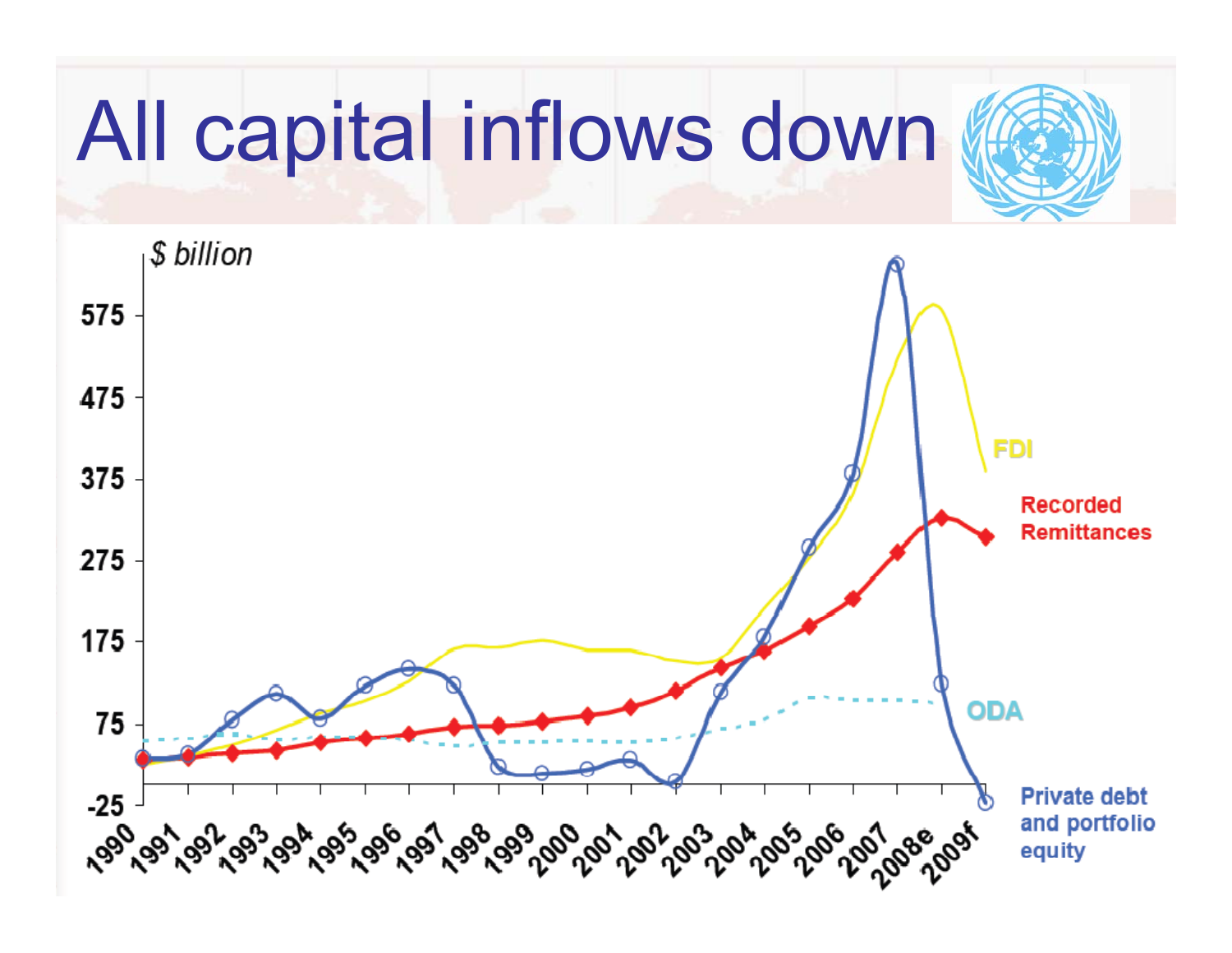![](_page_37_Figure_0.jpeg)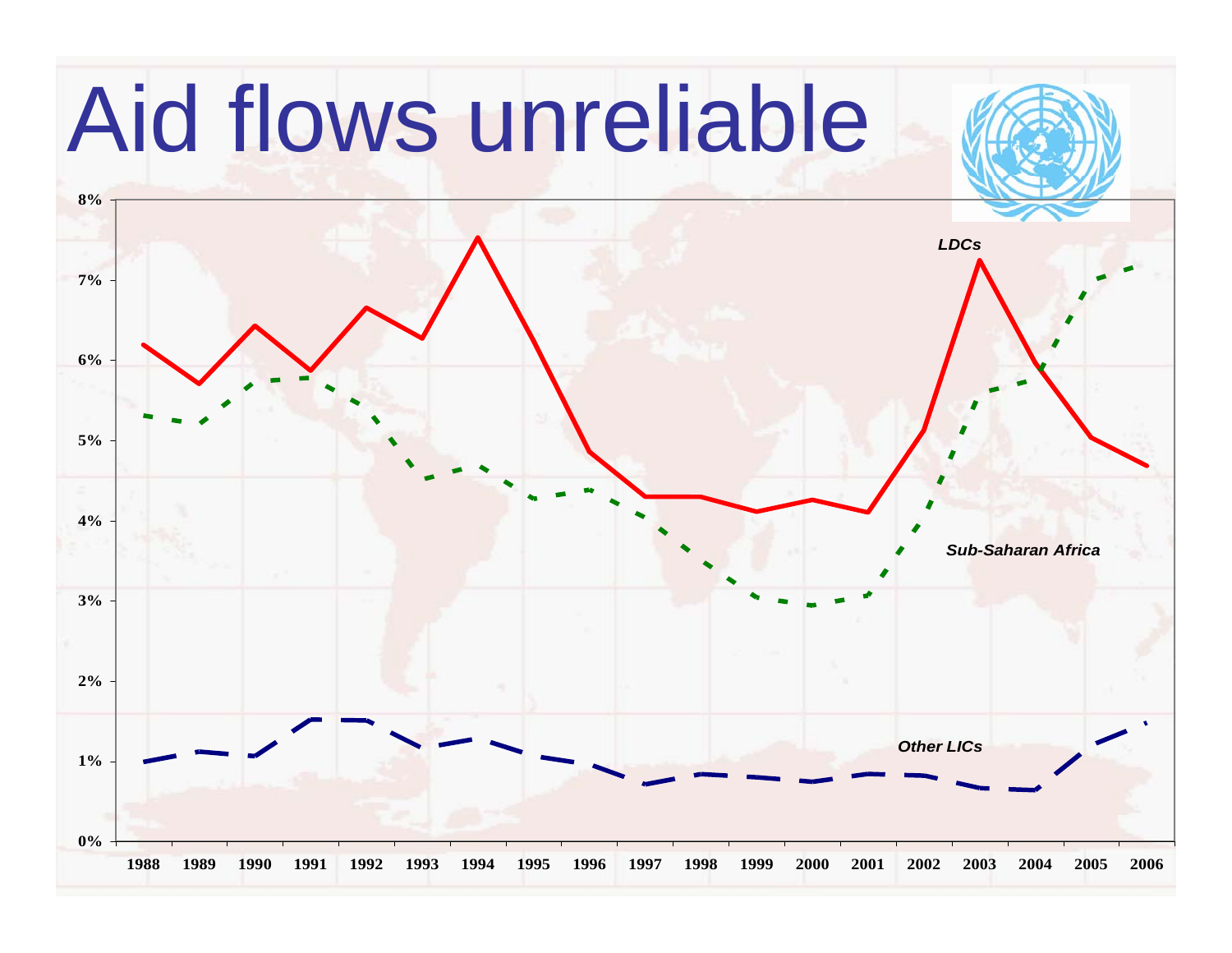![](_page_38_Picture_0.jpeg)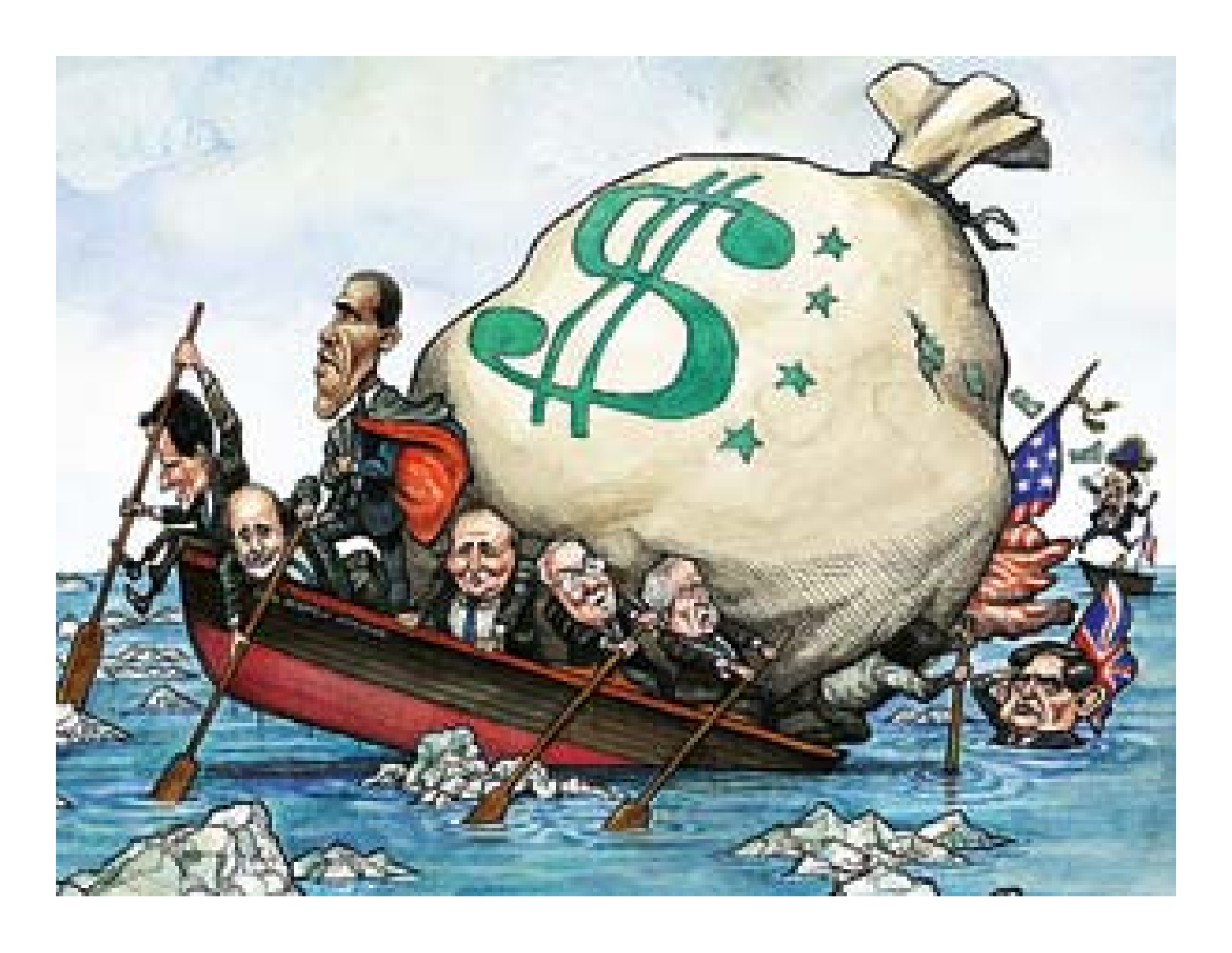![](_page_39_Figure_0.jpeg)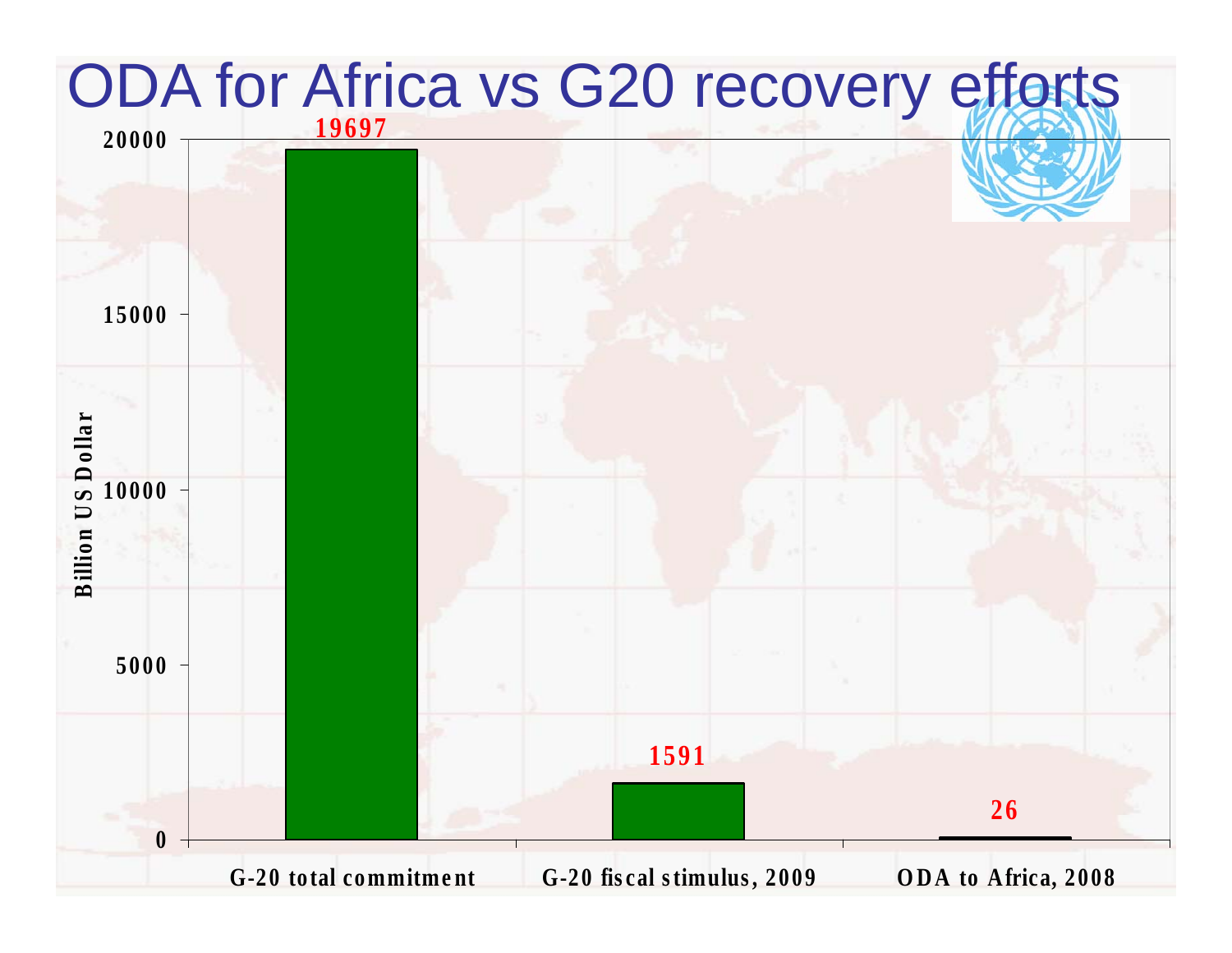## Net aid transfers?

![](_page_40_Picture_1.jpeg)

• Net ODA is net of principal payments, *but not of interest received on such loans not*

- Net Aid Transfers (NAT) are *net of both*
- $\bullet$ • Japan recently received >\$2bn/year in interest on ODA loans
- NAT excludes cancellation of old non-ODA loans, e.g. a 2003 Paris Club deal cancelled some \$5bn in non-ODA official debt owed
- That cancellation is ODA, but generated little additional net transfers, i.e. NAT
- $\bullet$ • Hence, e.g. DRC received \$5.4bn in ODA in 2003, but only \$400m. in NAT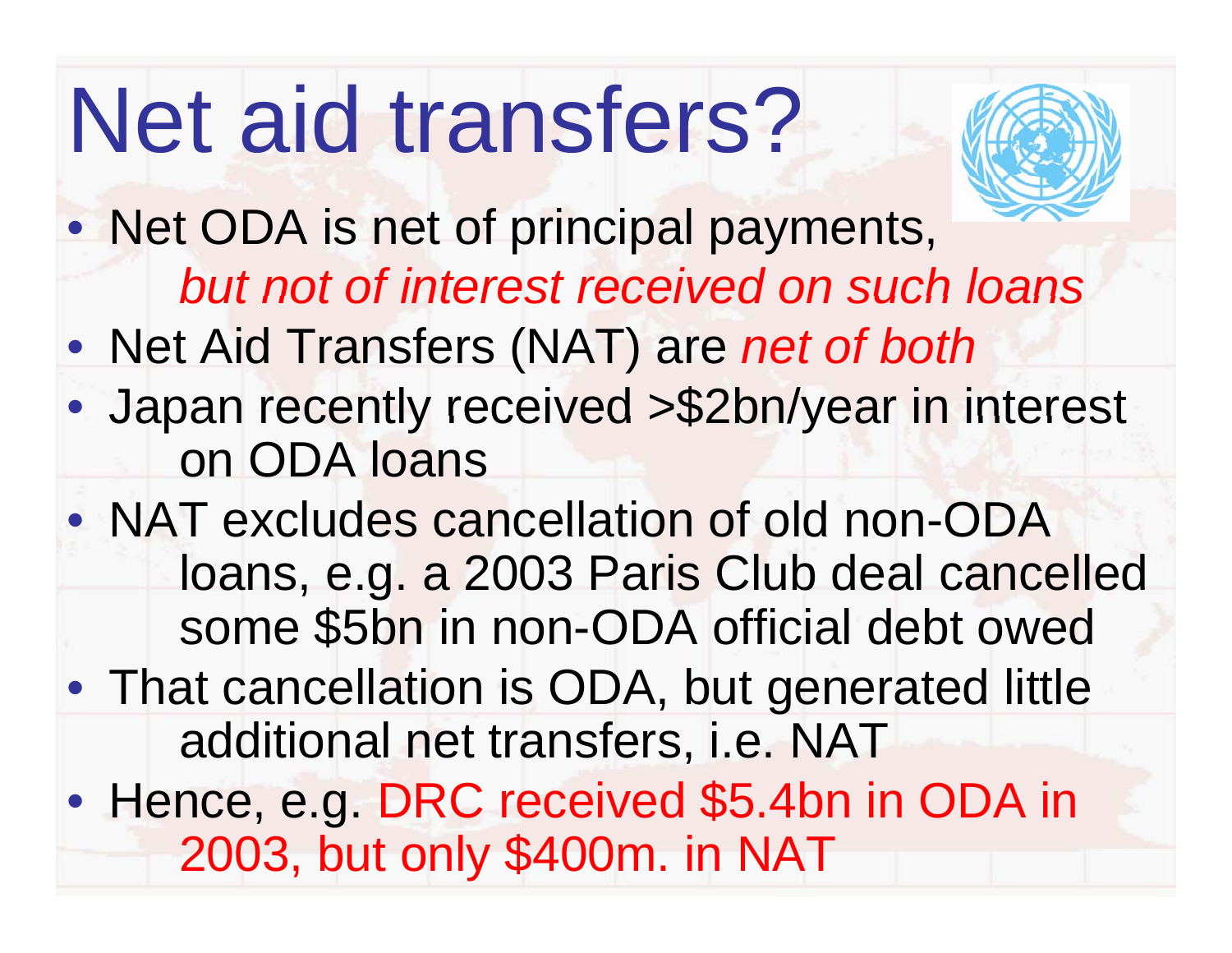## Remittances?

![](_page_41_Picture_1.jpeg)

•Historically, remittances to home countries rise in crisis • However, migrant workers in host countries now most adversely hit by job losses, lower incomes  $\bullet$ • Evidence uneven for different migrant workers by home country, host country, crisis impact  $\bullet$ Debt sustainability redefined to include remittances, allowing greater debt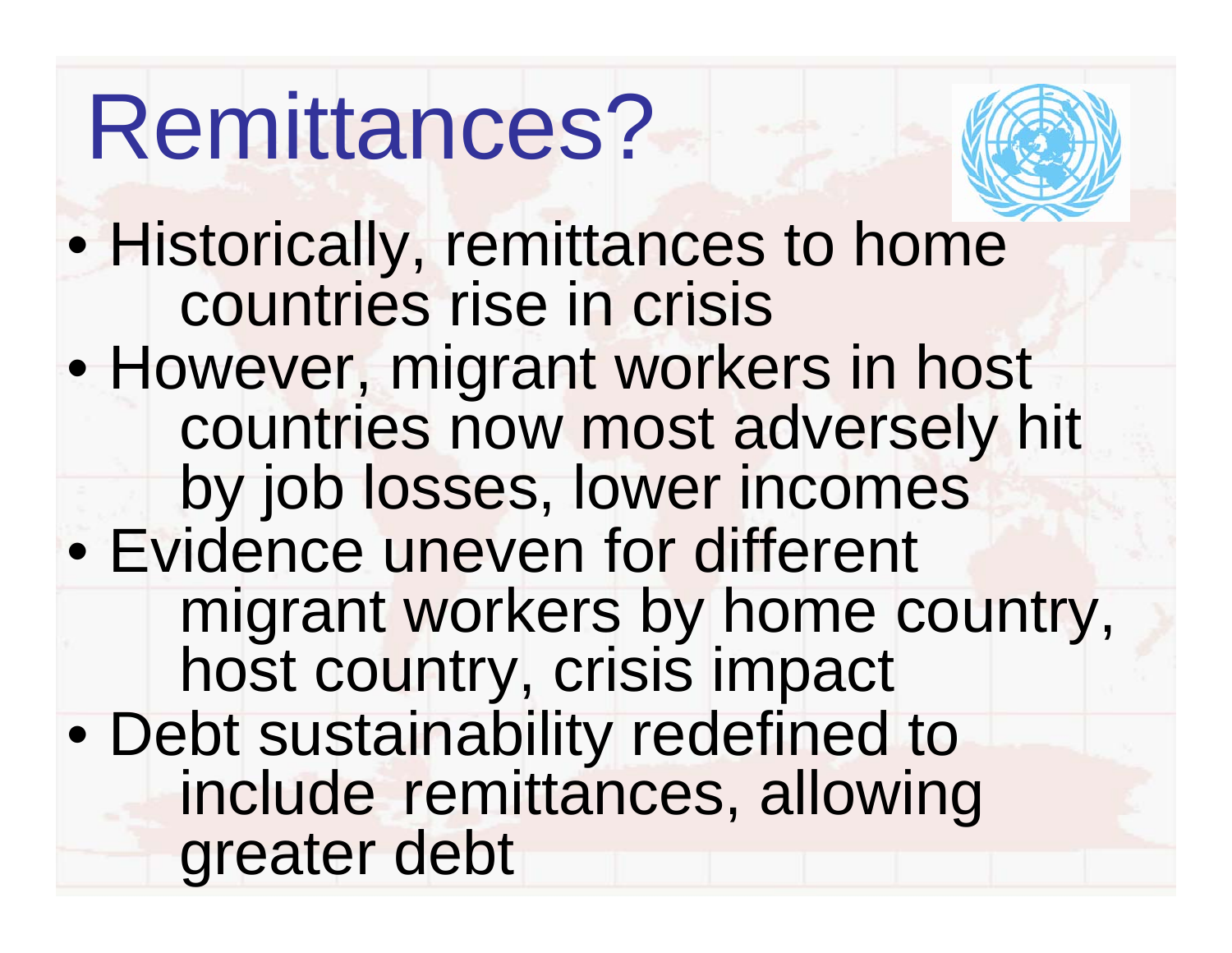![](_page_42_Picture_0.jpeg)

**Remittance to other Latin American countries started** declining in the first half of 2009

![](_page_42_Figure_2.jpeg)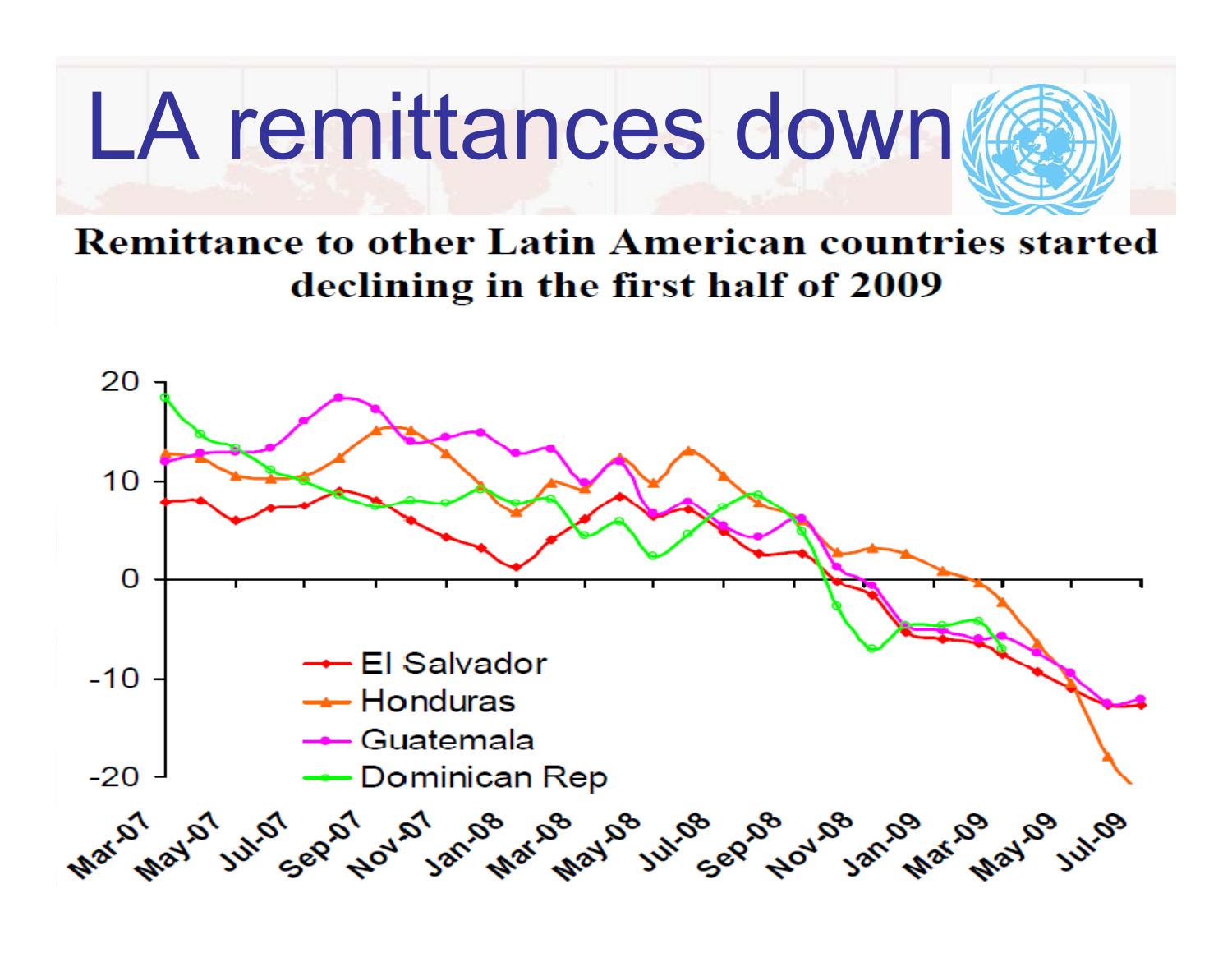![](_page_43_Picture_0.jpeg)

#### **Remittances are falling in Latin America,** but are still growing in South and East Asia

![](_page_43_Figure_2.jpeg)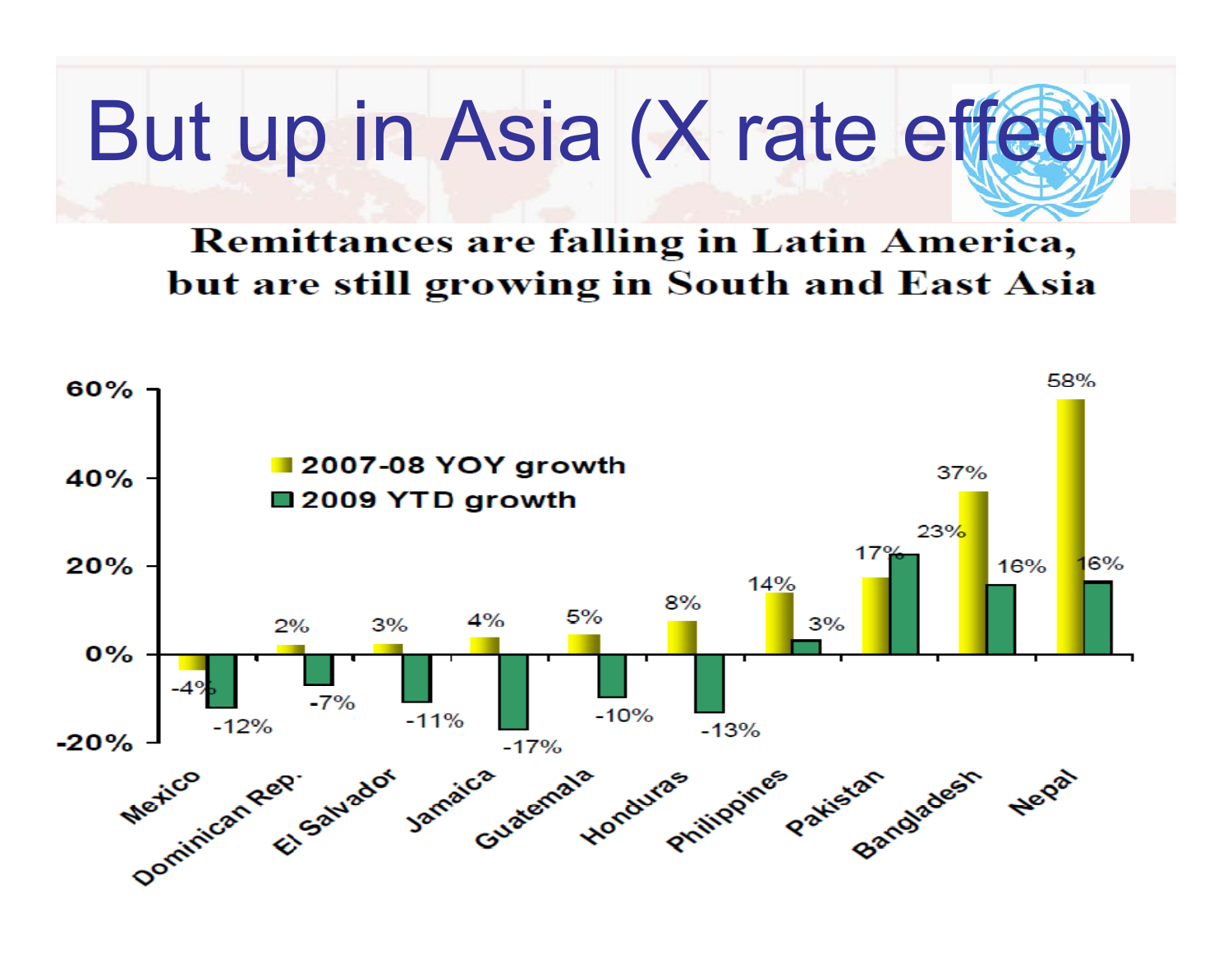# Social impacts

![](_page_44_Picture_1.jpeg)

- $\bullet$ • ILO: >200 m. more working poor
- $\bullet$ ILO: Unemployment to rise by 51m
- $\bullet$ ILO projections based on IMF Nov 08
- $\bullet$ • MDGs, IADGs, social spending at risk
- •• Rising social, political unrest
- $\bullet$  US intelligence report, February 2009: crisis -- greatest security risk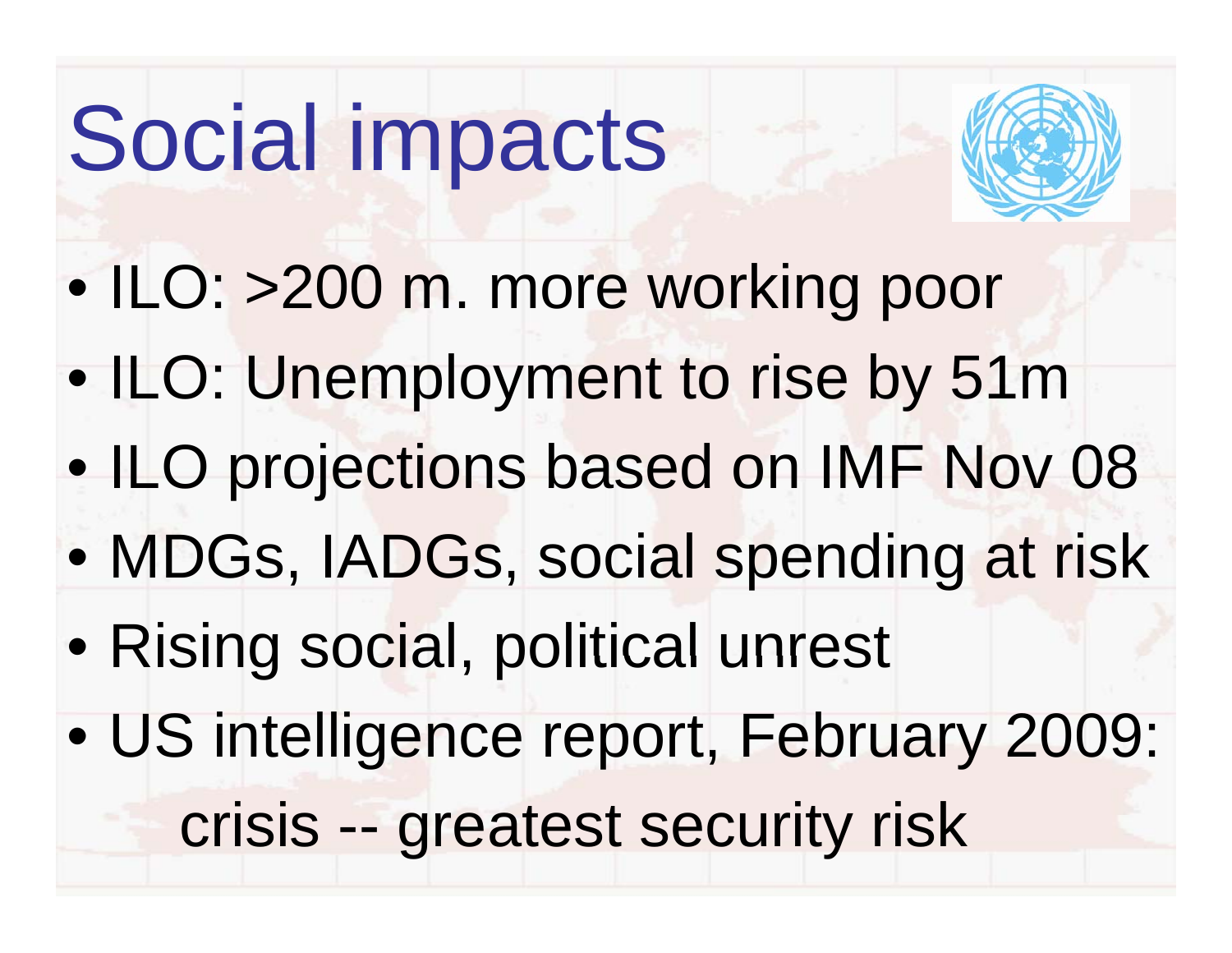### Constraints on developing country responses

- IMF imposes *fiscal requirements* for stimulus
- IMF: developing country efforts *likely to fail*
- Policy -- especially *fiscal* -- *space constrained*
- *Monetary policy less effective*, worse with independent central banks, fiscal authority
- Systemic, market, institutional *pro- cyclicality*
- *Lost productive capacities* due to openness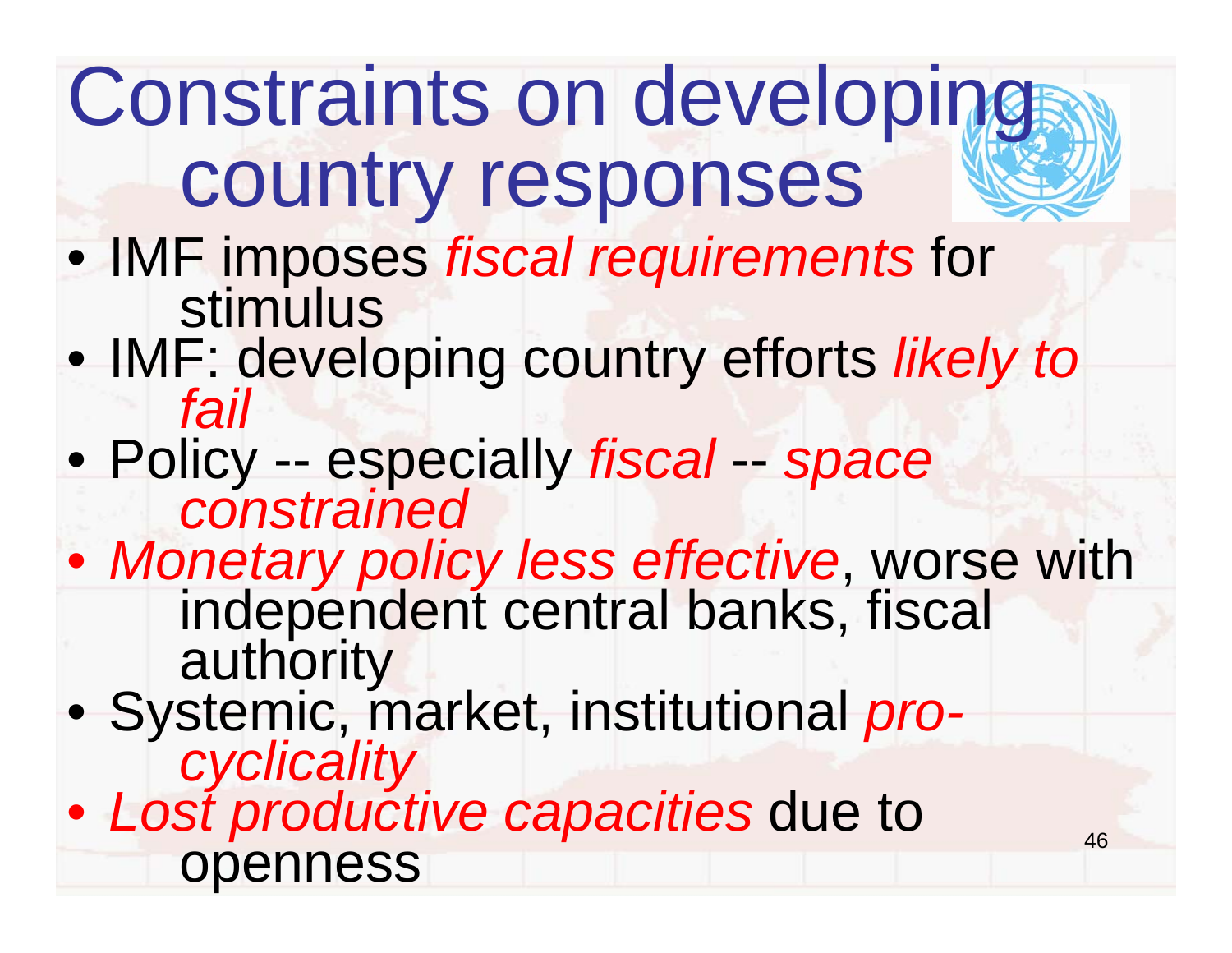![](_page_46_Picture_0.jpeg)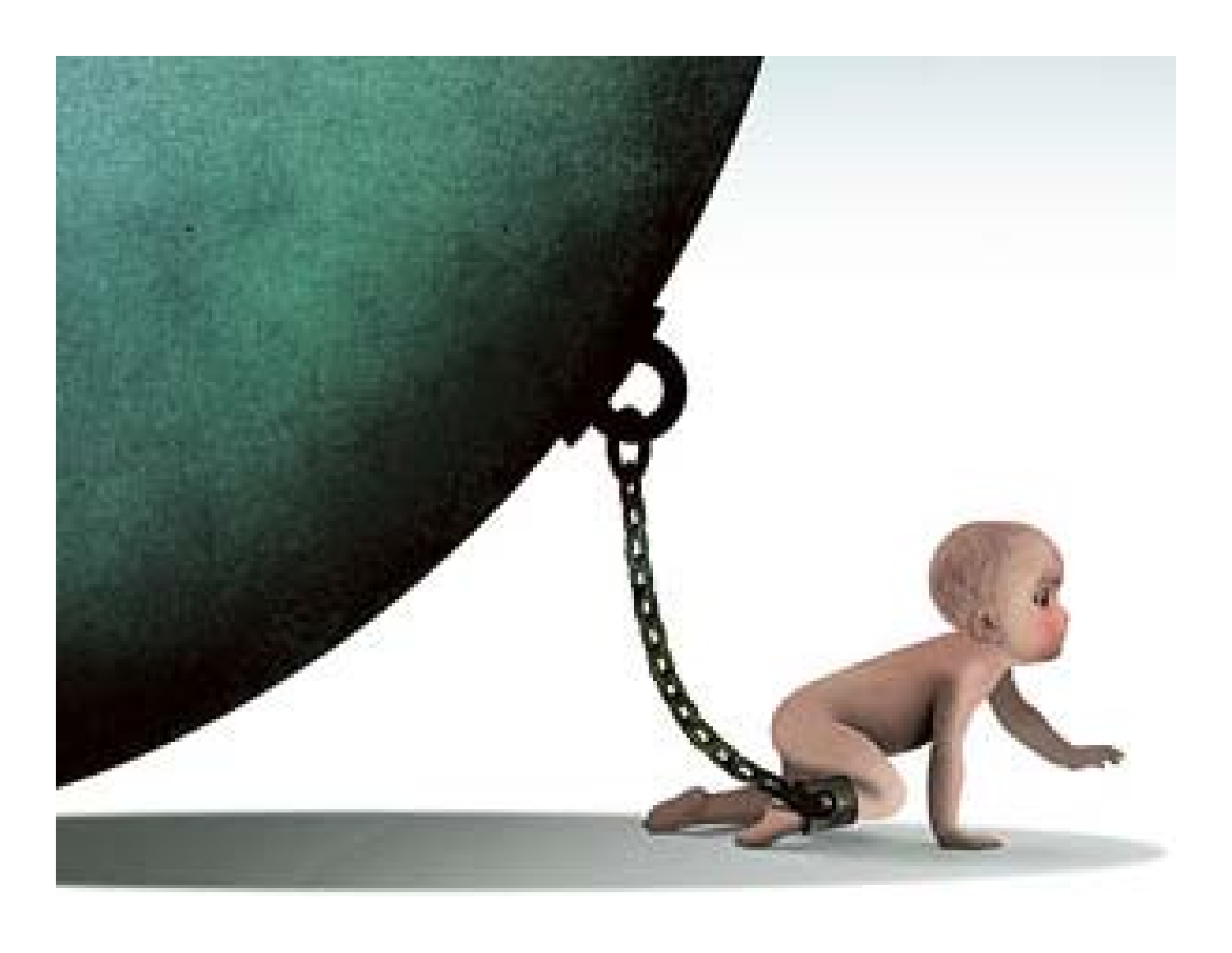## Growth and welfare

![](_page_47_Picture_1.jpeg)

- Growth slower 1980-2002, compared to 1960 -80
- Welfare improvements more modest since 1980s
- Therefore, poverty reduction slower with less growth, worse distribution *Recent growth after 2003*
- Higher growth in South, inequality persists
- Jobless growth spreads; No poverty reduction without employment growth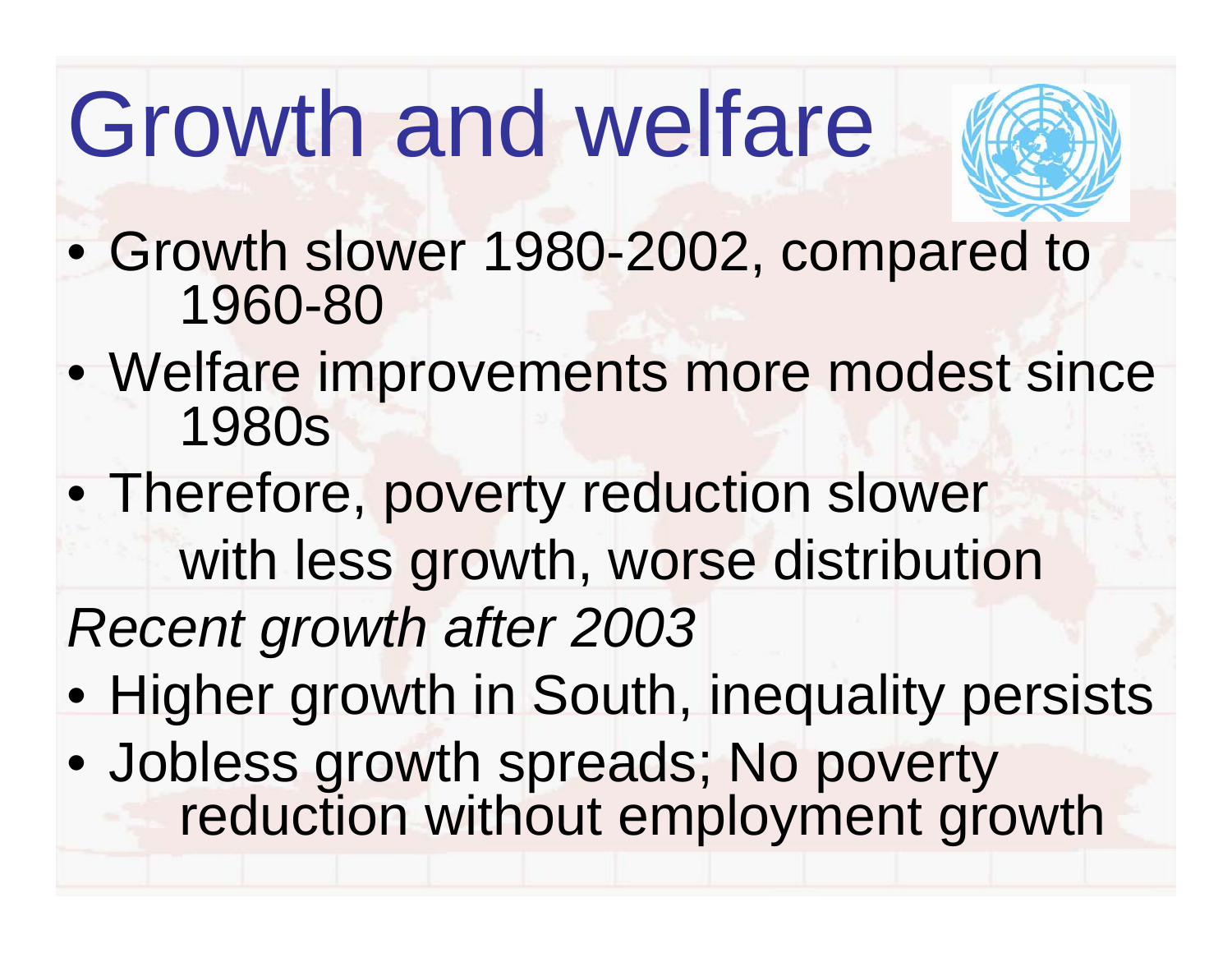#### Huge inequalities! Per capita GDP in 20 poorest + 20 richest countries

![](_page_48_Figure_1.jpeg)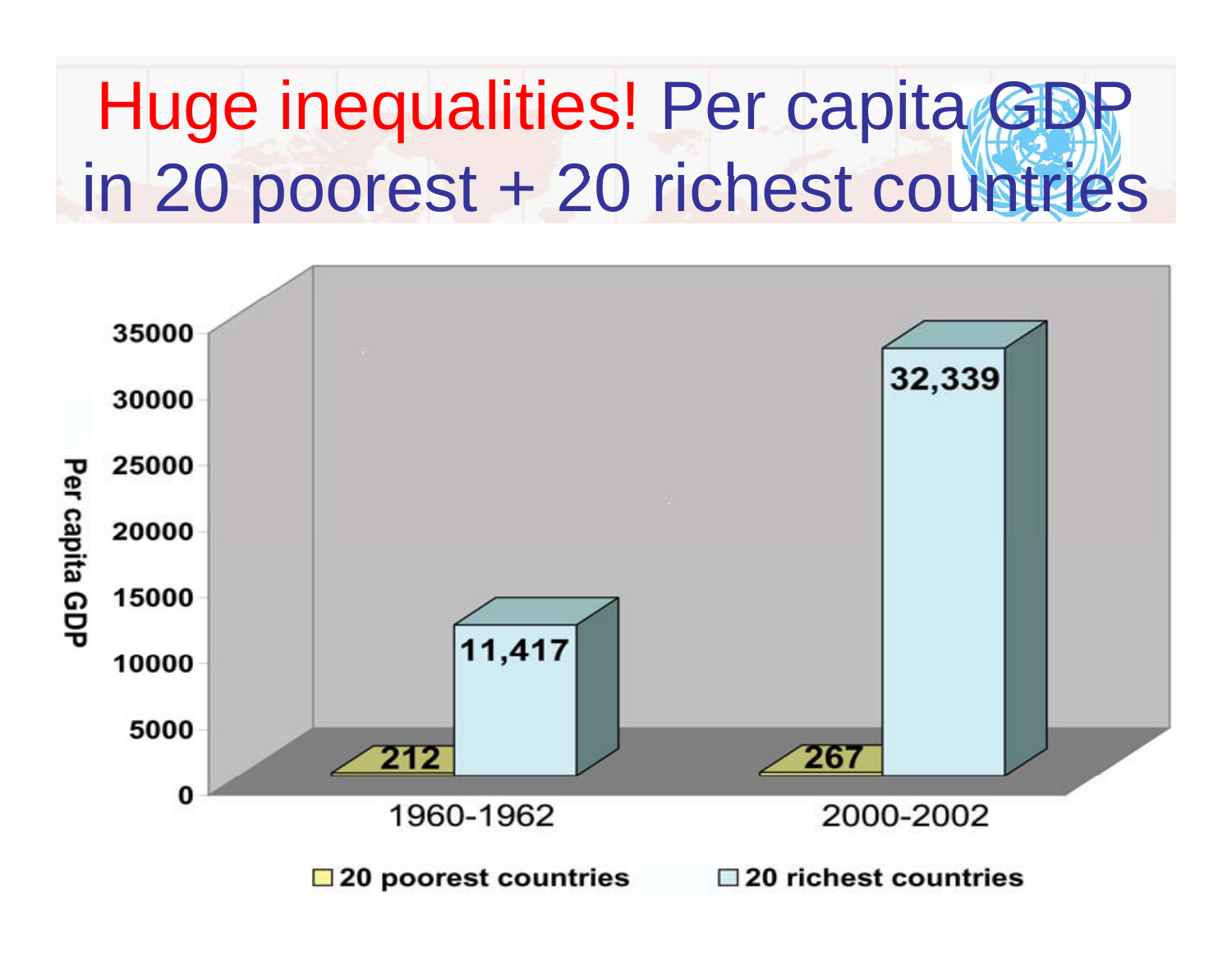![](_page_49_Figure_0.jpeg)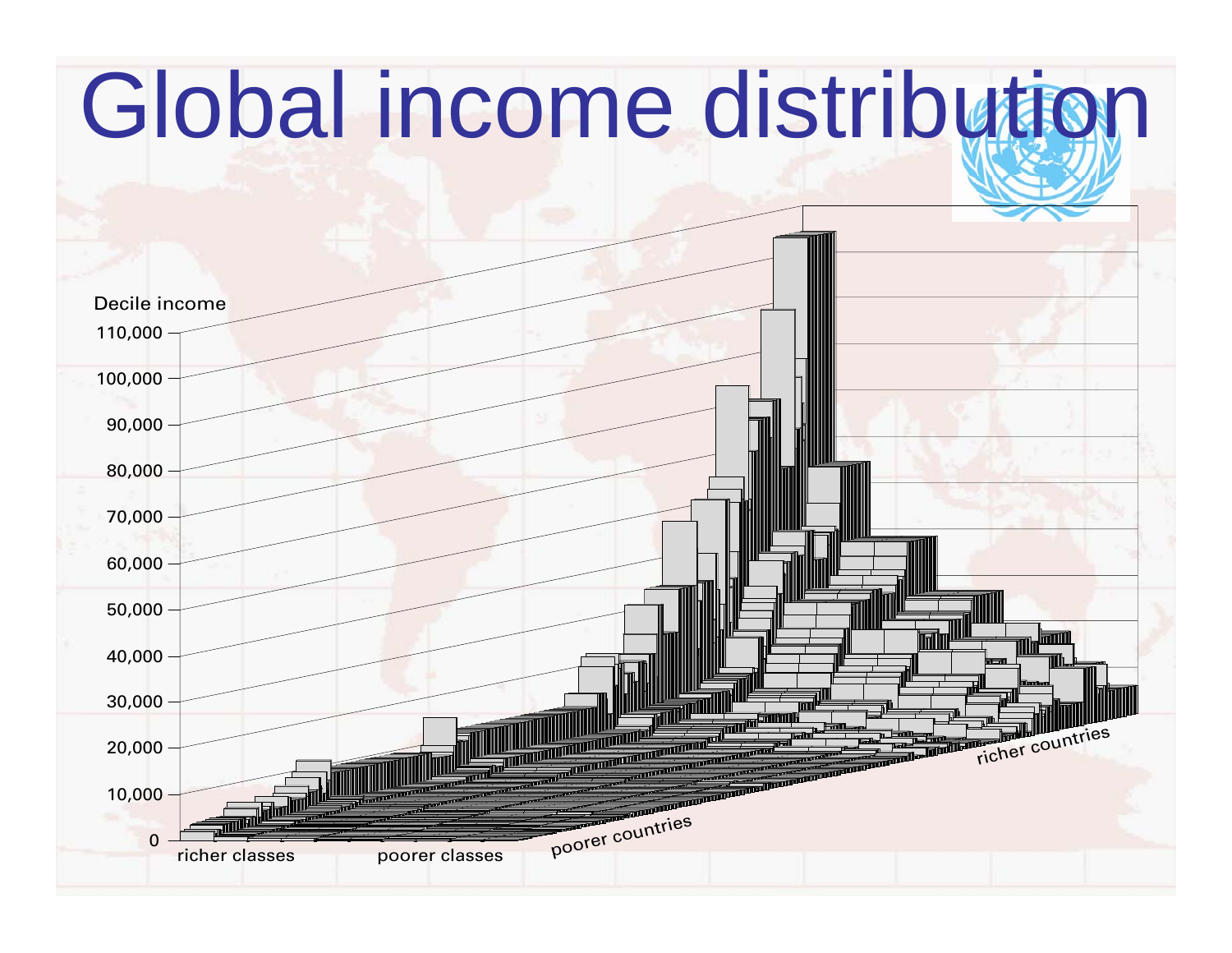#### Ratio of GDP per capita to developed countries'

![](_page_50_Figure_2.jpeg)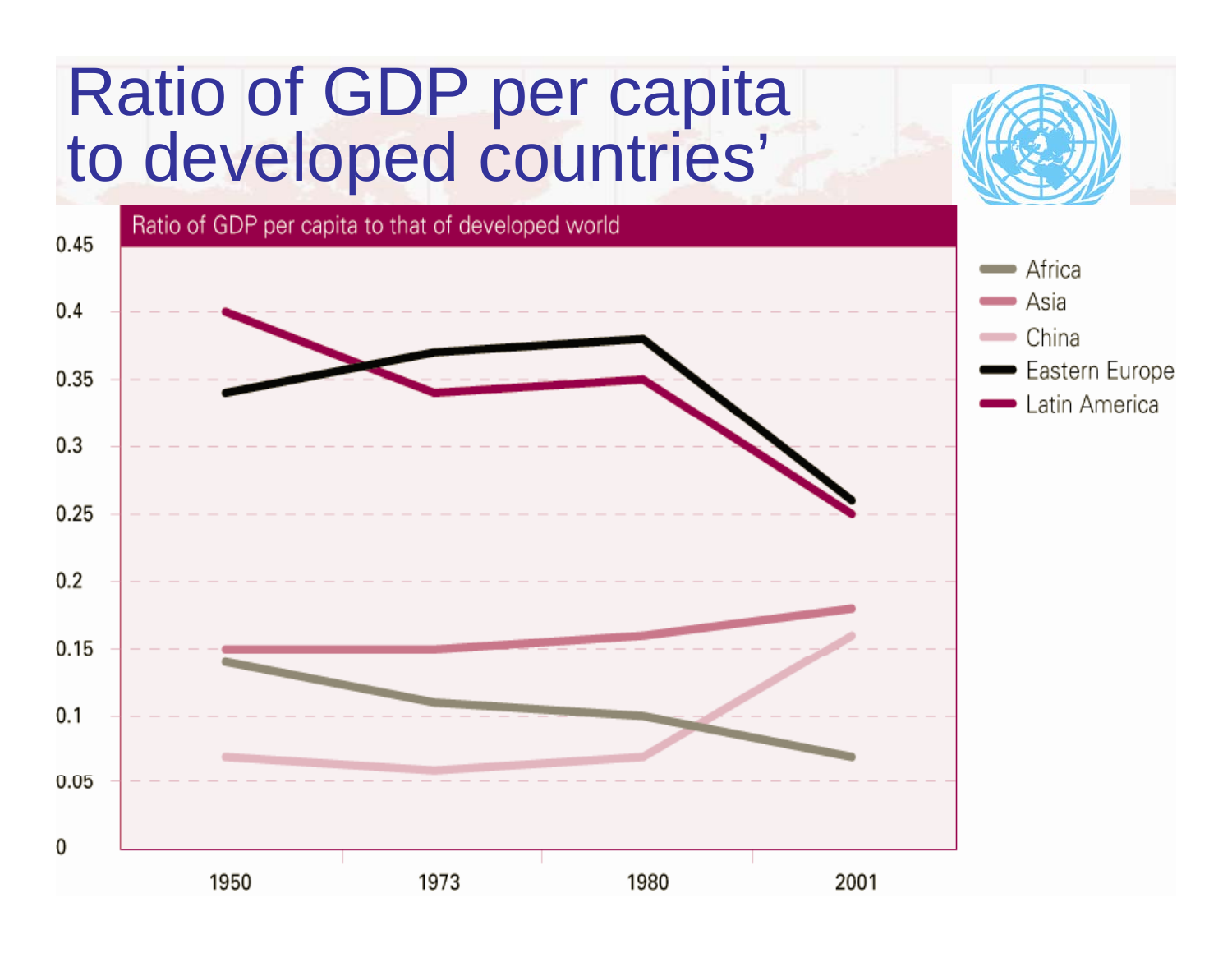Development State Selective industrial policy involves incentives, e.g. 1: EPconEP, not ISI vs EOI 2: financial restraint/directed credit, not 'financial repression'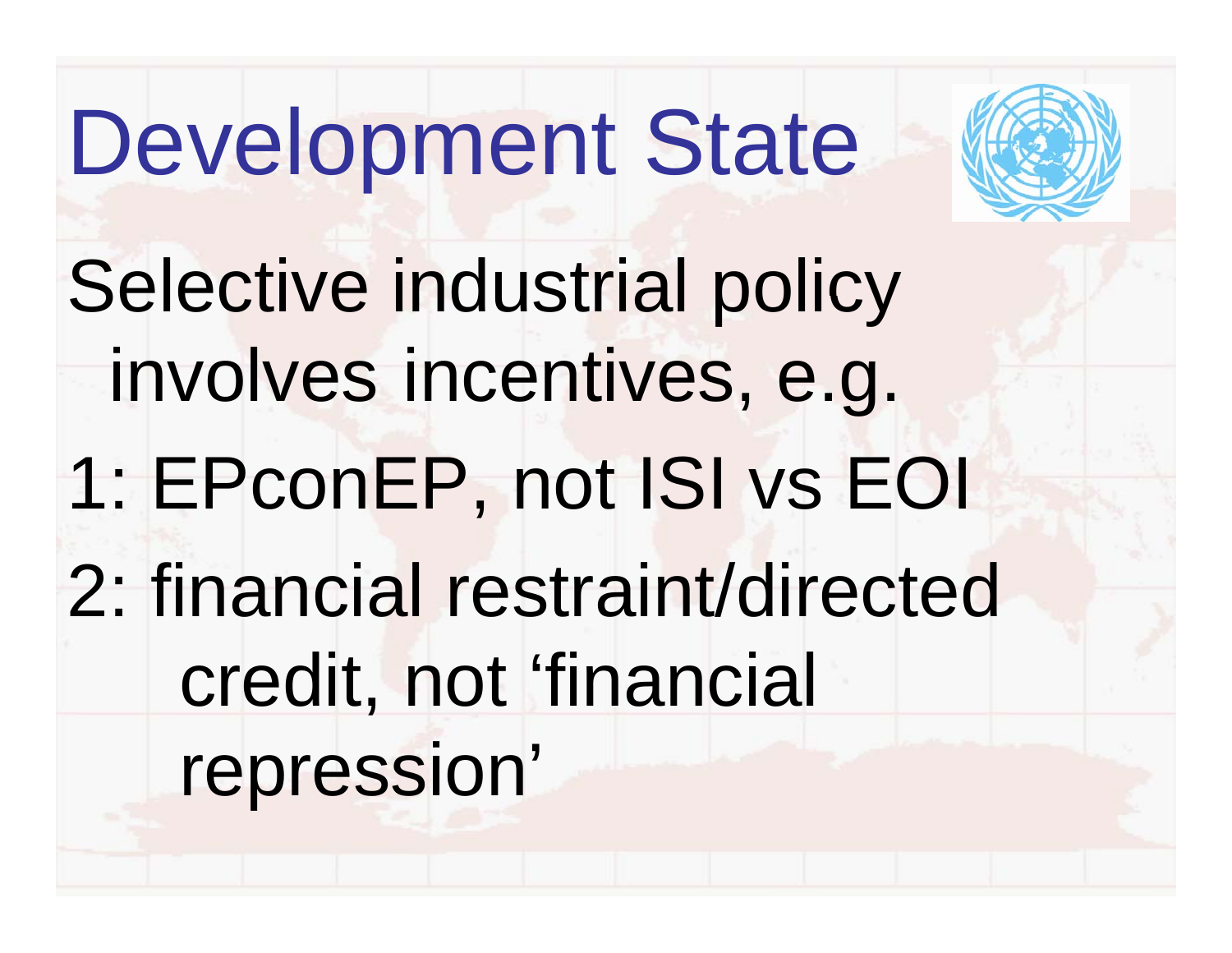#### Research: Bases for policy **?**

- Critical research rejected (e.g. Kapur, Lewis, Webb: WB history)
- Inconvenient research irrelevant for operations, e.g. Winters, Grilli & Yang on trade, Rogoff *et al*., Rajan, *et al*. on 'financial globalization' • Deaton, *et al*. 2006 report on WB research during 1998-2005 found
	- *policy legitimation*, e.g. Collier, Dollar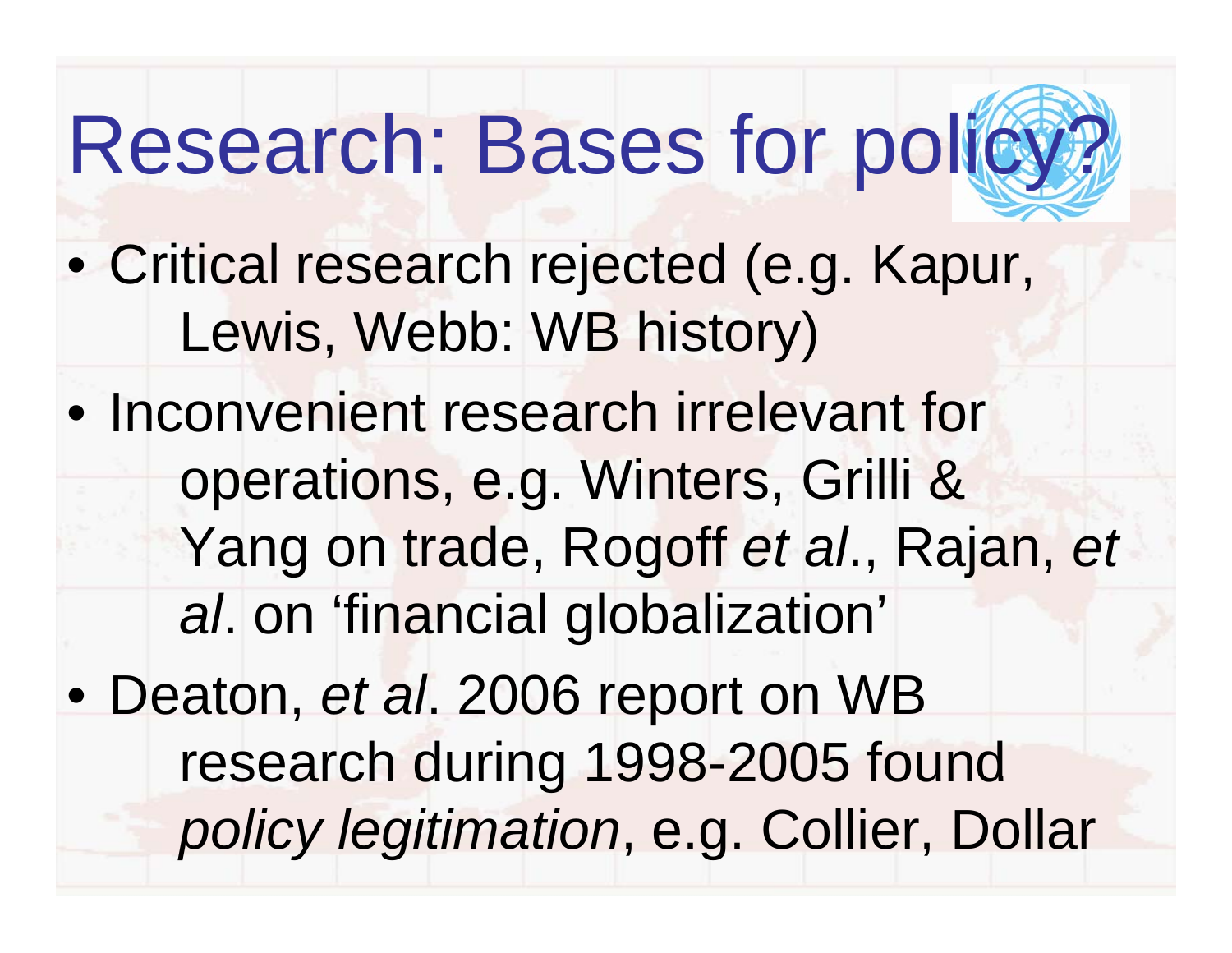# Conditionalities, advice

- $\bullet$ • 'Do as we say, not as we did': 'kicking away the ladder'  $\bullet$ 
	- 'Double standards', e.g. countercyclical policies for North, but not South in response to crisis
- $\bullet$  BWIs' macro framework, e.g. <25% of PRSPs have employment strategy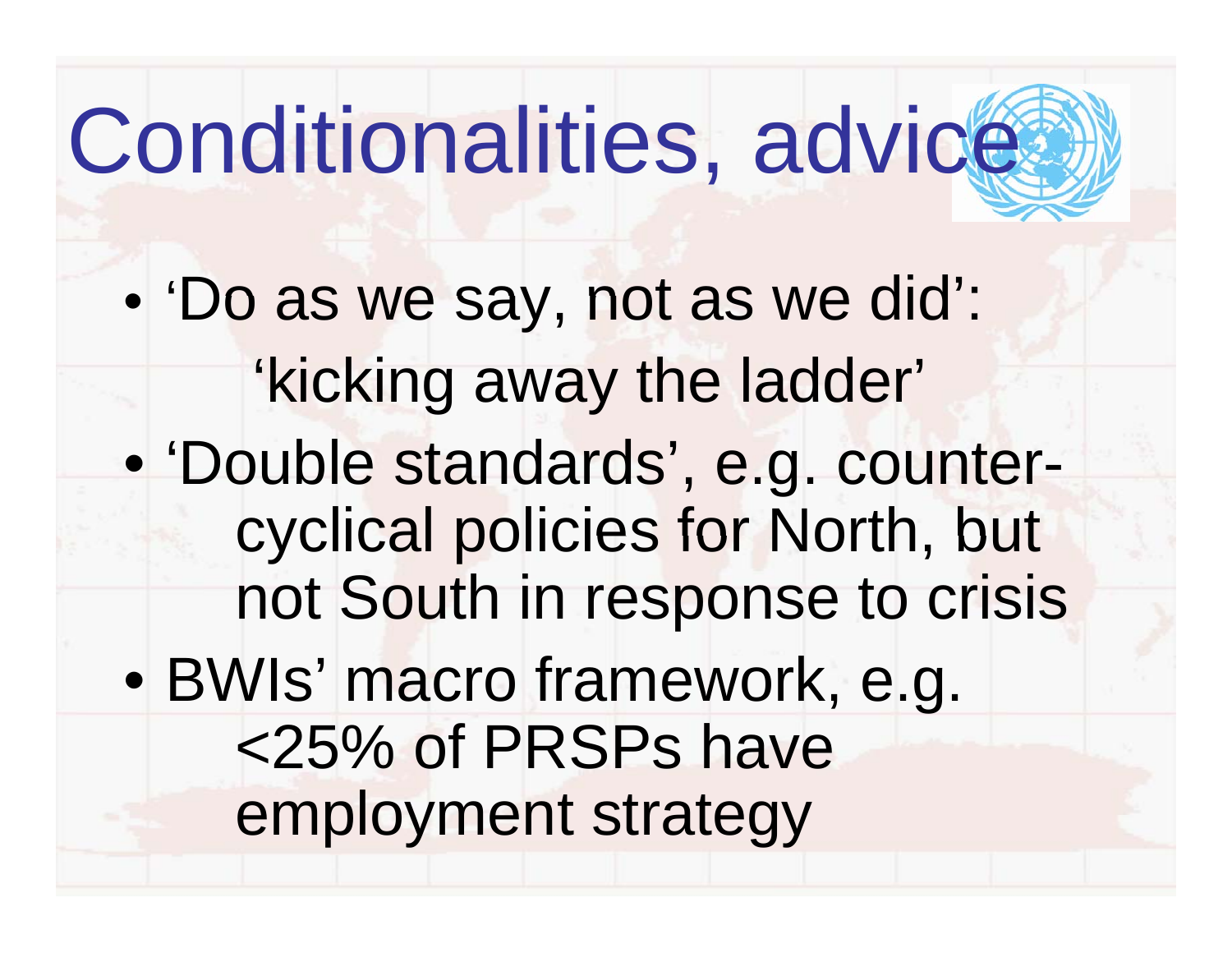# World Trade Organization

- ITO (1948 Havana Charter)  $\rightarrow$  GATT  $\rightarrow$ Uruguay Rd, Marrakech → WTO
- Consensus decisions, but green rooms, etc
- $\bullet\,$  'single commitment'  $\to$  no more choice
- broader scope: agriculture, services
- 'trade-related' issues (e.g. TRIPs)
- dispute settlement mechanism
- financial services liberalization
- Singapore issues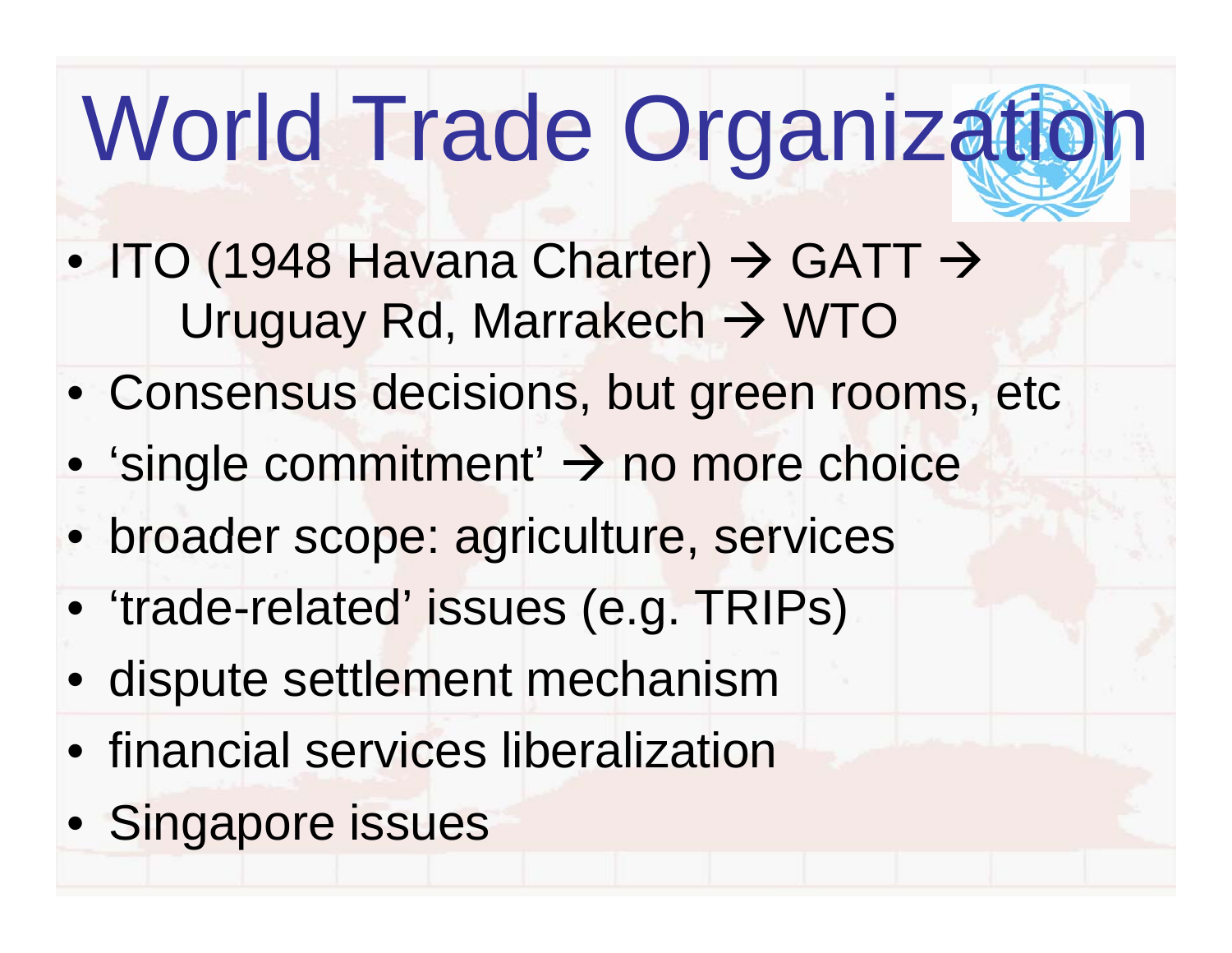#### Doha Round not developmental

- Modest concessions (e.g. 97% market access for LDCs in HK)
- Doha Round gains:
	- more for developed economies;
	- most for 5 developing countries
- India's gains from international agricultural trade liberalization?!
- Divide and rule
- Non-Agricultural Market Access (NAMA)
- *Modest, unequal, 1 time* gains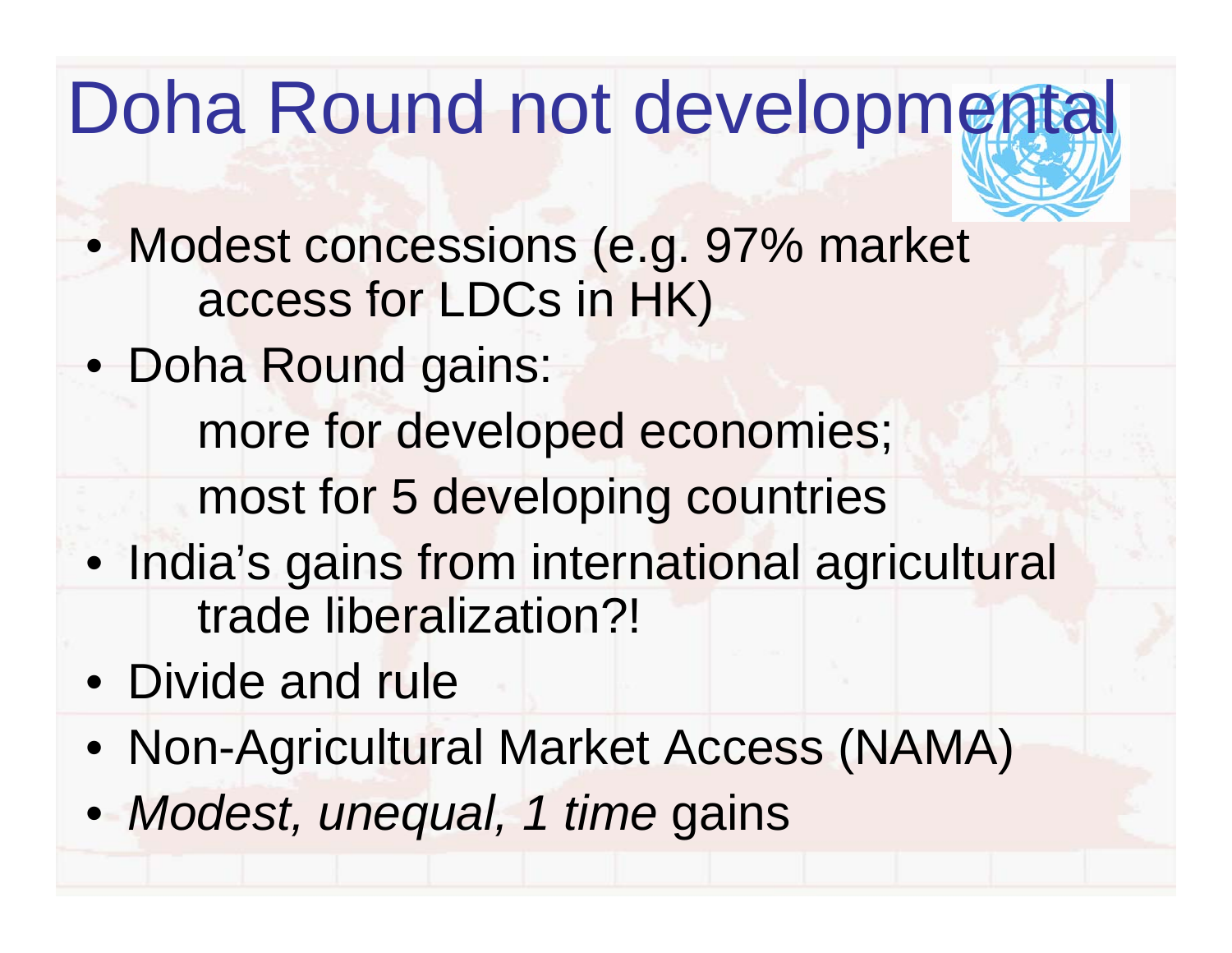# Learning from experience

- Palliative vs developmental approaches
- No single model; one size does not fit all
- Eschew mainstream orthodoxy; common sense, cautious experimentation  $\rightarrow$ pragmatism
- Growth necessary, but not sufficient
- Distribution + accountability important
- National ownership + 'policy space' crucial
- Unfortunately, power + economic governance, national + international, in the way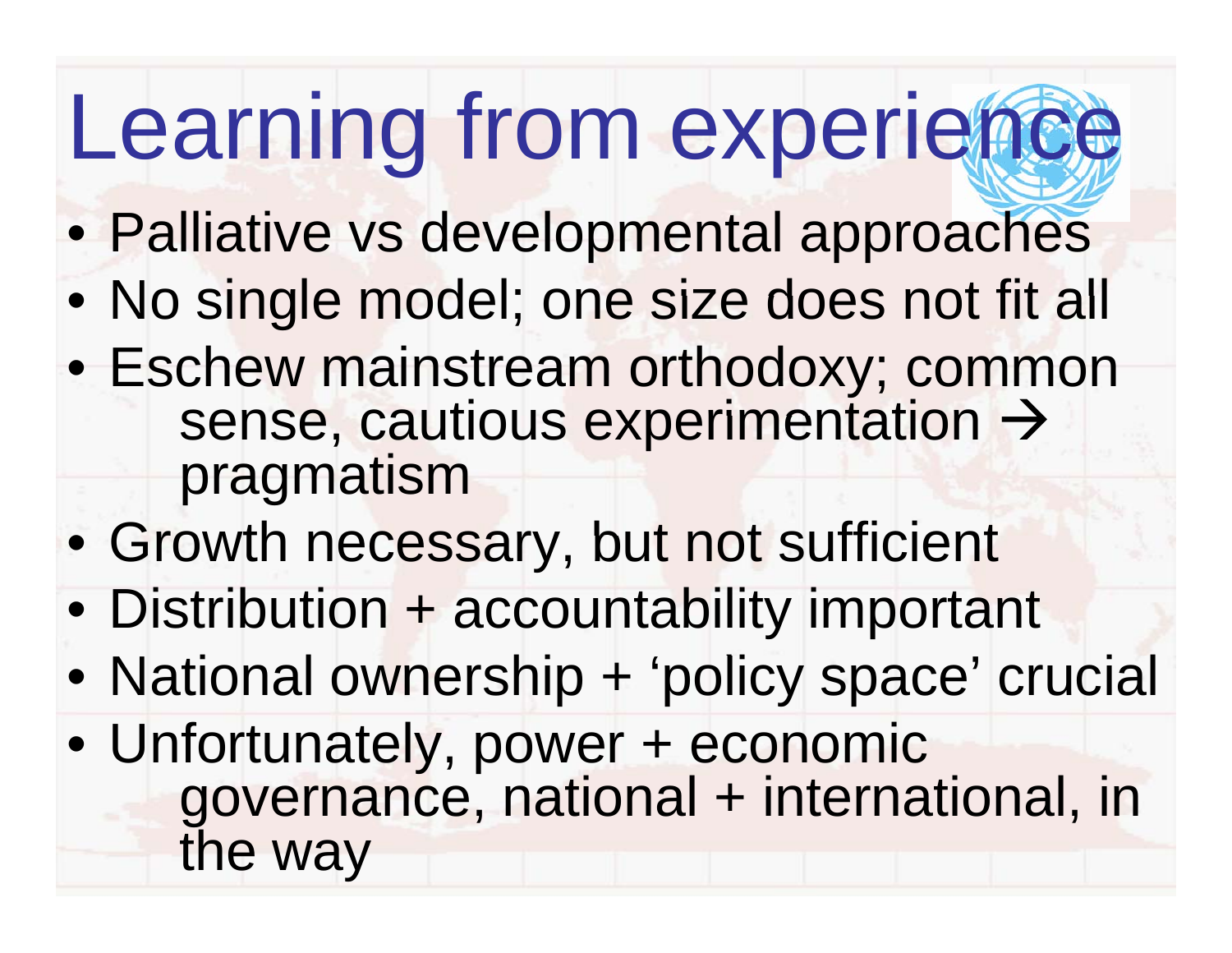## Israel-Palestine relations

- No economic borders with Israel since 1967-68 occupation
- $\bullet$ • Israel's anti-development/anti-competition policy in Occupied Territories:
	- *there will be no development initiated by the Israeli Government, and no permits will be given for*  expanding agriculture or industry (there), which may *compete with the State of Israel*

(Defence Minister Yitzhak Rabin in 1986)

 $\bullet$  Paris Protocol (PER) legitimized skewed integration under a single (Israeli) currency, VAT, customs regime, and open economic borders, i.e. a customs union (CU)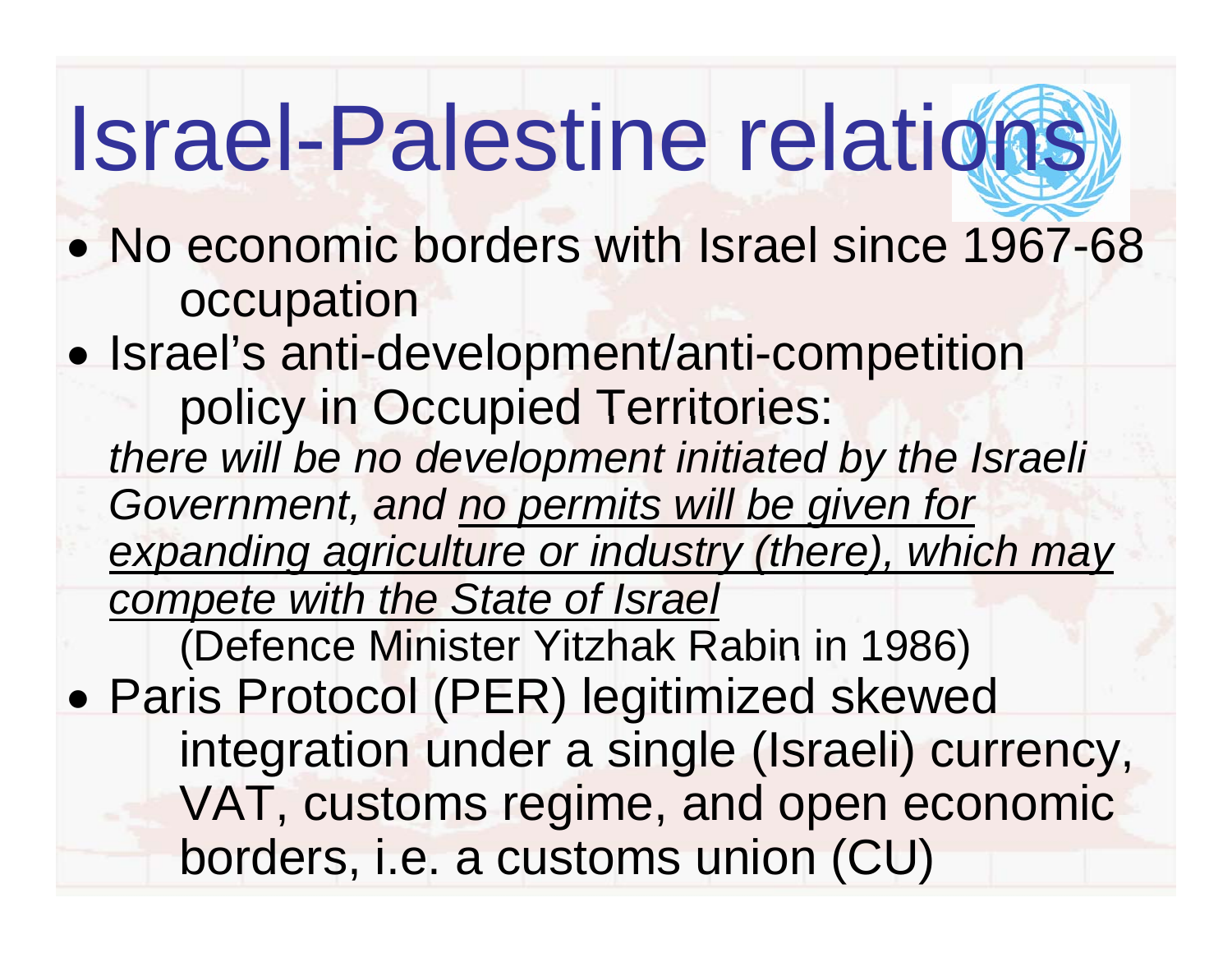#### A bantustan econom y 14

- $\bullet$ • No national currency  $\rightarrow$  no seigniorage revenue
- $\bullet$ • Suffers from worst of both polar exchange rate regimes
- $\bullet$ • No control over capital flows
- $\bullet$ • Very limited fiscal capacity
- Exposed to globalization with no protection
- Israel remains Occupied Territories' main trading partner, receiving 90+% of exports
- Faces arbitrary border closures and restrictions on economic activities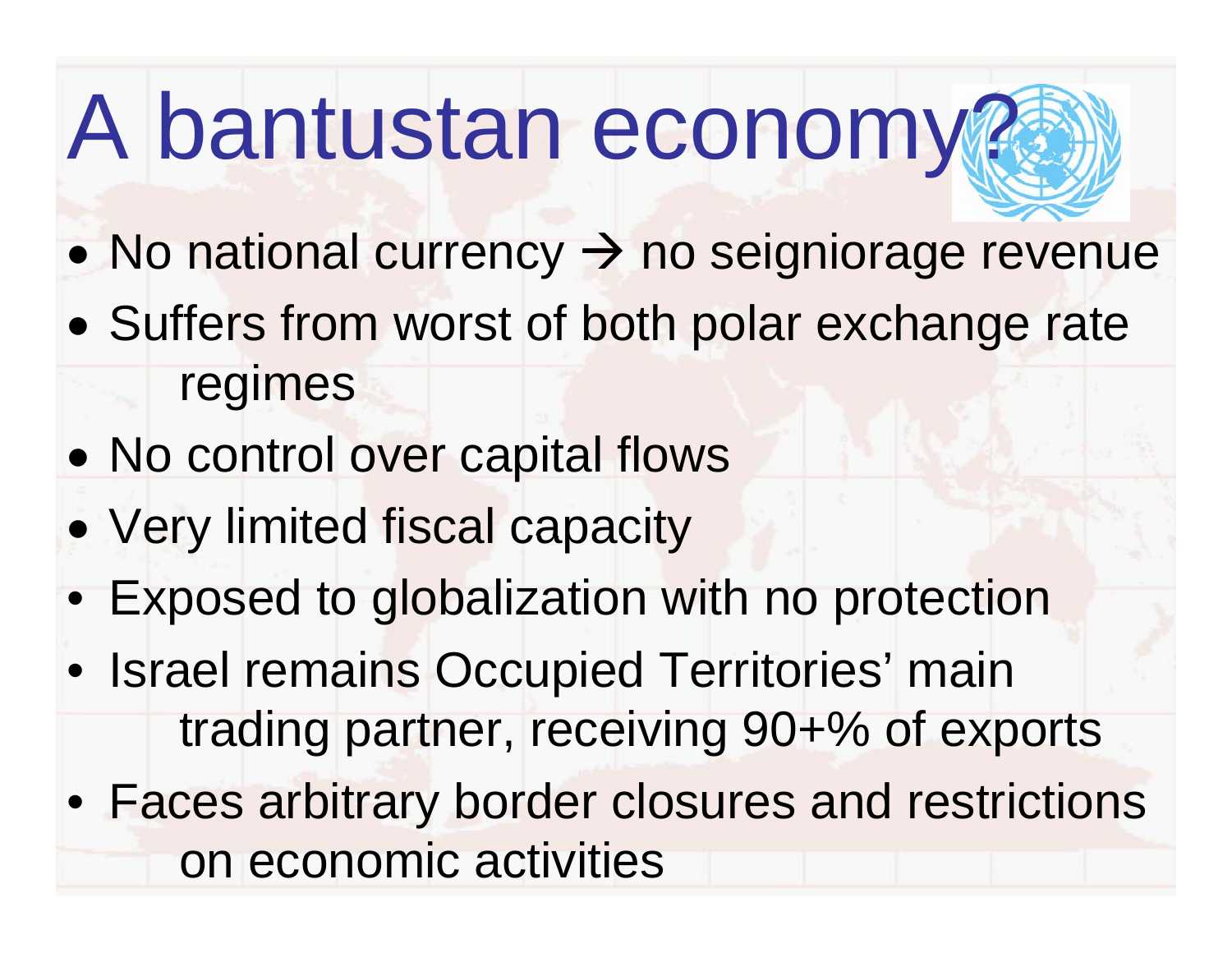![](_page_59_Picture_0.jpeg)

**Pattern of divergence:Real GDP per capita (1995 US\$) O - Israel and OPT**

![](_page_59_Figure_2.jpeg)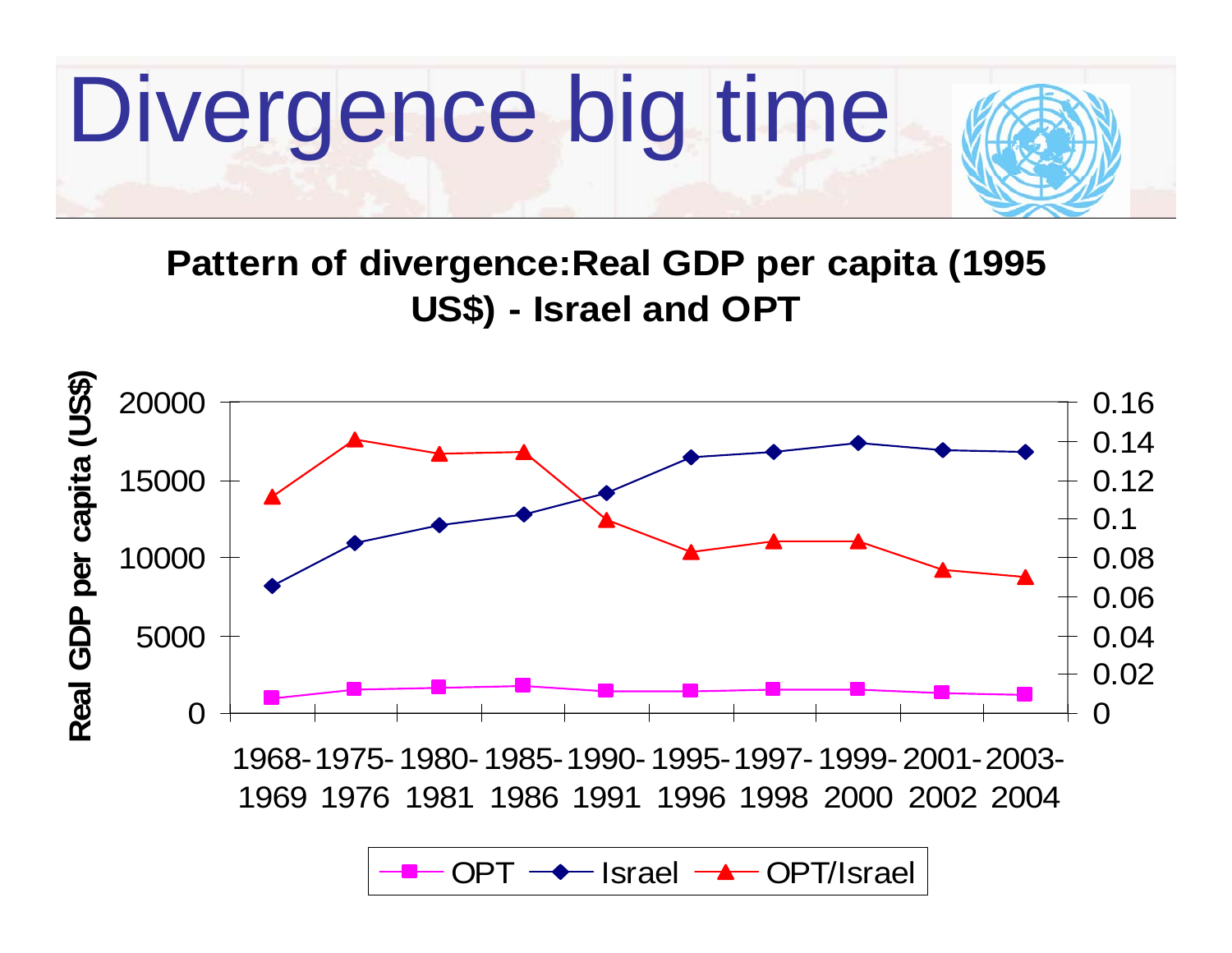# A state of sie ge?

| Year | Days   | $%$ of    |  |
|------|--------|-----------|--|
|      | closed | potential |  |
| 1993 | 26     | 6.1%      |  |
| 1994 | 89     | 23.1%     |  |
| 1995 | 112    | 29.9%     |  |
| 1996 | 121    | 31.9%     |  |
| 1997 | 79     | 20.5%     |  |
| 1998 | 26     | 5.2%      |  |
| 1999 | 16     | 2.5%      |  |
| 2000 | 75     | 18.8%     |  |
| 2001 | 210    | 70.6%     |  |
| 2002 | 260    |           |  |
| 2003 | 130    |           |  |
| 2004 | 220    |           |  |
| 2005 | 180    |           |  |
|      |        |           |  |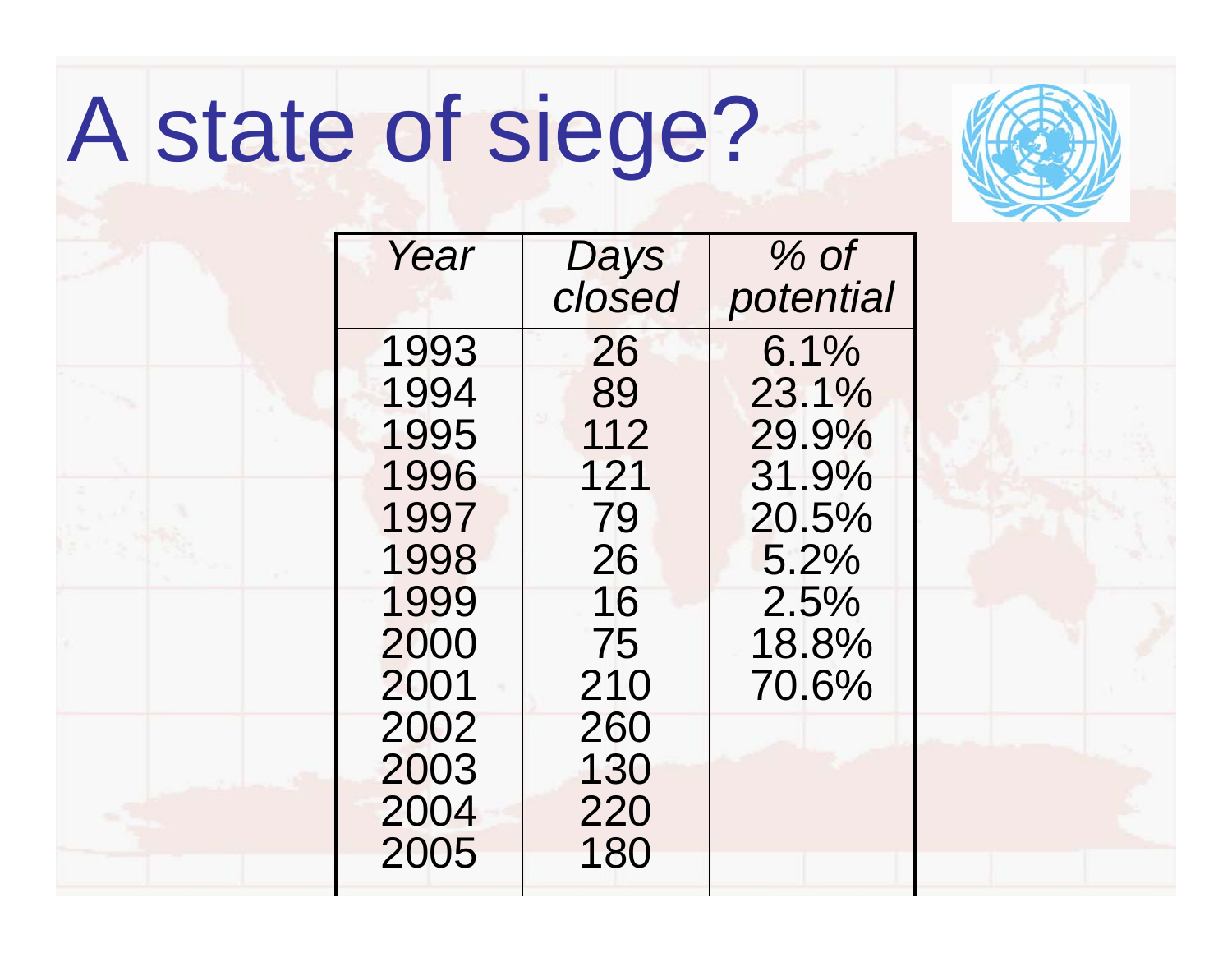## New economic relations?

- Agreed 'economic borders'
- Emphasis on domestic job creation & less dependence on employment in Israel
- $\bullet$  Negotiate new economic relations with Israel with recourse to arbitration under WTO framework
- $\bullet$ • Integrate with region's economies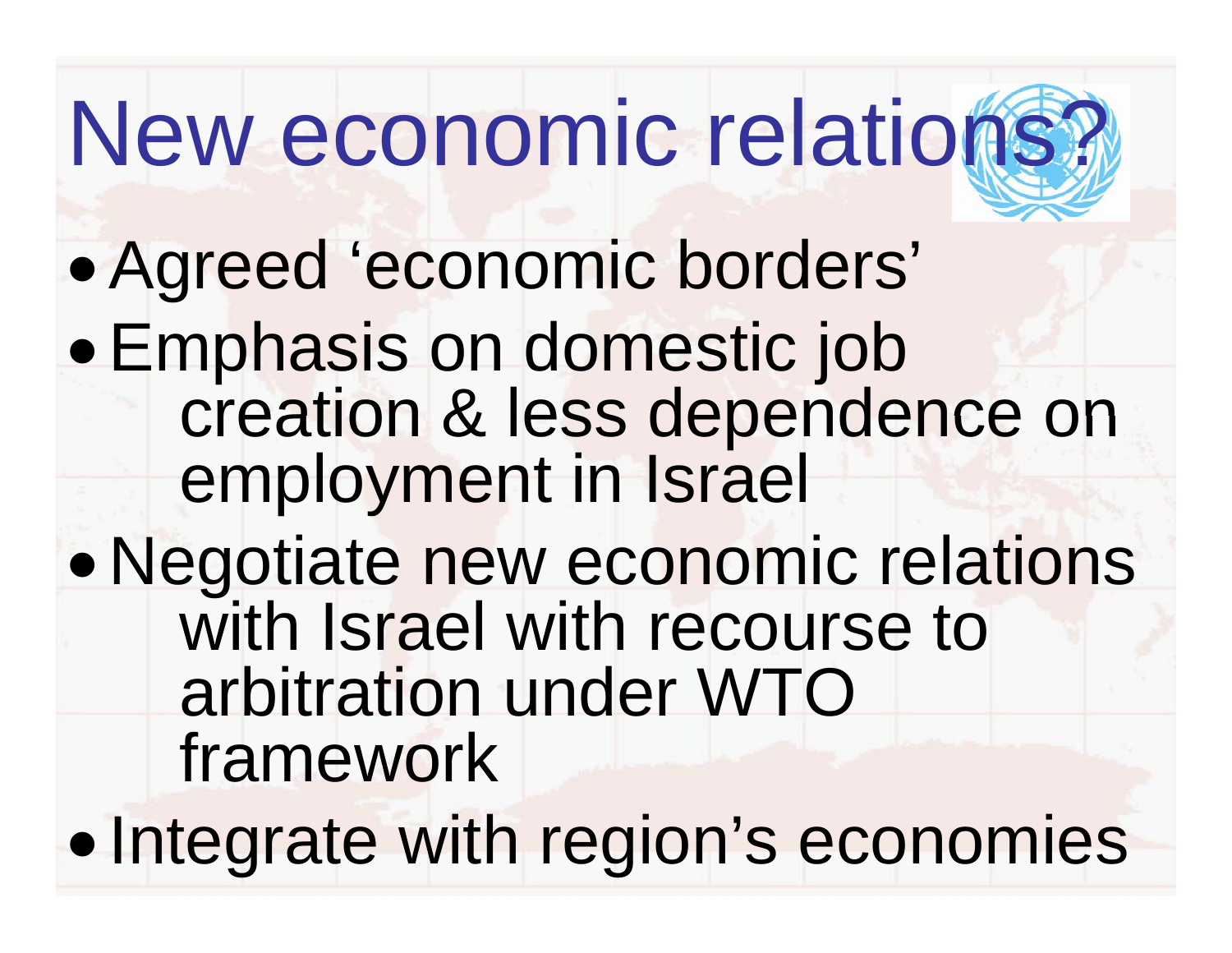# PA development policies?

- $\bullet$  Expansionary fiscal policy for developing economic & social infrastructure, including to attract private investment
- $\bullet$ • SOE employment (better than public service jobs); also serves as social protection
- $\bullet$ • Industrial (investment + technology) policy
- $\bullet$ • Supportive measures, including development bank, to finance development process
- $\bullet$  Effective protection conditional on export promotion
- $\bullet$ • Gain seigniorage revenue from issue of national currency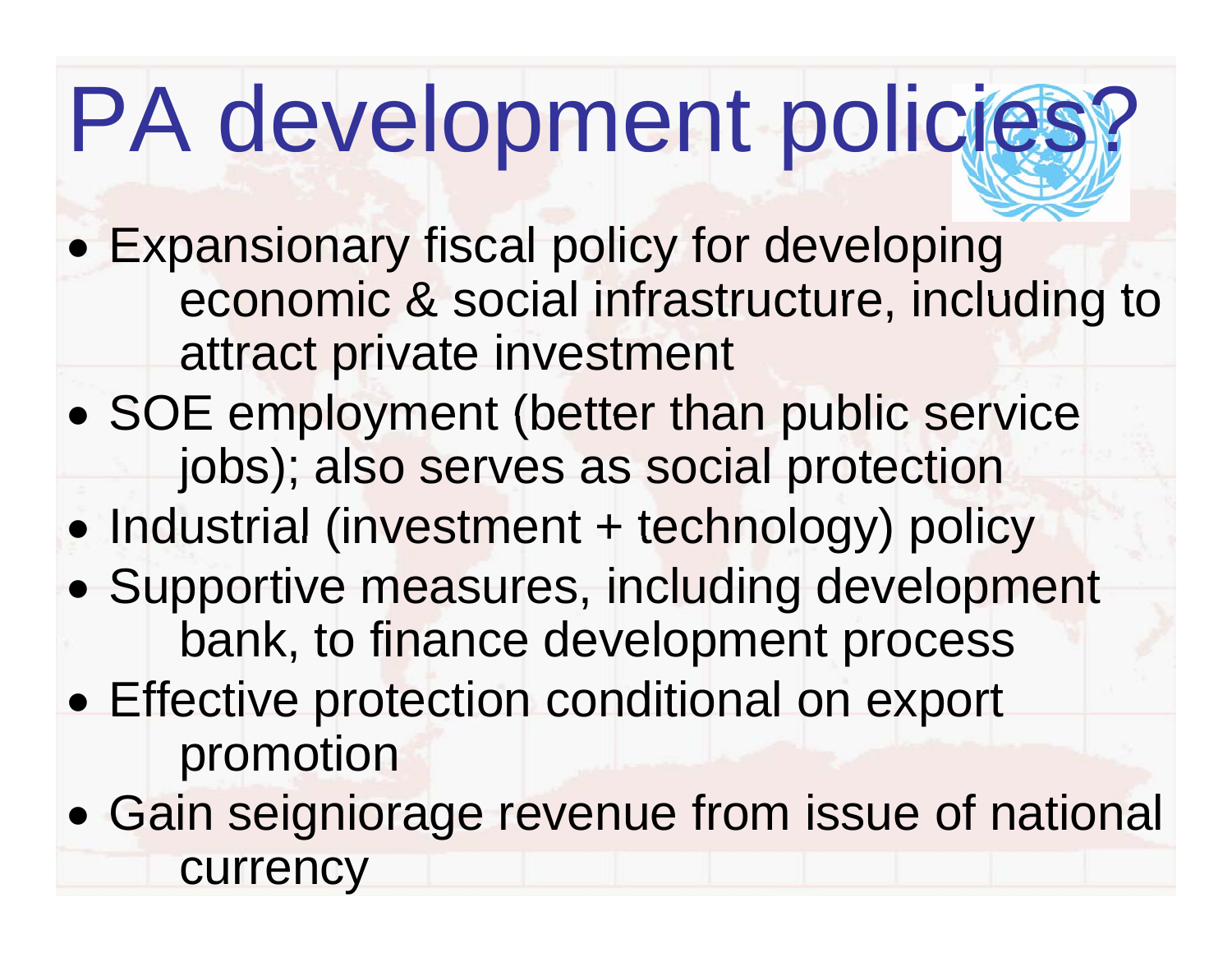# NDS Policy Notes

![](_page_63_Picture_1.jpeg)

*Reviewed by Prof. Joseph Stiglitz (Nobel, 2001) Stiglitz*

- Macroeconomics & Growth (Shari Spiegel, Jayati Ghosh)
- Finance (C. P. Chandrasekhar)
- Trade (Murray Gibbs)
- Investment & Technology (Mushtaq Khan)
- State Owned Enterprise Reform (Chang HJ)
- Social Policy (Isabel Ortiz)